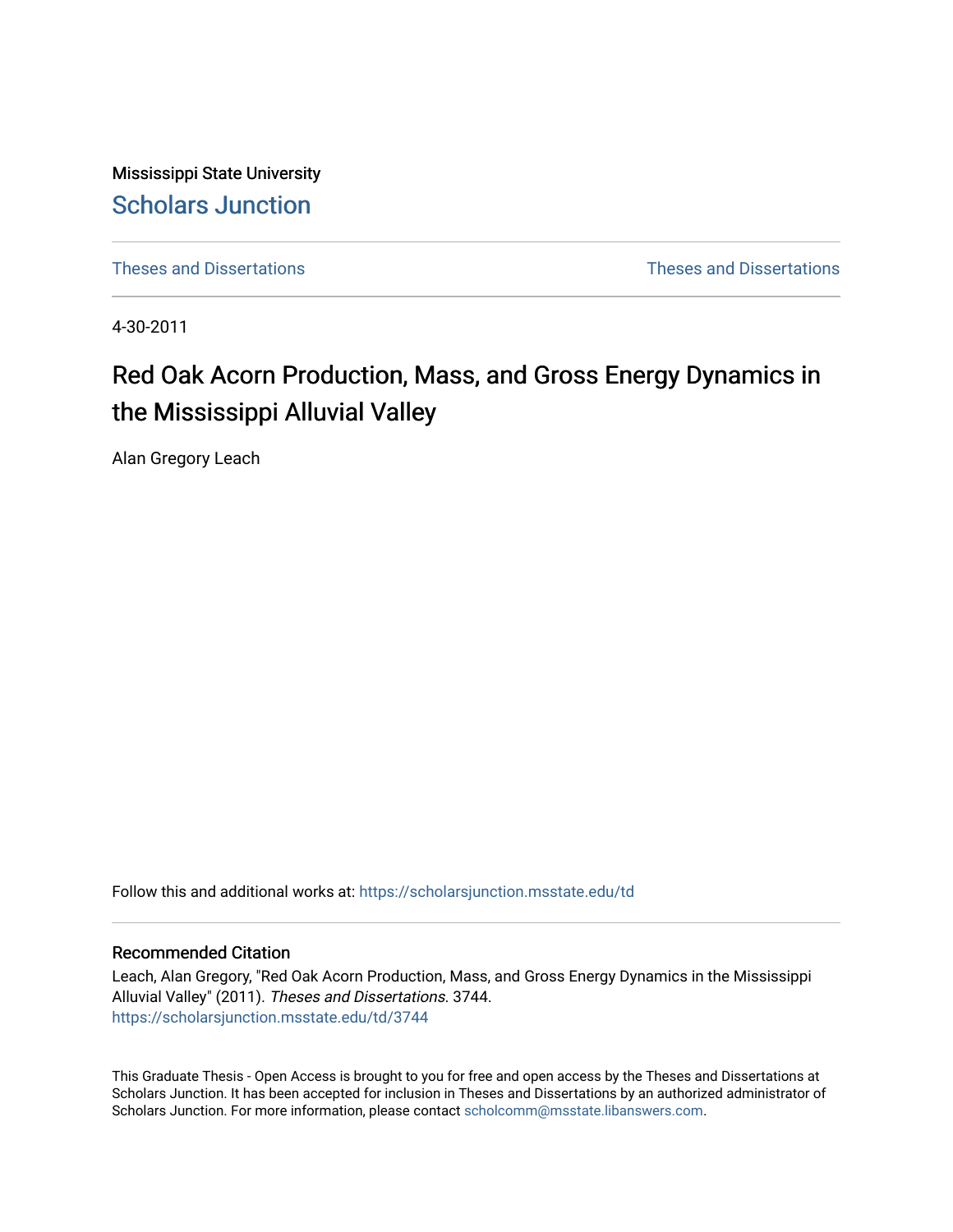# RED OAK ACORN PRODUCTION, MASS, AND GROSS ENERGY DYNAMICS IN THE MISSISSIPPI ALLUVIAL VALLEY

By

Alan Gregory Leach

A Thesis Submitted to the Faculty of Mississippi State University in Partial Fulfillment of the Requirements for the Degree of Master of Science in Wildlife and Fisheries Science in the Department of Wildlife, Fisheries, and Aquaculture

Mississippi State, Mississippi

April 2011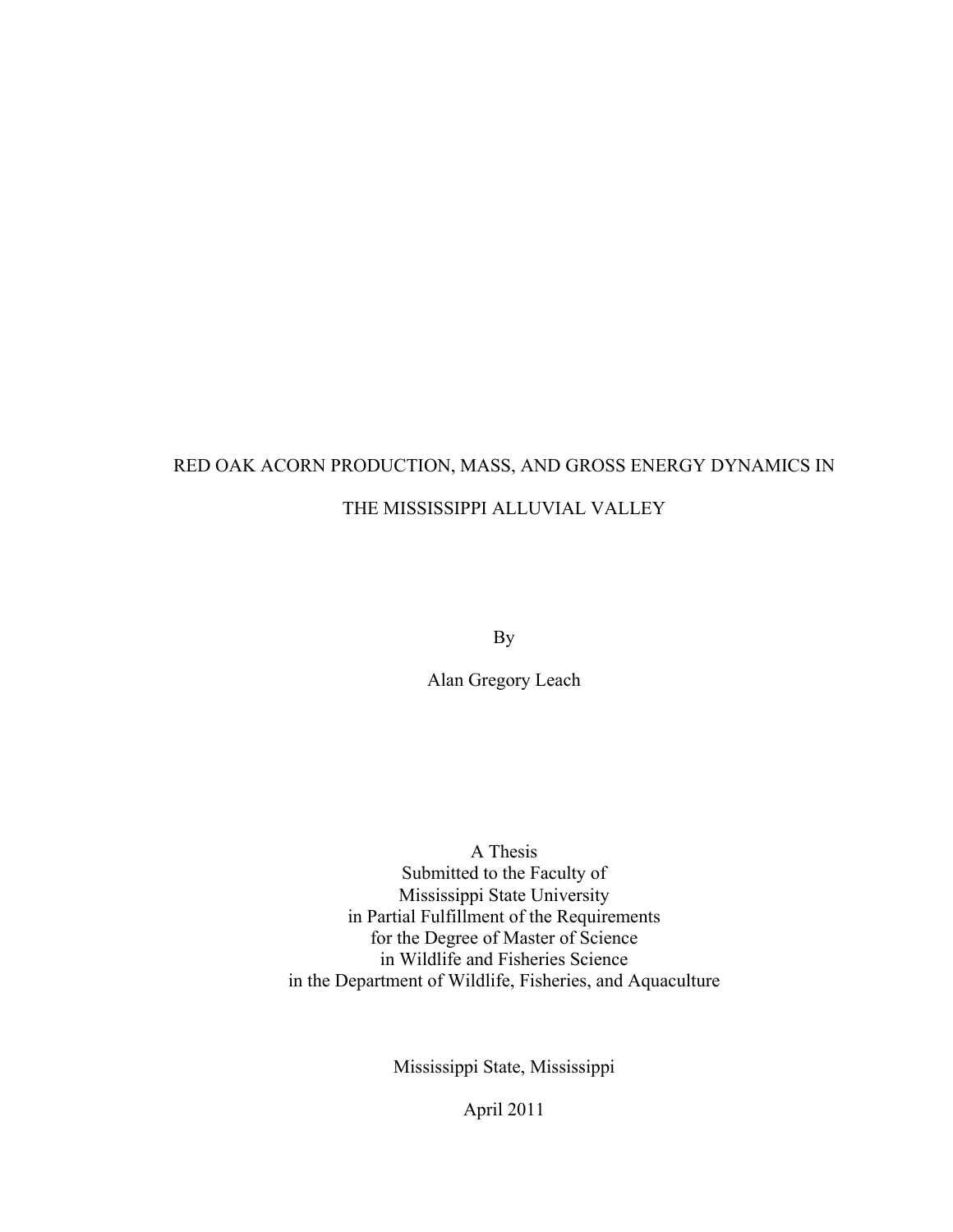## RED OAK ACORN PRODUCTION, MASS, AND GROSS ENERGY DYNAMICS IN

## THE MISSISSIPPI ALLUVIAL VALLEY

By

## Alan Gregory Leach

Approved:

 $\_$  , and the contribution of the contribution of  $\overline{C}$  , and  $\overline{C}$  , and  $\overline{C}$  , and  $\overline{C}$  , and  $\overline{C}$ Richard M. Kaminski Andrew W. Ezell Professor of Wildlife Ecology and Management Professor and Head, Department (Director of Thesis) of Forestry (Committee Member)

Tracy S. Hawkins<br>
Research Ecologist, U.S. Forest Service<br>
Professor of Aquatic Sciences Research Ecologist, U.S. Forest Service (Committee Member) (Graduate Coordinator, Department of

 $\overline{\phantom{a}}$  , which is a set of the set of the set of the set of the set of the set of the set of the set of the set of the set of the set of the set of the set of the set of the set of the set of the set of the set of th

Wildlife, Fisheries, and Aquaculture)

George M. Hopper Dean, College of Forest Resources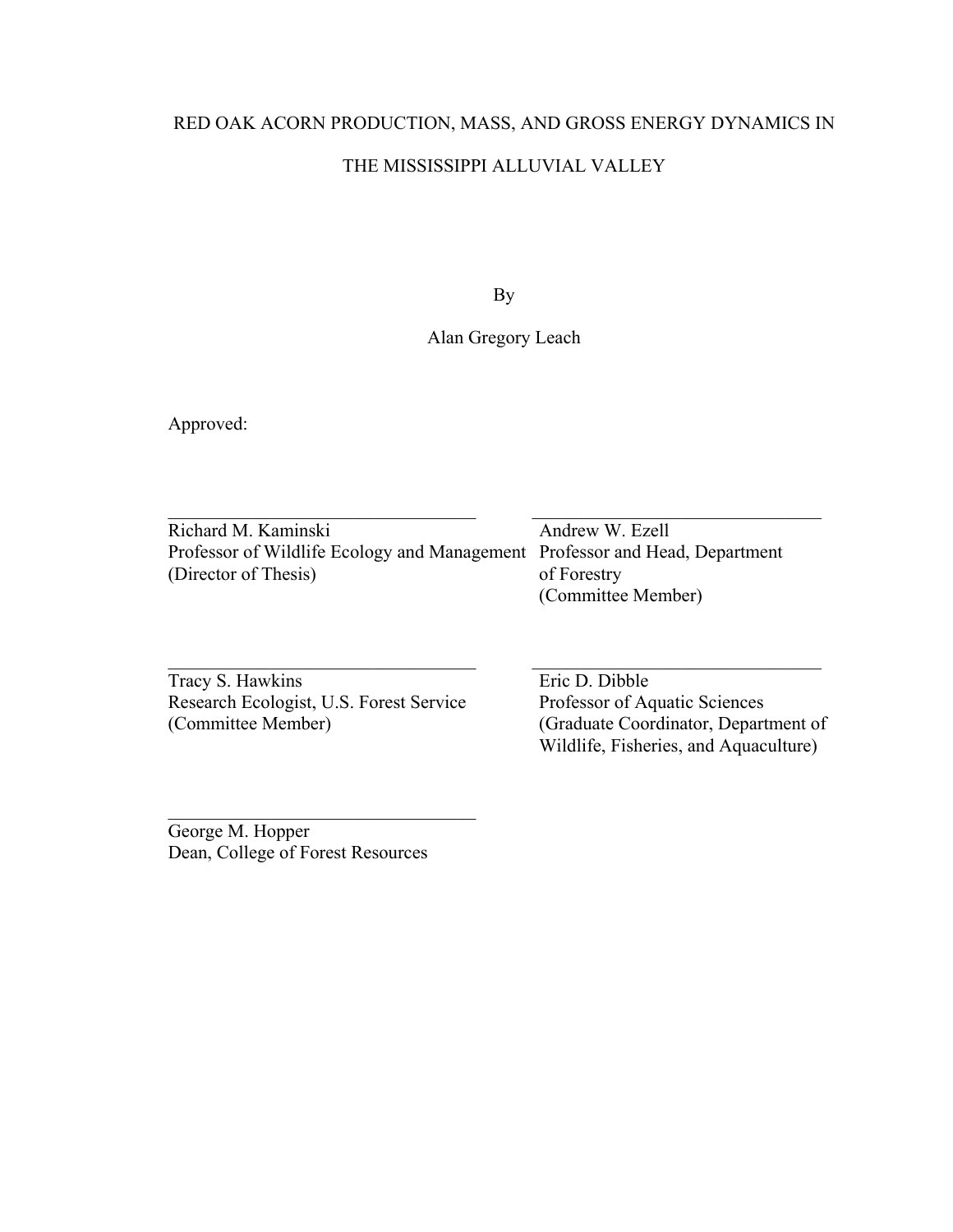Name: Alan Gregory Leach

Date of Degree: April 29, 2011

Institution: Mississippi State University

Major Field: Wildlife and Fisheries Science

Major Professor: Dr. Richard M. Kaminski

## Title of Study: RED OAK ACORN PRODUCTION, MASS, AND GROSS ENERGY DYNAMICS IN THE MISSISSIPPI ALLUVIAL VALLEY

Pages in Study: 65

Candidate for Degree of Master of Science

Acorns of red oaks (*Quercus* spp; Subgenus *Erythrobalanus*) are important forage for wildlife and seed for oak regeneration. I estimated production of viable acorns by red oaks in 5 forests in the Mississippi Alluvial Valley (MAV) and 2 greentree reservoirs (GTRs) in Mississippi. Mean acorn production in the MAV was 439 kg(dry)/ha of red oak crown (CV = 29%) during autumn-winter 2009-2010 and 794 kg/ha (CV = 19%) in GTRs during autumn-winters 2008-2010. I recommend researchers sample acorn production in the MAV for  $\geq$ 5 years to improve precision of estimates (i.e., CV  $\leq$  15%).

I estimated mass and gross energy (GE) of viable red oak acorns after 90 days in unflooded and flooded hardwood bottomlands in Mississippi. Within species, mass loss of acorns was <8.4% and variation in GE  $\leq$ 0.08 kcal(dry)/g. Winter decomposition of intact viable red oak acorns would have minimal effect on wildlife carrying capacity of hardwood bottomlands.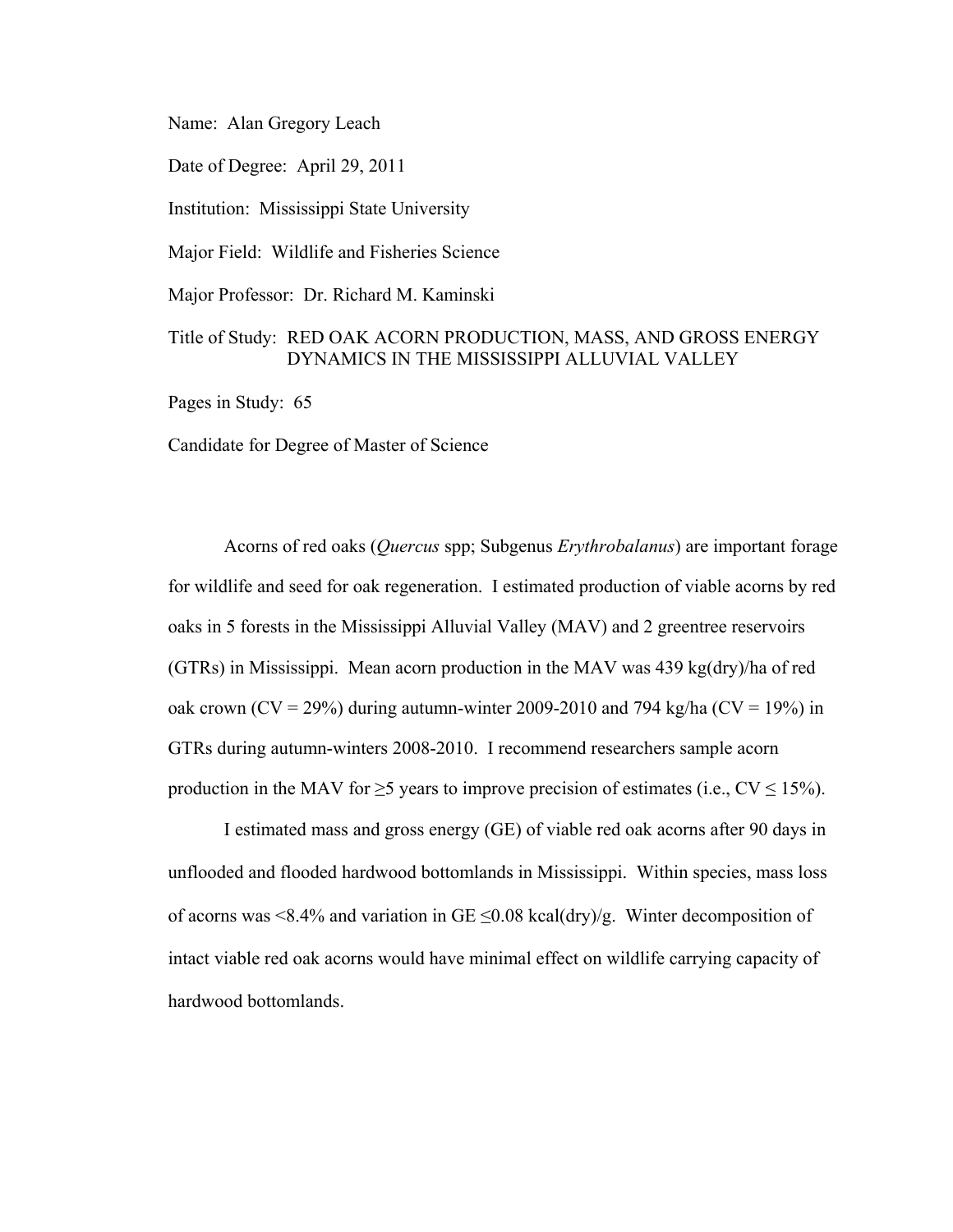#### ACKNOWLEDGEMENTS

I am grateful to Dr. Ted Leininger, Project Leader, Center for Bottomland Hardwoods Research, Southern Research Station, USDA Forest Service for providing primary funding for my project. In addition, the Center for Bottomland Hardwoods Research provided field trucks and other logistical support throughout the duration of my project. Additionally, I thank the U.S Fish and Wildlife Service and the Mississippi State University Forest and Wildlife Research Center; the Department of Wildlife, Fisheries, and Aquaculture; and the Department of Forestry for providing funding and logistical support. A project of this geographic scale would not have been possible without the collective efforts of the staffs at the areas sampled during my study. I extend many thanks to all personnel at Chickasaw, Mingo, Noxubee, Tensas, and White River National Wildlife Refuges, Delta National Forest, and Duck Creek Wildlife Management Area (Missouri Department of Conservation) who graciously and promptly provided us with field housing and logistical support.

I am also forever indebted to my major professor, Dr. Rick Kaminski, whose support of me never wavered during my career at Mississippi State University. Rick, the opportunity you gave me to begin my transformation from a field technician to an aspiring conservationist and scientist will never be forgotten.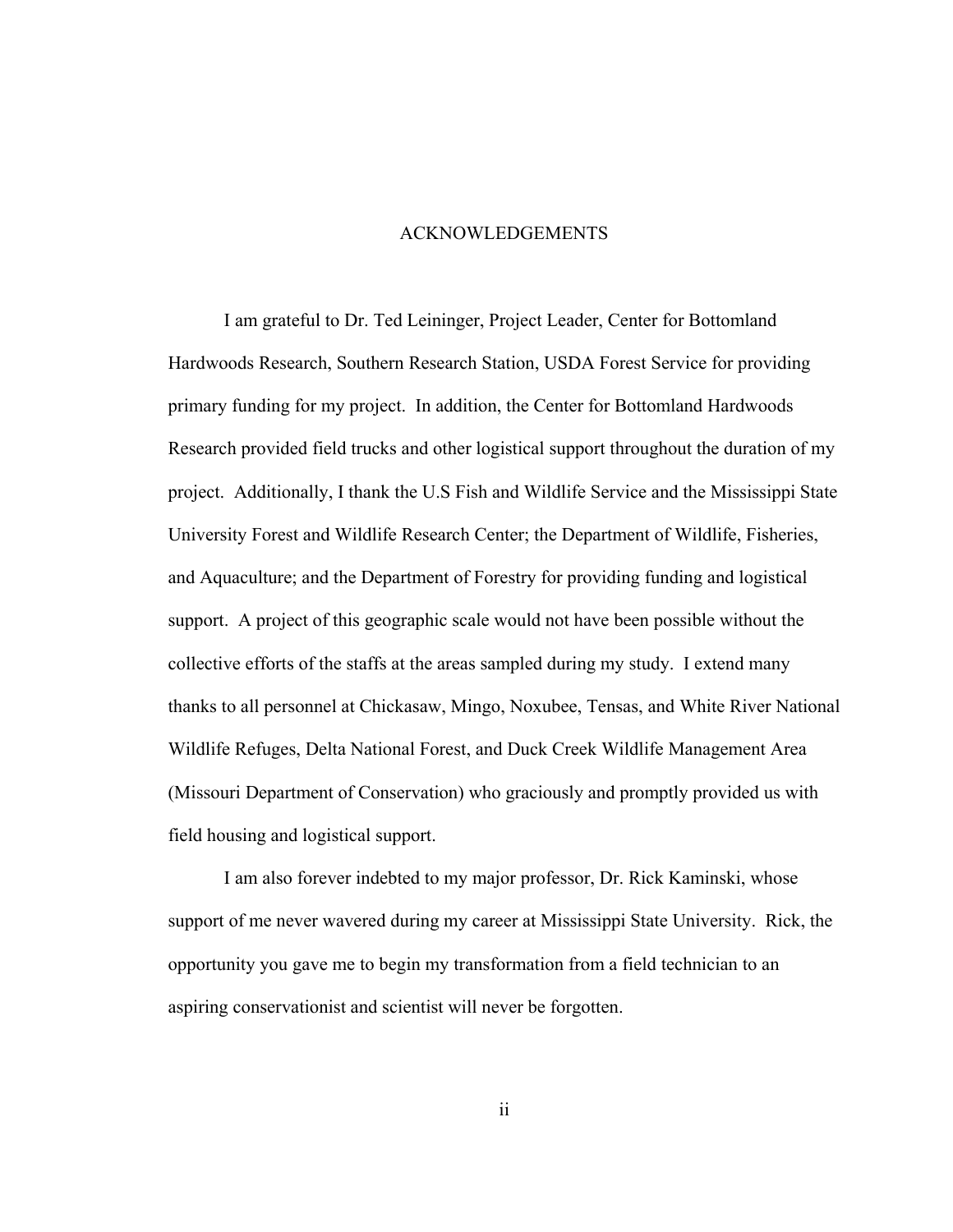I extend many thanks to my other graduate committee members, Drs. Tracy Hawkins and Andrew Ezell, for advice on study design and ongoing assistance with logistics involved in monitoring red oak acorn production in the Mississippi Alluvial Valley and Interior Flatwoods of Mississippi.

Field work for this project would not have been possible without the efforts of our research technicians, Katie Berndt, Nick Biasini, and Evelyn Interis who spent countless hours (without complaint) collecting and sorting acorn samples. Ladies and gentleman, please accept my appreciation and thanks for your efforts. I would also like to thank Rory Thornton of the Center for Bottomland Hardwoods Research for his many hours spent assisting construction, installation, and monitoring of acorn traps for this project. His help in the field and discussions regarding research and bottomland hardwoods ecology greatly benefited my thesis.

I would like to recognize all members of "Team Duck" for their friendship and support during my graduate experience at Mississippi State University. Particularly, I thank Jake Straub who was instrumental in guiding me toward my path as a graduate student at Mississippi State University. Jake was also a great source of encouragement, an outstanding research collaborator, and instrumental in my evolution as a graduate student. Thanks to Justyn Foth for providing hours of assistance in the field and reminders of the fine details essential to completing a graduate degree. Heath Hagy provided constructive discussions regarding study design and data analyses and volunteered many hours aiding the collective field work efforts of "Team Acorn". Amy Spencer assisted with fieldwork and provided friendship and guidance regarding completing a graduate degree. James Callicutt, Josh Cheshier, and Matt Palumbo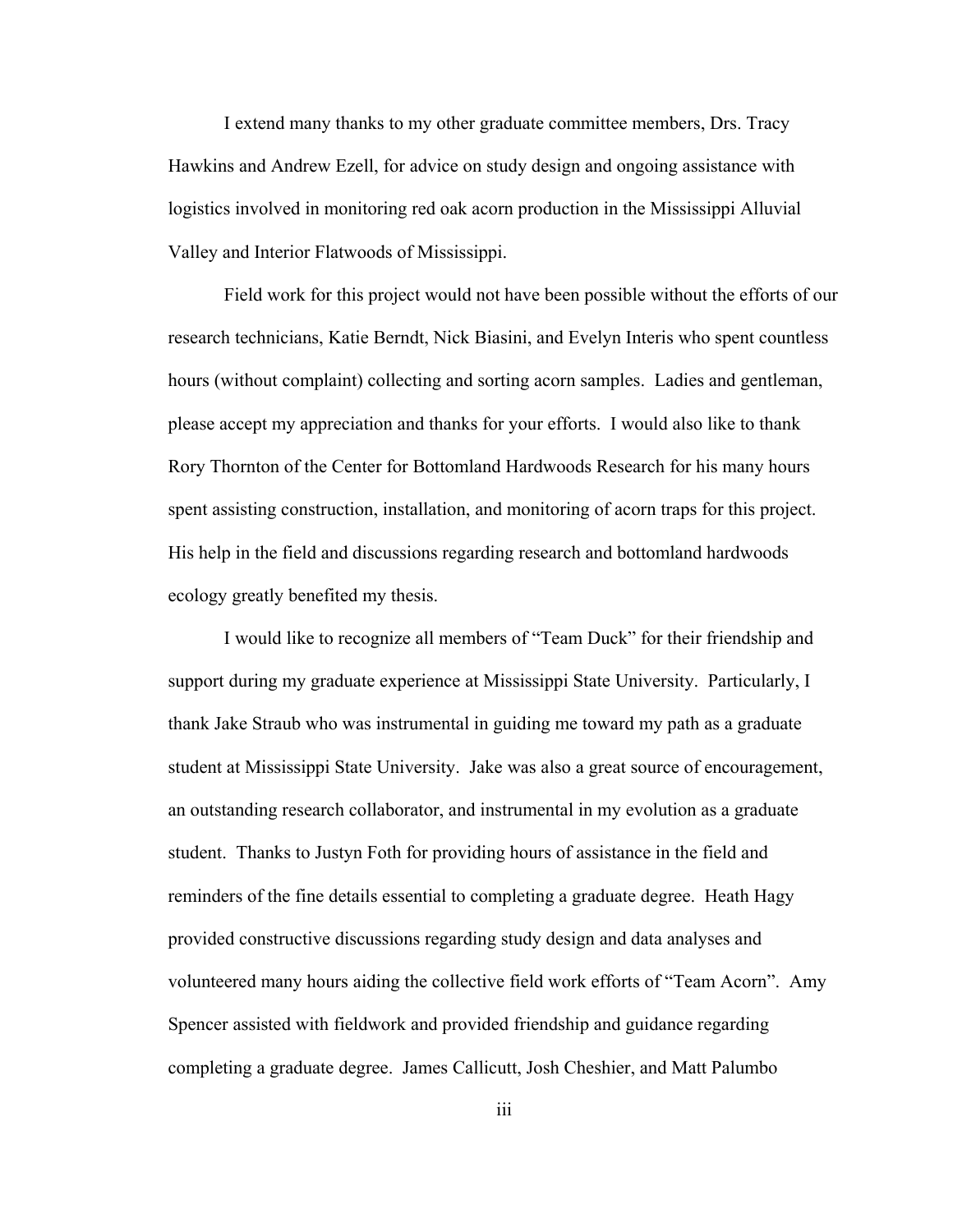provided friendship, shared many conversations about graduate school, supplied much needed laughter, and generally improved my experience as a graduate student at Mississippi State University. Thanks to Alicia Wiseman for initiating a "Yankee" to the South and making the best banana pudding in Mississippi. Furthermore, I would like to thank all the graduate students in the College of Forest Resources for providing a friendly and professional atmosphere which will be impossible to beat.

None of my achievements in life would have been possible without continued support from my parents. Mom, thank you for continuing to help and support me any way you can; it has made all the difference in my life. Dad, the course of my life was forever altered through the simple act of a father taking his son duck hunting in the marshes of Saginaw Bay, Michigan; for that, I will be forever grateful.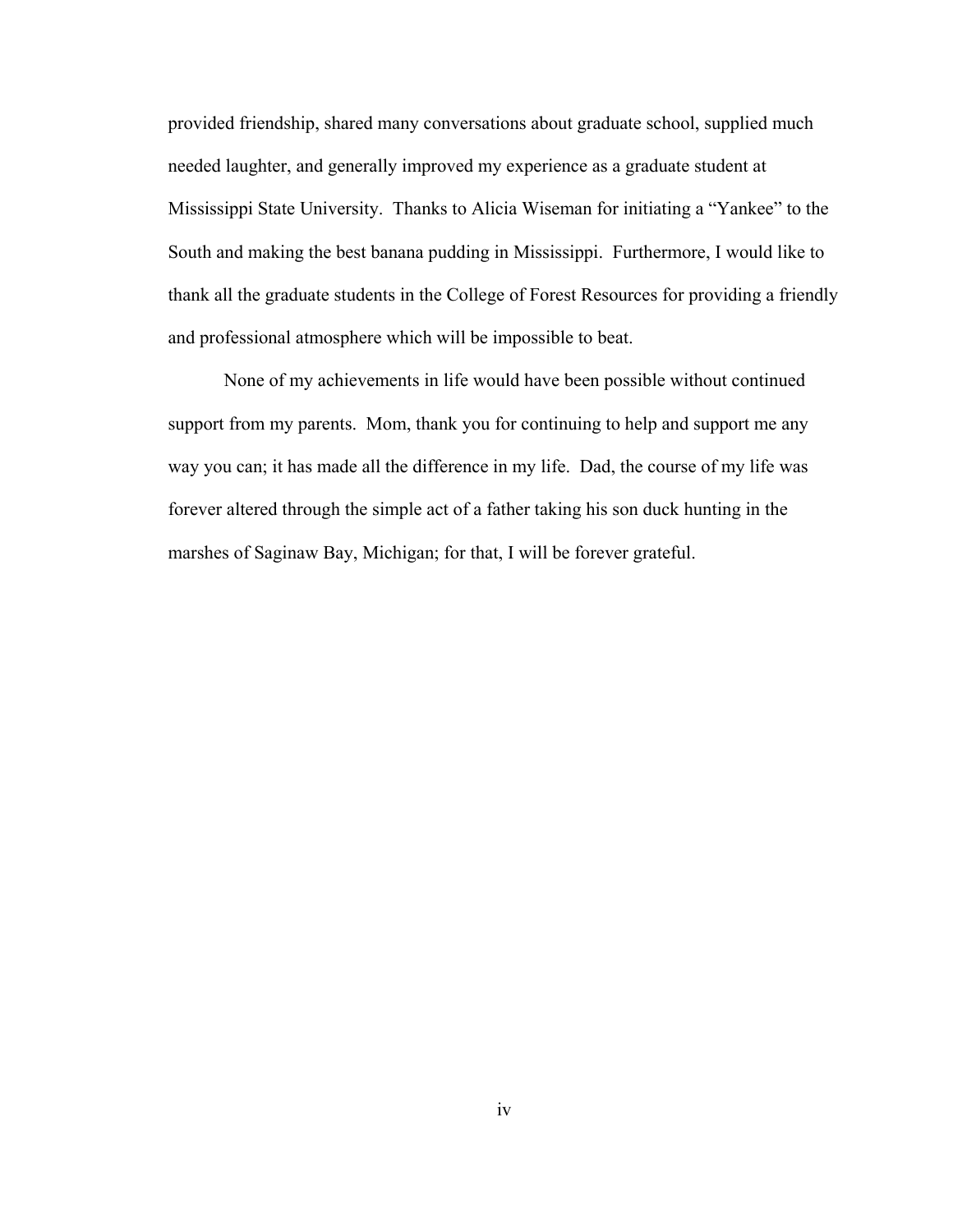# TABLE OF CONTENTS

| <b>CHAPTER</b> |                                                         |  |
|----------------|---------------------------------------------------------|--|
|                | I. ESTIMATING AND MODELING RED OAK ACORN PRODUCTION     |  |
|                |                                                         |  |
|                |                                                         |  |
|                |                                                         |  |
|                |                                                         |  |
|                |                                                         |  |
|                |                                                         |  |
|                |                                                         |  |
|                |                                                         |  |
|                |                                                         |  |
|                | Estimating Red Oak Acorn Production in GTRs and NFFs 11 |  |
|                | Modeling Red Oak Acorn Production in GTRs and NFFs12    |  |
|                |                                                         |  |
|                |                                                         |  |
|                |                                                         |  |
|                | Estimating Red Oak Acorn Production in GTRs and NFFs 15 |  |
|                | Modeling Red Oak Acorn Production in GTRs and NFFs16    |  |
|                |                                                         |  |
|                |                                                         |  |
|                |                                                         |  |
|                |                                                         |  |
|                |                                                         |  |
|                | II. MASS AND GROSS ENERGY OF RED OAK ACORNS IN          |  |
|                | MISSISSIPPI HARDWOOD BOTTOMLANDS DURING                 |  |
|                |                                                         |  |
|                |                                                         |  |
|                |                                                         |  |
|                |                                                         |  |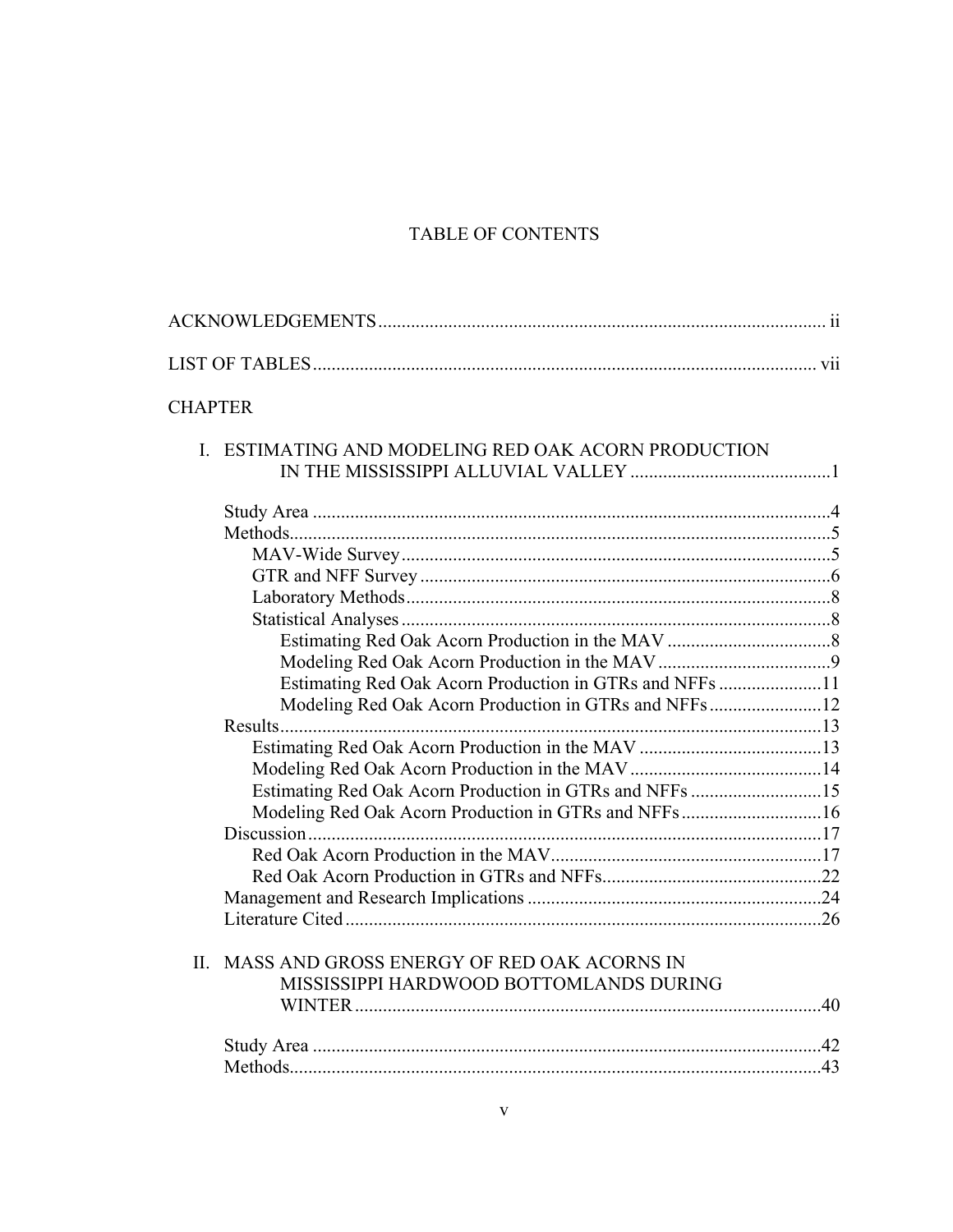| Acorn Collection and Preservation for Mass Loss and GE Experiments 43 |  |
|-----------------------------------------------------------------------|--|
|                                                                       |  |
|                                                                       |  |
|                                                                       |  |
|                                                                       |  |
|                                                                       |  |
|                                                                       |  |
|                                                                       |  |
|                                                                       |  |
|                                                                       |  |
|                                                                       |  |
|                                                                       |  |
|                                                                       |  |
|                                                                       |  |
|                                                                       |  |
|                                                                       |  |
|                                                                       |  |
|                                                                       |  |
|                                                                       |  |
|                                                                       |  |
| III.                                                                  |  |
|                                                                       |  |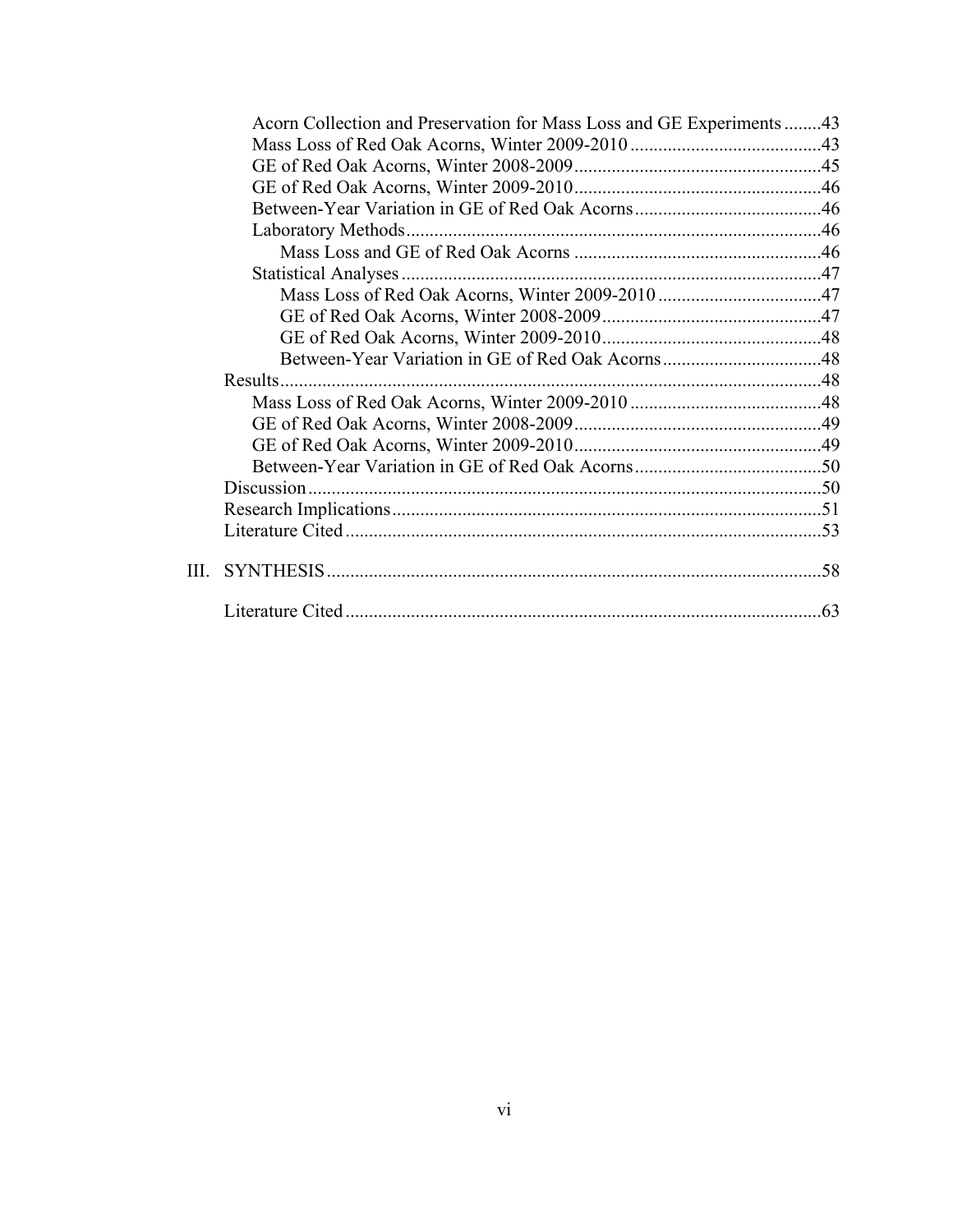# LIST OF TABLES

| <b>TABLE</b> |                                                                                                                                                                                                                                                                                                                                                                                                                                                                                                                                                                                                                                                                                                                                                                 | Page |
|--------------|-----------------------------------------------------------------------------------------------------------------------------------------------------------------------------------------------------------------------------------------------------------------------------------------------------------------------------------------------------------------------------------------------------------------------------------------------------------------------------------------------------------------------------------------------------------------------------------------------------------------------------------------------------------------------------------------------------------------------------------------------------------------|------|
| 1.1          | Study sites on National Wildlife Refuges (NWR) and a National Forest<br>in the Mississippi Alluvial Valley and Interior Flatwoods of east-                                                                                                                                                                                                                                                                                                                                                                                                                                                                                                                                                                                                                      |      |
| 1.2          | Mean $(\bar{x})$ sound acorn (i.e., those sinking in water) production<br>(kg[dry]) per hectare of red oak (Quercus spp; Subgenus<br>Erythrobalanus) crown ( $n =$ number of red oak trees sampled),<br>standard errors (SE), and coefficient of variation $(CV)^{a}$ in non-<br>impounded, naturally flooded bottomland hardwood forests in<br>National Wildlife Refuges (NWR) and a National Forest in the<br>Mississippi Alluvial Valley (MAV), autumn-winter 2009-2010 33                                                                                                                                                                                                                                                                                   |      |
| 1.3          | Models examining effects of explanatory variables study site (SITE),<br>basal area (BA; $m^2$ ) of red oaks ( <i>Quercus</i> spp; Subgenus<br><i>Erythrobalanus</i> ) $\geq$ 25 cm diameter at breast height (DBH) per<br>sample plot (0.2 ha), red oak species (SPECIES), red oak DBH,<br>and an intercept only model (NULL) on sound red oak acorn<br>(i.e., those sinking in water) production ( <i>n</i> acorns abscised/ $m2$<br>red oak crown) in non-impounded, naturally flooded bottomland<br>hardwood forests in National Wildlife Refuges (NWR) and a<br>National Forest in the Mississippi Alluvial Valley, autumn-<br>winter 2009-2010. For each model, estimated parameters (K),<br>Akaike's Second Order Information Criteria (AICc, ΔAICc), and | 34   |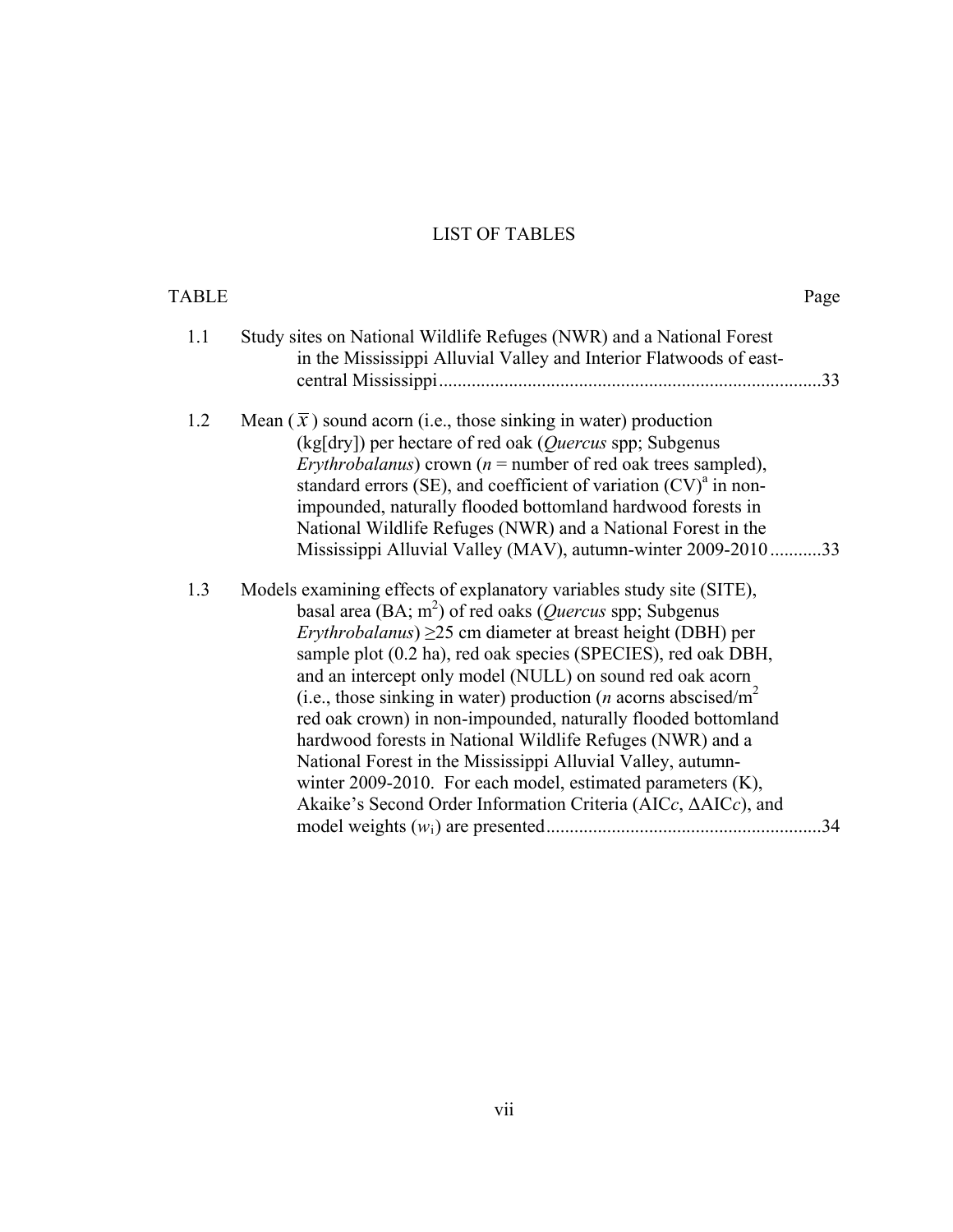| 1.4 | Model-averaged effect estimates $(\hat{\beta})$ , unconditional standard errors (SE),<br>and 95% confidence intervals (CI) for parameters in a priori<br>negative binomial regression models in a confidence set of best<br>models (evidence ratio $>0.05$ ; Table 1.3) explaining variation in<br>sound red oak (Quercus spp; Subgenus Erythrobalanus) acorn<br>(i.e., those sinking in water) production ( <i>n</i> acorns abscised/ $m2$<br>red oak crown) in non-impounded, naturally flooded bottomland<br>hardwood forests in Mingo National Wildlife Refuge (NWR),<br>Missouri; Chickasaw NWR, Tennessee; White River NWR,<br>Arkansas; Delta National Forest, Mississippi; and Tensas NWR,                                                                                                                                                                                                           |  |
|-----|--------------------------------------------------------------------------------------------------------------------------------------------------------------------------------------------------------------------------------------------------------------------------------------------------------------------------------------------------------------------------------------------------------------------------------------------------------------------------------------------------------------------------------------------------------------------------------------------------------------------------------------------------------------------------------------------------------------------------------------------------------------------------------------------------------------------------------------------------------------------------------------------------------------|--|
| 1.5 | Mean $(\bar{x})$ sound acorn (i.e., those sinking in water) production<br>(kg[dry]) per hectare of red oak (Quercus spp; Subgenus<br>Erythrobalanus) crown, standard errors (SE), and coefficient of<br>variation $(CV)^{a}$ in non-impounded, naturally flooded bottomland<br>hardwood forest (NFF) and greentree reservoir (GTR) areas at<br>Delta National Forest and Noxubee National Wildlife Refuge,<br>Mississippi, autumn-winters 2008-2010. Areas are number of<br>NFF and GTR areas sampled and trees are number of red oaks                                                                                                                                                                                                                                                                                                                                                                       |  |
| 1.6 | Mean $(\bar{x})$ sound acorn (i.e., those sinking in water) production<br>(kg[dry]) per hectare of crown, standard errors (SE), and<br>coefficient of variation $(CV)^{a}$ of cherrybark oak (Quercus<br>pagoda), Nuttall oak (Q. texana), water oak (Q. nigra), and<br>willow oak $(Q,$ phellos) in greentree reservoir and non-<br>impounded, naturally flooded bottomland hardwood forest areas<br>at Delta National Forest and Noxubee National Wildlife Refuge,<br>Mississippi. Trees are total number of trees of each species                                                                                                                                                                                                                                                                                                                                                                         |  |
| 1.7 | Models examining effects of explanatory variables study site (SITE),<br>basal area (BA; $m2$ ) of red oaks ( <i>Quercus</i> spp; Subgenus<br><i>Erythrobalanus</i> ) $\geq$ 25 cm diameter at breast height (DBH) per<br>sample plot (0.2 ha), hydrologic regime (i.e., greentree reservoir<br>(GTR), or non-impounded, naturally flooded bottomland<br>hardwood forest (NFF)), red oak species (SPECIES), red oak<br>DBH, autumn-winter of study (YEAR) and an intercept only<br>model (NULL) on sound red oak acorn (i.e., those sinking in<br>water) production ( $n$ abscised/ $m2$ crown) in NFF and GTR areas<br>in Delta National Forest and Noxubee National Wildlife Refuge,<br>Mississippi, during autumn-winters 2008-2010. For each model,<br>estimated parameters (K), Akaike's Second Order Information<br>Criteria (AICc, $\triangle$ AICc), and model weights ( <i>wi</i> ) are presented 38 |  |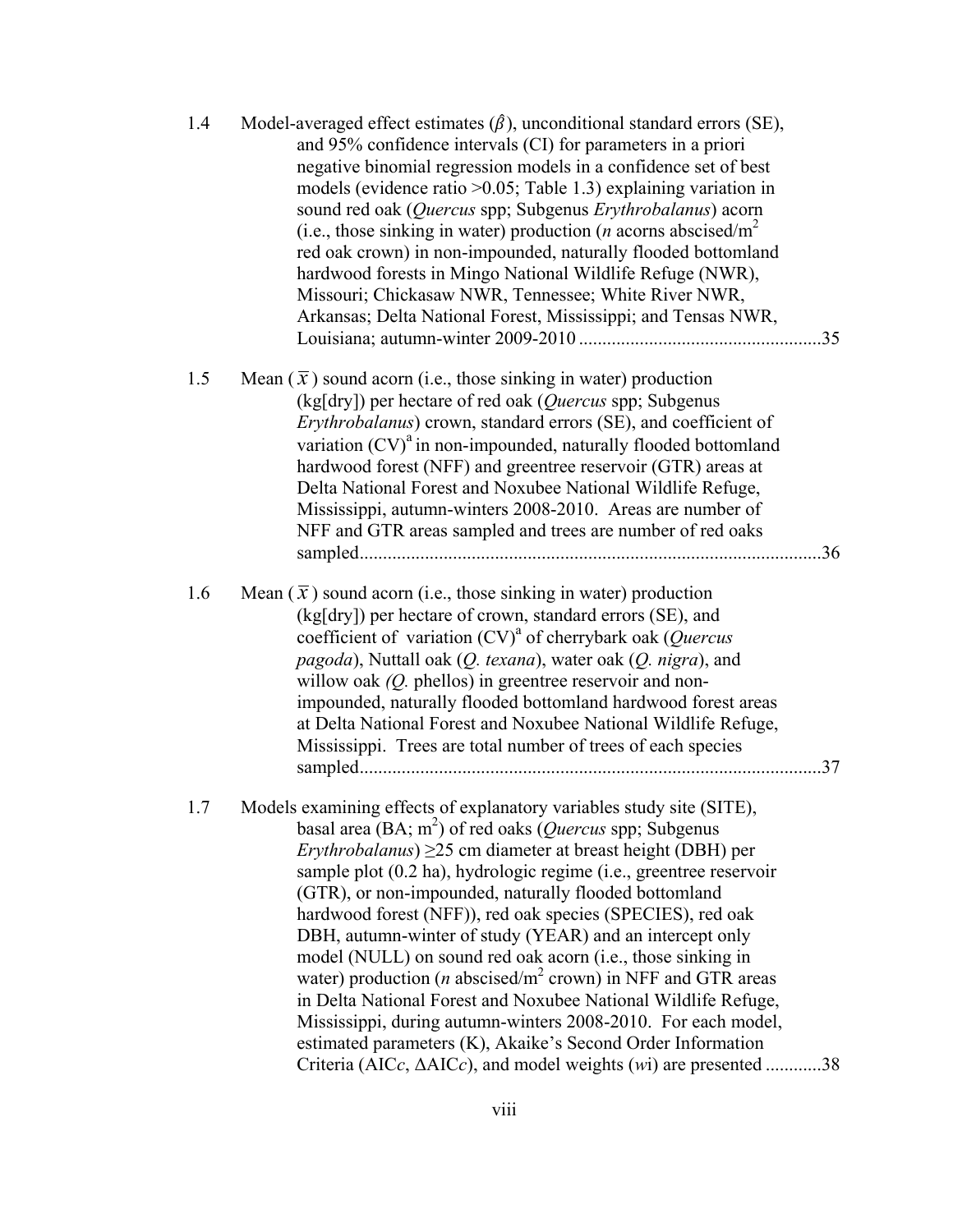| 1.8 | Model-averaged effect estimates $(\hat{\beta})$ , unconditional standard errors (SE),<br>and 95% confidence intervals (CI) for parameters in a priori<br>negative binomial regression models in a confidence set of best<br>models (evidence ratio $>0.05$ ; Table 1.7) explaining variation in<br>sound red oak (Quercus spp; Subgenus Erythrobalanus) acorn<br>(i.e., those sinking in water) production ( <i>n</i> acorns abscised/ $m2$<br>crown) in greentree reservoir (GTR) and non-impounded,<br>naturally flooded bottomland hardwood forest (NFF) areas at<br>Delta National Forest and Noxubee National Wildlife Refuge, |
|-----|-------------------------------------------------------------------------------------------------------------------------------------------------------------------------------------------------------------------------------------------------------------------------------------------------------------------------------------------------------------------------------------------------------------------------------------------------------------------------------------------------------------------------------------------------------------------------------------------------------------------------------------|
| 2.1 | Mean ( $\bar{x}$ ± SE) percent dry mass (g) of sound acorns (i.e., those sinking<br>in water) of Nuttall oak ( <i>Quercus texana</i> ), pin oak $(Q,$ palustris),<br>and willow oak $(Q.$ phellos) remaining post exposure for 40, 60,<br>and 90 days in unflooded and flooded bottomland hardwood<br>forest areas at Noxubee National Wildlife Refuge and Delta                                                                                                                                                                                                                                                                    |
| 2.2 | Mean ( $\bar{x}$ ± SE) gross energy (kcal/g) of sound acorns (i.e., those sinking<br>in water) of cherrybark oak (Quercus pagoda), Nuttall oak (Q.<br><i>texana</i> ), and willow oak $(Q, phellos)$ post submergence for 0<br>(fresh), 30, 60, and 90 days in greentree reservoir 1 at Noxubee<br>National Wildlife Refuge, Mississippi, winter 2008-2009 56                                                                                                                                                                                                                                                                       |
| 2.3 | Mean ( $\bar{x}$ ± SE) gross energy (kcal/g) of sound acorns (i.e., those sinking<br>in water) of Nuttall oak (Quercus texana), pin oak (Q. palustris),<br>and willow oak $(Q, phellos)$ post exposure for 0 (fresh), 40, 60,<br>and 90 days in unflooded and flooded bottomland hardwood<br>forest areas at Noxubee National Wildlife Refuge and Delta                                                                                                                                                                                                                                                                             |
| 2.4 | Mean ( $\bar{x}$ ± SE) gross energy (kcal/g) of 10 fresh, whole, and sound (i.e.,<br>those sinking in water) acorns from 10 trees of each of six red<br>oak species (Quercus spp; Subgenus Erythrobalanus) collected<br>from the campus of Mississippi State University, Delta National<br>Forest, Noxubee National Wildlife Refuge, and cities of<br>Stoneville and Starkville, Mississippi, during autumns 2008-<br>.57                                                                                                                                                                                                           |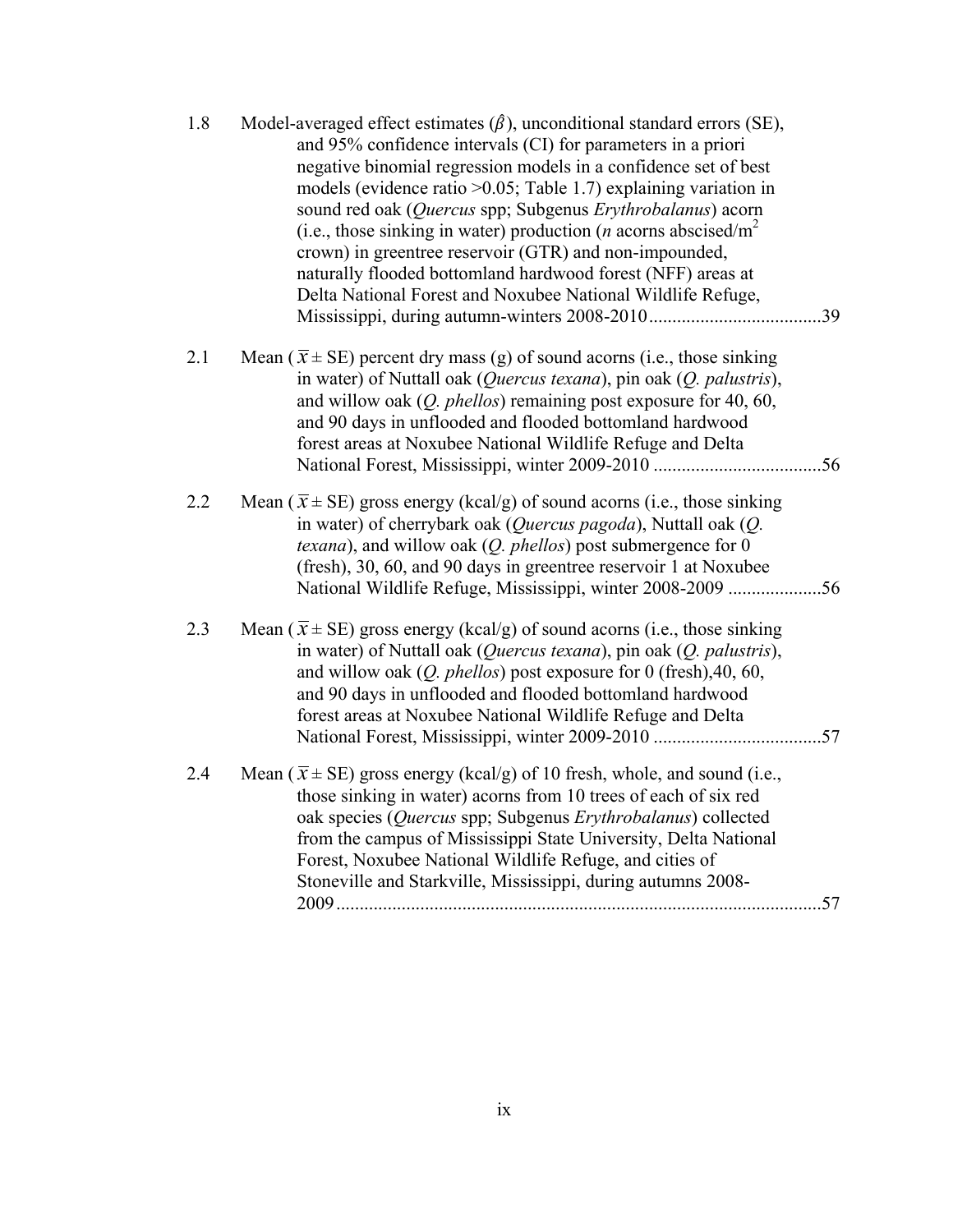## CHAPTER I

# ESTIMATING AND MODELING RED OAK ACORN PRODUCTION IN THE MISSISSIPPI ALLUVIAL VALLEY

The Mississippi Alluvial Valley (MAV) contains most of the large tracts of bottomland hardwood forests in the United States (Schoenholtz et al. 2005). These lowland forests are among the most productive ecosystems in North America (Heitmeyer et al. 2005). Great primary production in these systems is maintained by fertile alluvial soils, a nearly subtropical climate, frequent rainfall, and hydrologically induced nutrient inputs (Heitmeyer et al. 2005). Ecological processes in these systems are driven largely by winter-spring flooding from adjacent rivers, precipitation runoff resulting in ponding, and other seasonal climatic events including ice storms (Fredrickson and Heitmeyer 1988, Connor and Sharitz 2005).

Availability of earth and vegetation moving equipment in the early  $20<sup>th</sup>$  century facilitated extensive drainage and clearing of hardwood bottomlands in the MAV, hastening conversion to agricultural lands (Fredrickson 2005*a*). About 2.8 million ha of an original 10 million ha of seasonally flooded bottomland hardwood forests remain in the MAV (Reinecke et al. 1989, King et al. 2005). Despite losses of bottomland hardwood forests, remaining tracts are important for sustaining for many silvicolous wildlife populations (Fredrickson et al. 2005).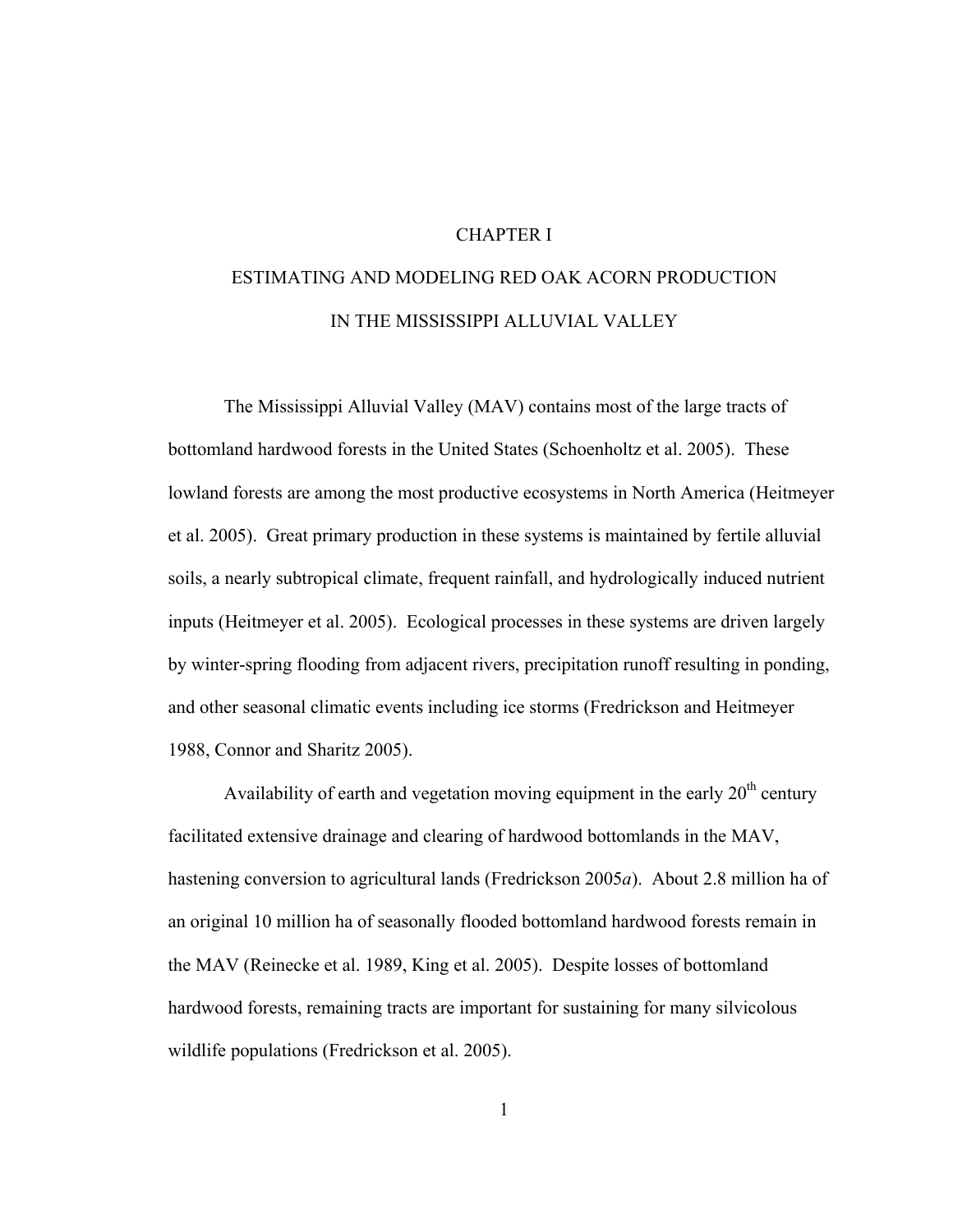Efforts to suppress natural flooding have resulted in decreased seasonal inundation of lowland forests in the MAV (Reinecke et al. 1988, King et al. 2005). Accordingly, wildlife managers developed greentree reservoirs (GTRs) in the late-1930s to provide consistent winter flooding in bottomland hardwood forests for waterfowl and hunters. A GTR is a hardwood bottomland area impounded by levees and flooded naturally or artificially by pumping or gravity flowing water (Reinecke et al. 1989, Fredrickson 2005*b*). Subsequently, >100 GTRs have been developed in the MAV (Wigley and Filer 1989). While GTRs provide consistent winter flooding of hardwood bottomland, increased duration and depth of impounded waters in GTRs may affect forest community composition (Young et al. 1995), red oak (*Quercus* spp; Subgenus *Erythrobalanus*) regeneration (Gray and Kaminski 2005, Guttery 2006, Thornton 2009), and production of acorns by red oaks (Francis et al. 1983).

Within bottomland hardwood forests in the MAV, cherrybark oak (*Q. pagoda*), Nuttall oak (*Q*. *texana*), pin oak (*Q*. *palustris*), water oak (*Q*. *nigra*), and willow oak (*Q*. *phellos*) are ecologically and economically valuable red oaks (Fredrickson and Heitmeyer 1988, Kaminski et al. 2003, Denman and Karnuth 2005). Acorns of red oaks are a seasonally abundant and nutritious food source for ducks and other wildlife using hardwood bottomlands (Allen 1980, Delnicki and Reinecke 1986, Fredrickson and Heitmeyer 1988, Barras et al. 1996, Dabbert and Martin 2000, Heitmeyer 2006).

Information regarding red oak acorn production in the MAV originates from studies conducted in southeast Missouri (McQuilkin and Musbach 1977), west-central Mississippi (Francis 1983), and east-central Arkansas (Guttery 2006, Thornton 2009).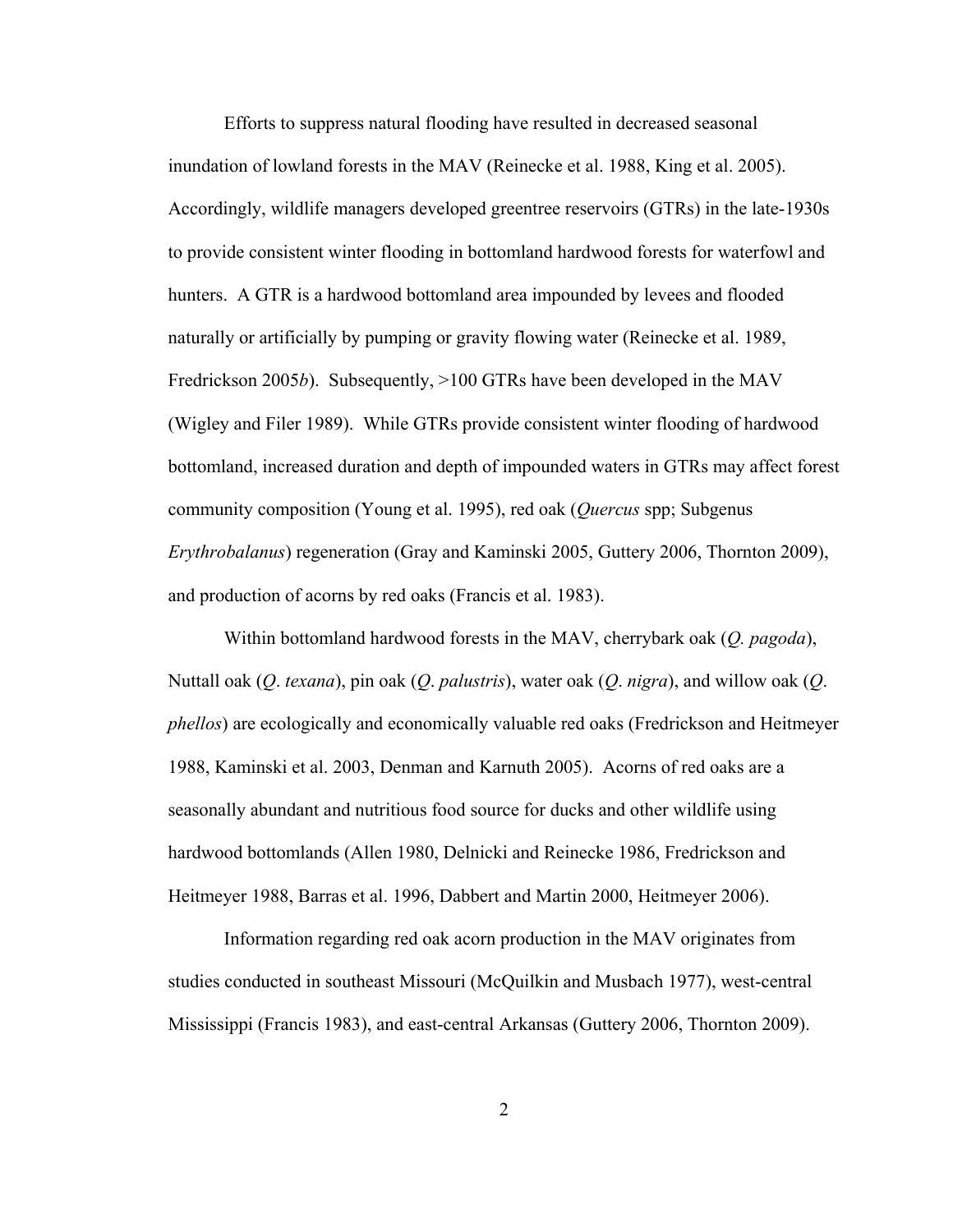Although investigators reported cumulative acorn crops through winter, studies were limited to a single oak species and site in the MAV.

Realizing the ecological importance of bottomland hardwood forests in the MAV, the Lower Mississippi Valley Joint Venture (LMVJV) of the North American Waterfowl Management has established an 800,000 ha reforestation objective (Twedt et al. 2006). The LMVJV uses science-based estimates of duck population carrying capacity (i.e., duck-energy days [DED]) to estimate numbers of wintering waterfowl potentially supported by wetland habitats in the MAV (Loesch et al. 1994). Conservation planners and waterfowl biologists assume ample forage availability during winter is critical to sustaining continental waterfowl populations (Weller and Batt 1988, Reinecke et al. 1989, Loesch et al. 1994). Seeds and tubers of moist-soil plants, agricultural seeds, and acorns of red oaks are important foods of waterfowl wintering in the MAV (Delnicki and Reinecke 1986, Fredrickson and Heitmeyer 1988, Reinecke et al. 1989, Heitmeyer 2006, Kross et al. 2008). Abundance of rice and other agricultural and moist-soil seeds have been estimated in recent MAV and other regional studies (Stafford et al. 2006, Kross et al. 2008, Foster et al. 2010, Wiseman et al. 2010). In contrast, production of acorns by red oak trees in bottomland hardwood forests has not been estimated at the scale of the MAV.

Precise MAV-wide estimates (i.e.,  $CV \le 15\%$ ; Stafford et al. 2006, Kross et al. 2008) of annual, cumulative red oak acorn production during autumn-winter in nonimpounded, naturally flooded bottomland hardwood forests (NFF), and GTRs are currently lacking. This information is needed to estimate carrying capacity and aid restoration, management, and conservation planning of bottomland hardwood forests for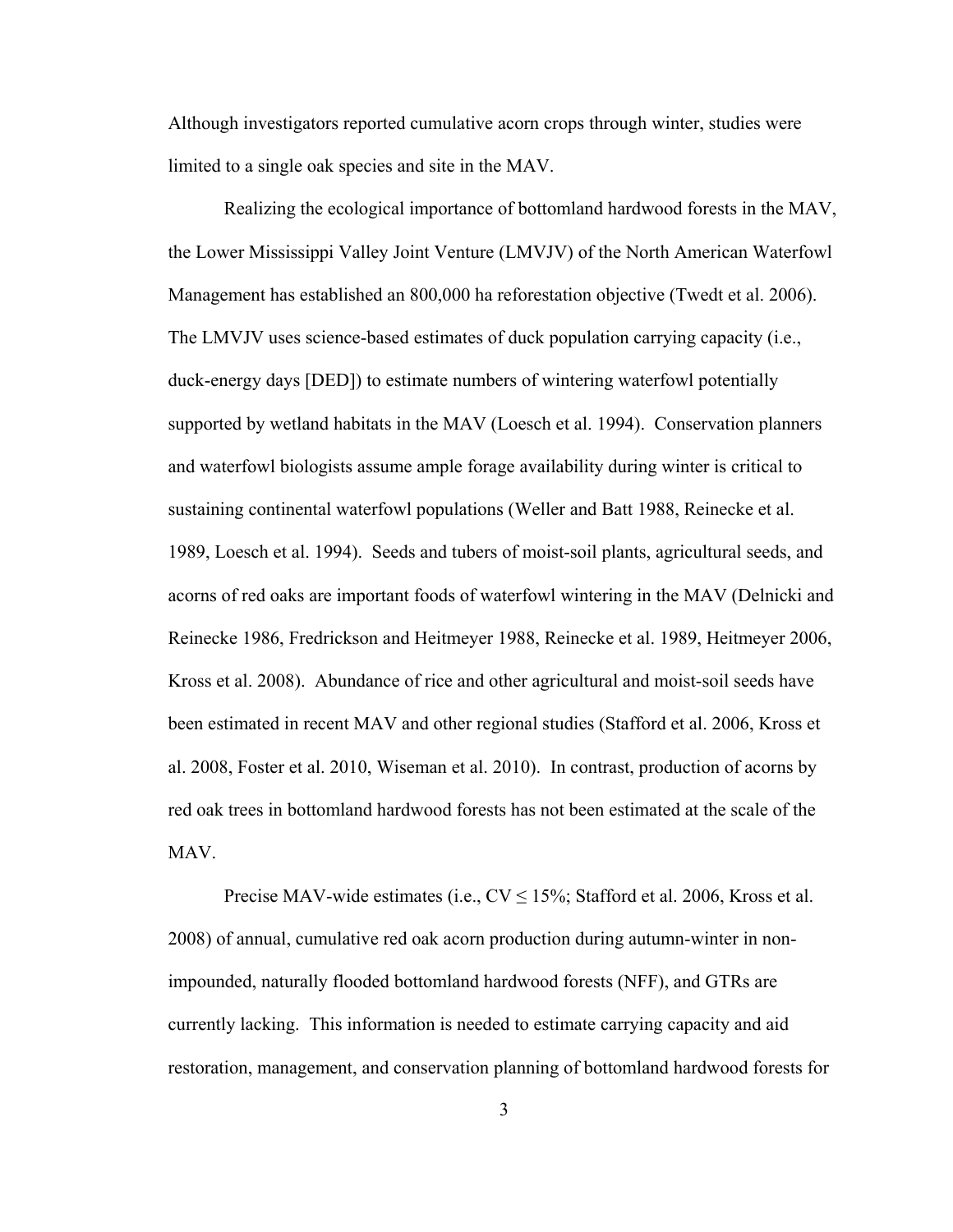waterfowl, other wildlife, and forest products (Reinecke et al. 1989, Loesch et al. 1994, Kaminski et al. 2003). Therefore, my primary objective was to estimate red oak acorn production at sites in the MAV ( $CV \le 15\%$ ). I define acorn production as quantity of sound acorns (i.e., those sinking in water; Allen 1989, Barras et al. 1996) falling from crowns of red oak trees and recovered by sampling (see METHODS section). Secondarily, my objective was to model variation in red oak acorn production as a function of relevant biotic and abiotic parameters including study site, density of red oak trees (i.e., basal area), hydrologic regime (i.e., GTR vs. NFF), species of red oak, and bole diameter.

### **Study Area**

I sampled in 5 bottomland hardwood forests in the MAV including: Mingo National Wildlife Refuge (NWR), Missouri; Chickasaw NWR, Tennessee; southern unit of White River NWR, Arkansas; Delta National Forest, Mississippi; and Tensas NWR, Louisiana (Table 1.1). I selected these sites to achieve a geographically representative sample of publically owned, naturally flooded (not GTR) bottomland hardwood forests in the MAV.

To assess possible effects of GTR management on acorn production by red oaks, I sampled in Sunflower GTR and GTR 1 at Delta National Forest in the alluvial valley of west-central Mississippi and Noxubee NWR in the Interior Flatwoods of east-central Mississippi, respectively.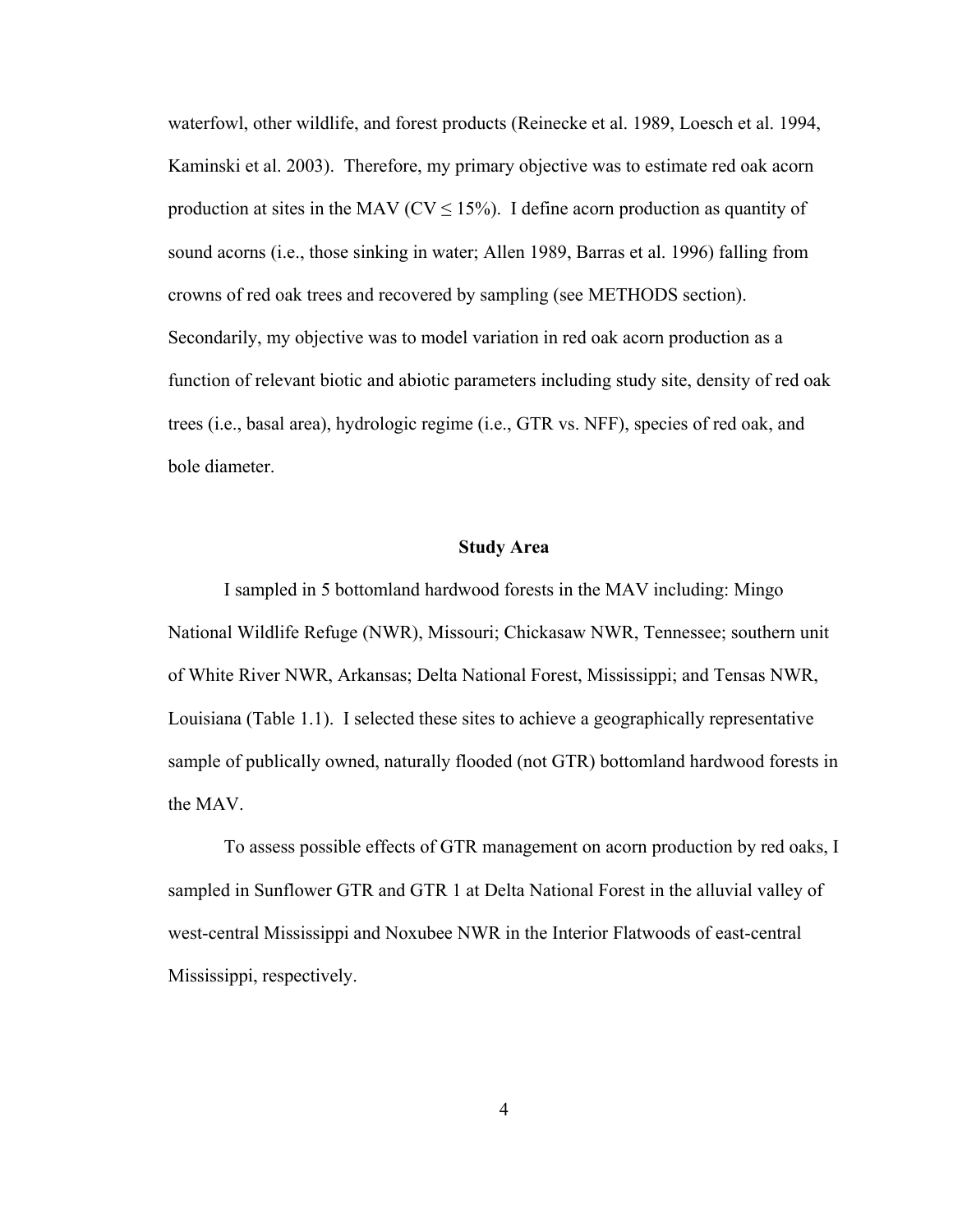#### **Methods**

#### **MAV-Wide Survey**

I constructed acorn traps having a  $1-m^2$  sampling frame fabricated from treated lumber (2.5 cm x 10 cm) mounted atop 4 1.5 m lengths of electrical conduit. At each sampling site, I pushed conduit 20-25 cm into the ground, giving traps stability during periods of flooding, yet keeping them elevated to deter seed predators. I constructed funnels of fiberglass window screening which tapered from inside the sampling frame to a small opening where a wide mouthed plastic container was attached to collect acorns (Guttery 2006). I installed traps from 1 August-27 September 2009. This installation period was before sound acorns began falling from the crowns of sampled red oaks in response to gravity during autumn-winter 2009-2010 (A. G. Leach, Mississippi State University, personal observation; Guttery 2006). I visited all traps monthly from 1 October 2009-16 March 2010 to collect acorns, remove debris from traps, and repair traps destroyed or impaired by black bear (*Ursus americana*), felled trees, or flooding events. During each collection period, I stored all whole, partially depredated, and underdeveloped acorns from each trap in an individually labeled plastic bag.

 I used a multi-stage sampling design to estimate red oak acorn production within and among study sites in the MAV (Stafford et al. 2006, Kross et al. 2008, Straub 2008). In each study site, I created a sampling frame including all non-impounded, naturally flooded bottomland hardwood forest within 0.08-0.32 km from roads accessible via automobile. This sampling frame facilitated researcher accessibility of sample plots and assumedly alleviated any possible effects of increased light exposure to red oaks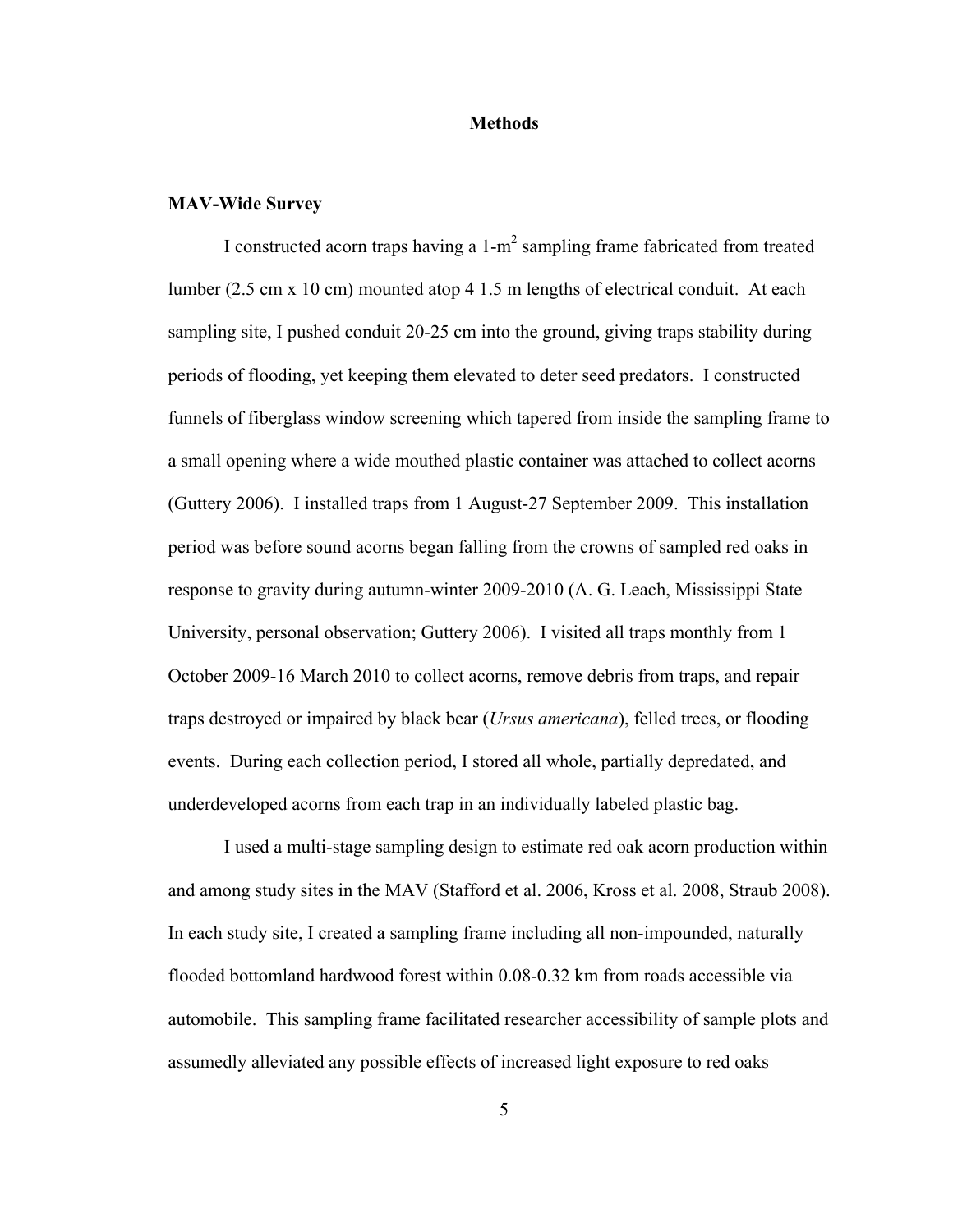attributable to road grades (Guariguata and Sáenz 2002). I designated sample plots (0.2 ha) as primary sampling units, sampled red oak trees within each plot as secondary units, and each sampled 1-m<sup>2</sup> area of red oak crown as tertiary units (Stafford et al. 2006, Kross et al. 2008, Straub 2008).

Within the sampling frame at each study site, I established 20 primary and 40 alternate 0.2-ha circular plots using a generalized random tessellation stratified spatial design (Stevens and Olsen 2004). If a primary plot contained  $\leq 2$  red oak trees  $\geq 25$  cm diameter at breast height (DBH), I surveyed the nearest alternate plot and ultimately sampled 20 0.2-ha plots per study site. Within each sampled plot, I recorded species and DBH of any present cherrybark, Nuttall, pin, water, or willow oak of bole diameter likely productive of acorns (i.e.,  $\geq$ 25 cm DBH; Sharp and Chisman 1961, Greenberg 2000). Next, I randomly selected two red oaks within each sampled plot  $(n = 40 \text{ red oaks/study})$ site). For each sampled red oak, I calculated the mean of four radii (*r*; m) measured in the cardinal directions extending from outer edge of bole to canopy drip line and estimated crown area with the following equation: crown area =  $\pi r^2$ . Next, I randomly selected a cardinal direction and installed a  $1-m^2$  acorn trap mid-way between bole and canopy drip line of each selected red oak (Stelzer et al. 2004, Guttery 2006). If a randomly selected cardinal direction resulted in overlapping crown from an adjacent conspecific, I randomly selected a remaining cardinal direction.

#### **GTR and NFF Survey**

To investigate possible influence of GTR impoundments and hydrological management on production of acorns by red oaks, I sampled Sunflower GTR and GTR 1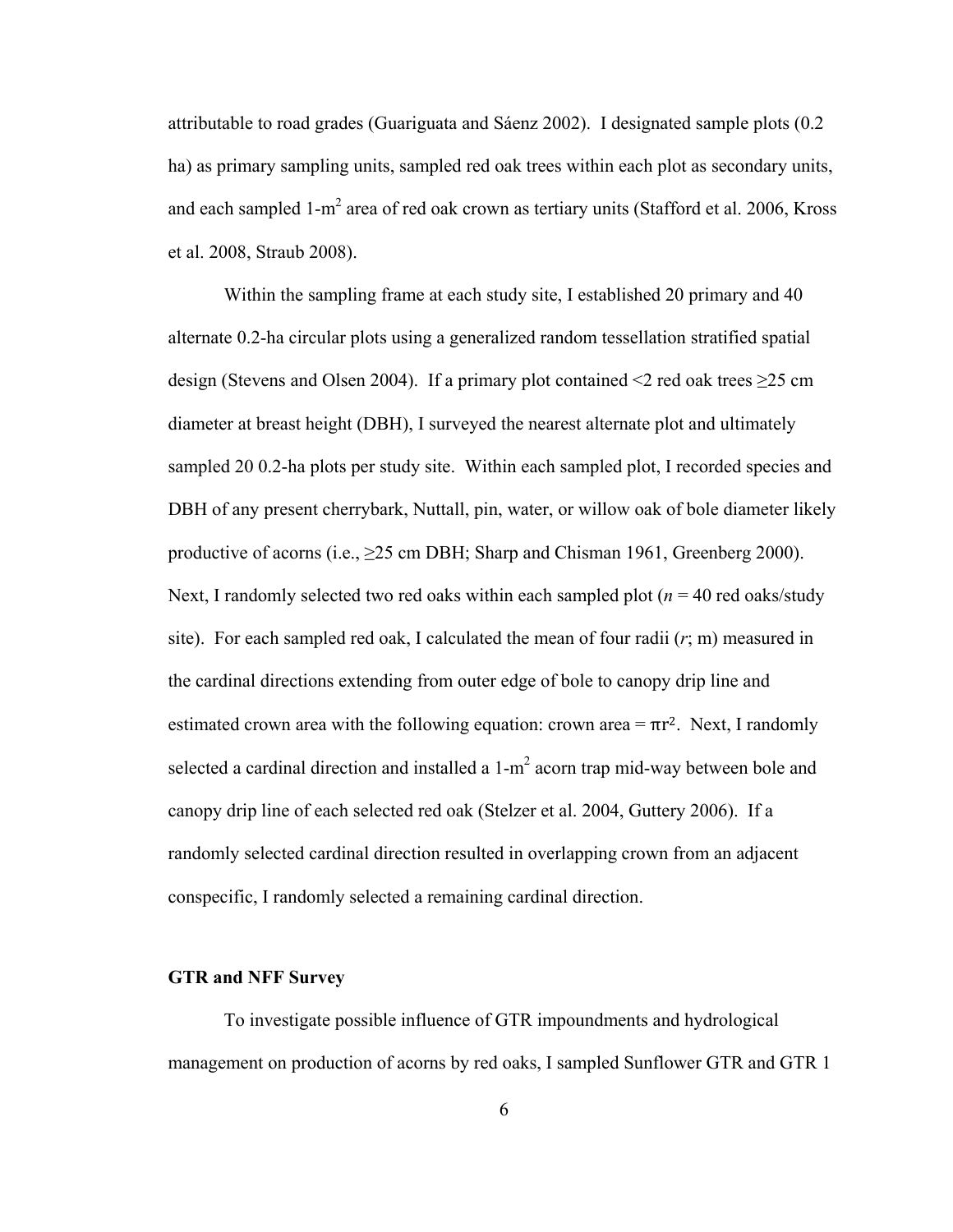at Delta National Forest and Noxubee NWR, respectively. Sunflower GTR and GTR 1 have been managed as GTRs since 1959 and 1955, respectively (Francis et al. 1983, Ervin et al. 2006). Within Delta National Forest and Noxubee NWR, I also selected a nearby (<18 km) NFF area (~250 ha) and sampled acorn production of red oaks in these areas (Francis 1983, Wehrle et al. 1995).

 I used a multi-stage sampling design to estimate red oak acorn production within GTR and NFF areas at each study site. My sampling units and methods replicated those described for the MAV-wide survey. Specifically, I used a generalized random tessellation stratified spatial design to establish 20 0.2-ha circular plots within each GTR and NFF area ( $n = 80$  plots; Stevens and Olsen 2004). I inventoried red oaks within plots as described for the MAV-wide survey, however I only sampled acorn production of 1 red oak tree per plot. If a plot contained  $\leq 1$  red oak tree  $\geq 25$  cm DBH, I randomly selected a previously sampled plot containing  $\geq$  red oaks  $\geq$  25 cm dbh and sampled a second red oak within that plot. At Noxubee NWR, I sampled acorn production from red oaks in 15 and 19 plots in GTR 1 and the NFF area, respectively (*n* = 40 sampled red oaks), because other plots did not contain a red oak meeting sample criteria. All primary plots in the Sunflower GTR and NFF at Delta National Forest contained  $\geq 1$  red oak meeting the sampling criteria. I installed acorn traps during 25-27 October and 30 October-5 November 2008 at Delta National Forest and Noxubee NWR, respectively. All other methodology replicated that described for the MAV-wide survey.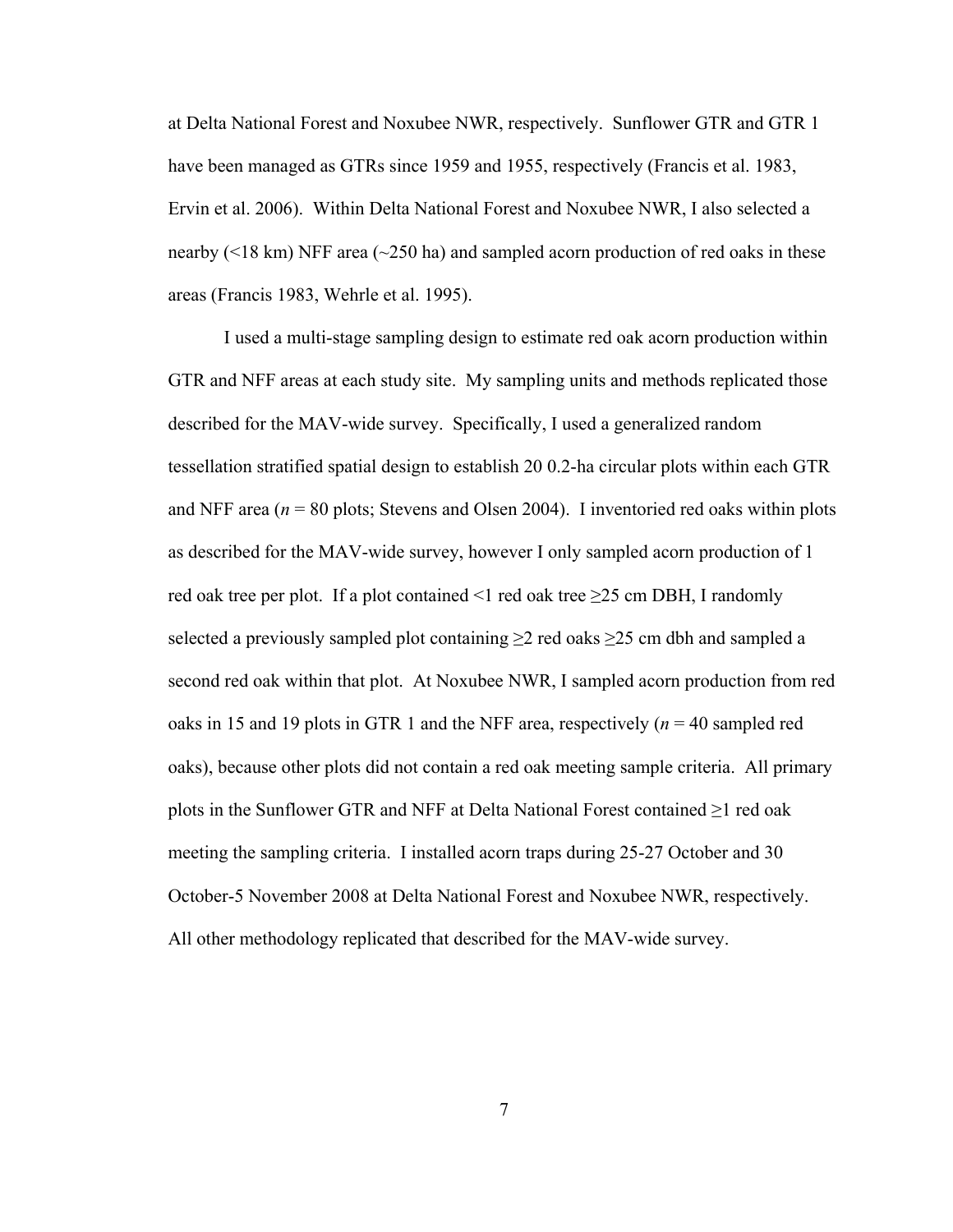#### **Laboratory Methods**

I stored collected acorns in a freezer at -10˚C at Mississippi State University for <2 months before processing. During sample processing, I first thawed acorns, then separated acorns that sunk in water (i.e., sound acorns; Allen 1989, Barras et al. 1996) from those that floated (i.e., unsound). Next, I halved acorns with shears and classified them as follows: 1) wholly intact, 2) either  $>$  or  $\leq$ 50% consumed by insects (e.g., weevil [*Curculio* spp.]), 3) either  $>$  or  $<$  50% consumed by wildlife, and 4) underdeveloped (Young 1990). I dried all sound acorns (including pericarp) which were wholly intact, or <50% consumed by insects or wildlife in each sample to constant mass in a mechanical convection oven at  $60^{\circ}$ C for 5 days. I then weighed sound acorns with pericarps and recorded mass to the nearest 0.001 g.

### **Statistical Analyses**

#### *Estimating Red Oak Acorn Production in the MAV*

I used the survey package in R version 2.11.1 (R Development Core Team 2009) to estimate sound acorn production. This procedure incorporated appropriate sampling weights for the 3 stages (i.e., plots, red oak trees, and sampled crown area; Stafford et al. 2006, Kross et al. 2008, Straub 2008). I calculated probability of selecting a plot within each study site by dividing 1.0 by the total area of the sampling frame within a respective study site. Next, within each plot, I calculated the probability of selecting a red oak tree by dividing 2.0 by total number of red oaks in a respective plot. Lastly, I calculated probability of placing an acorn trap under a  $1-m^2$  area of red oak crown by dividing 1.0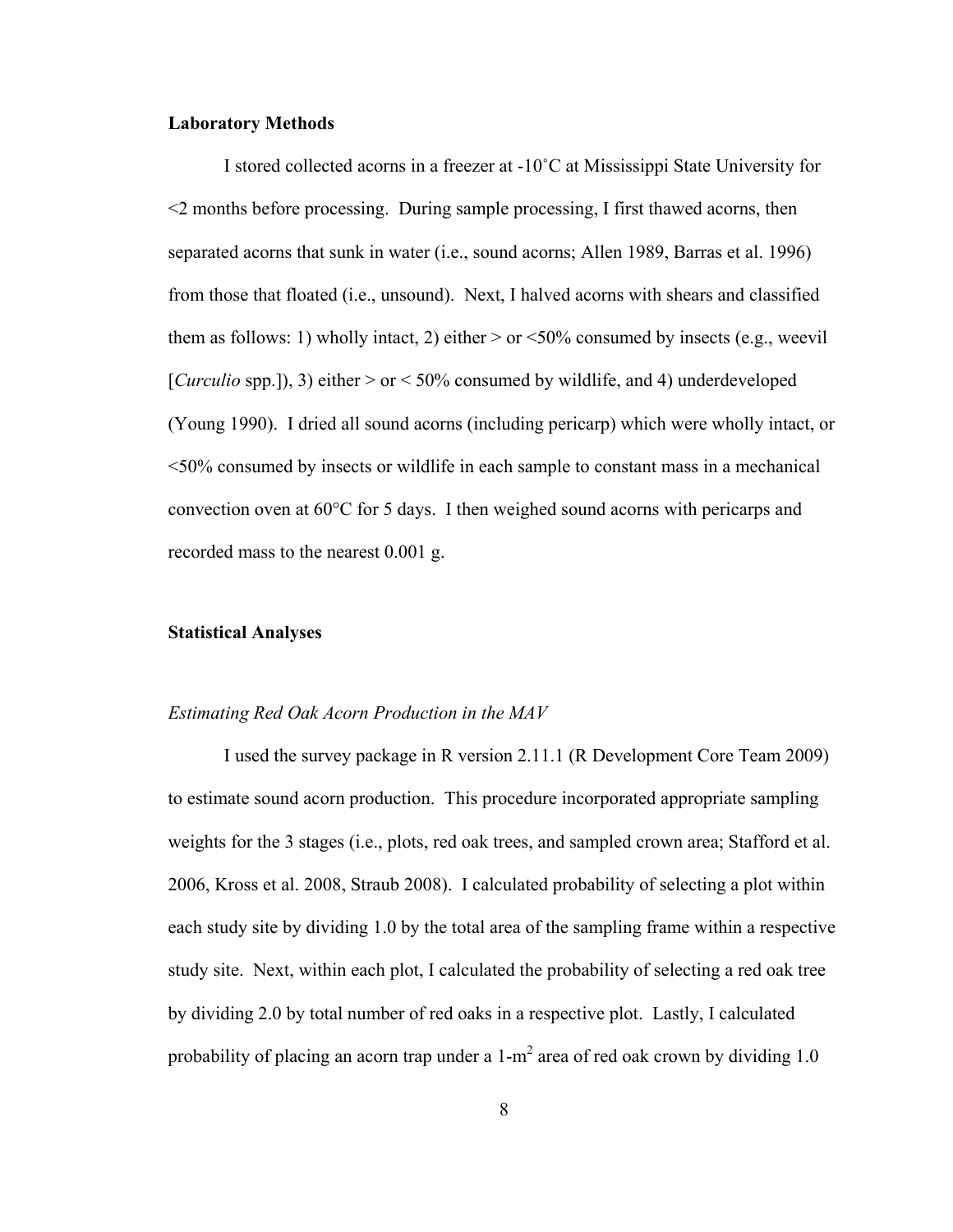by total estimated crown area of a sampled tree. I calculated individual sample weights as inverse of the product of the three probabilities (Stafford et al. 2006, Kross et al. 2008, Straub 2008). I extrapolated mean cumulative (i.e., autumn-winter) mass (i.e., kg[dry]) of acorns produced per  $m^2$  red oak crown to production per hectare of red oak crown (hereafter kg/ha) which enabled objective comparisons of relative acorn production among study sites (Cañellas et al. 2007).

### *Modeling Red Oak Acorn Production in the MAV*

 I used the GLM package in R version 2.11.1 (R Development Core Team 2009) to model relationships between sound acorn production per m<sup>2</sup> red oak crown (i.e., cumulative *n* collected/trap), study site, DBH of sampled trees, basal area  $(m^2)$  of red oaks (≥25 cm dbh) per plot, and red oak species. I modeled acorn production as cumulative number of sound acorns produced per  $m^2$  red oak crown rather than mass, because these metrics were strongly correlated  $(r = 0.85)$ , and discrete counts allowed more appropriate modeling techniques given strongly right skewed distribution of my data (Zuur et al. 2009). I used cumulative number of sound red oak acorns collected per trap from 27 September 2009 until 16 March 2010, as my dependent variable. I selected study site (SITE; i.e., Chickasaw NWR [1], Delta National Forest [2], Mingo NWR [3], Tensas NWR [4], or White River NWR [5]), diameter at breast height (DBH), total basal area  $(m^2)$  of red oaks per plot (BA), and red oak species (SPECIES; i.e., cherrybark oak [1], Nuttall oak [2], pin oak [3], water oak [4], or willow oak [5]) as measured or recorded explanatory variables.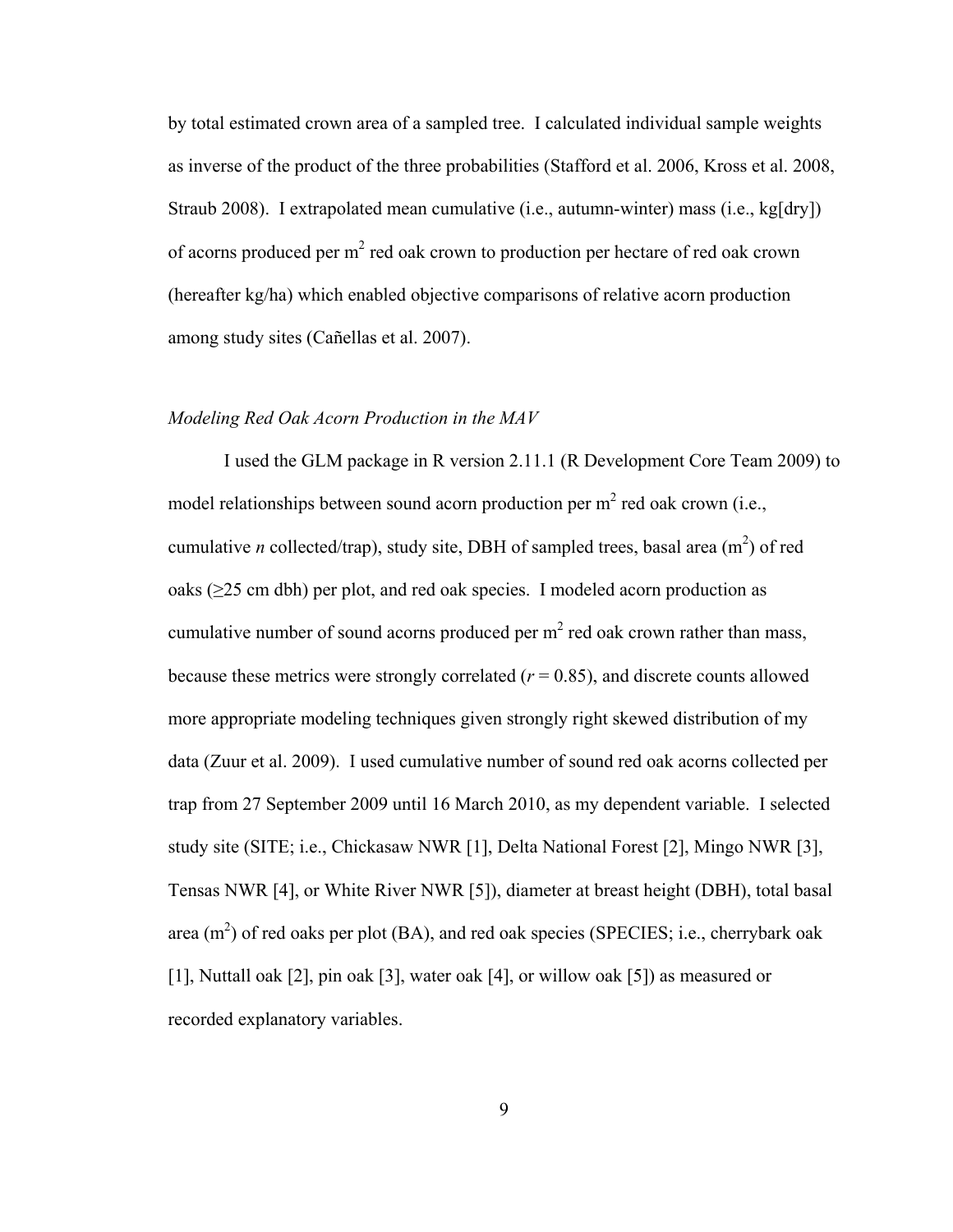I used histograms and box plots to perform exploratory data analyses (Quinn and Keough 2002). These analyses revealed a strongly right-skewed distribution in my dependent variable characterized by a large number of zero values resulting from trees that did not produce a sound acorn during autumn-winter 2009-2010 (i.e., 57 [35%] of 161). Thus, I log transformed (base 10) the dependent variable in an attempt to achieve normality in my data set and model error terms (Quinn and Keough 2002:65). However, residual and fitted values obtained from a linear regression model applied to transformed data were funnel shaped and non-randomly distributed indicating poor model fit (Zuur et al. 2009). Therefore, I modeled the untransformed data with a generalized linear model (GLM) using the negative binomial distribution and log link. The negative binomial distribution is useful for modeling discrete count data characterized by right skewed distributions, numerous zero values, and overdispersion (i.e., variance exceeding mean; Zuur et al. 2009).

Scatterplots indicated a potential quadratic relationship between acorn production and DBH. Therefore, I used the anova command in R version 2.11.1 (R Development Core Team 2009) to compare the log likelihood ratio of nested GLMs with and without a quadratic term for DBH (i.e.,  $DBH + DBH^2$ ). Results indicated inclusion of a quadratic DBH term did not significantly improve model likelihood ( $L = 0.37$ ;  $df = 1$ ,  $P = 0.541$ ). Thus, I did not include a quadratic term for DBH in my analysis. Similarly, I tested for improved log likelihood of a model with a quadratic term for BA (i.e.,  $BA + BA^2$ ); however, inclusion did not significantly improve model likelihood ( $L = 0.55$ ;  $df = 1$ ,  $P =$ 0.457). Thus, I did not include a quadratic term for BA in my analysis.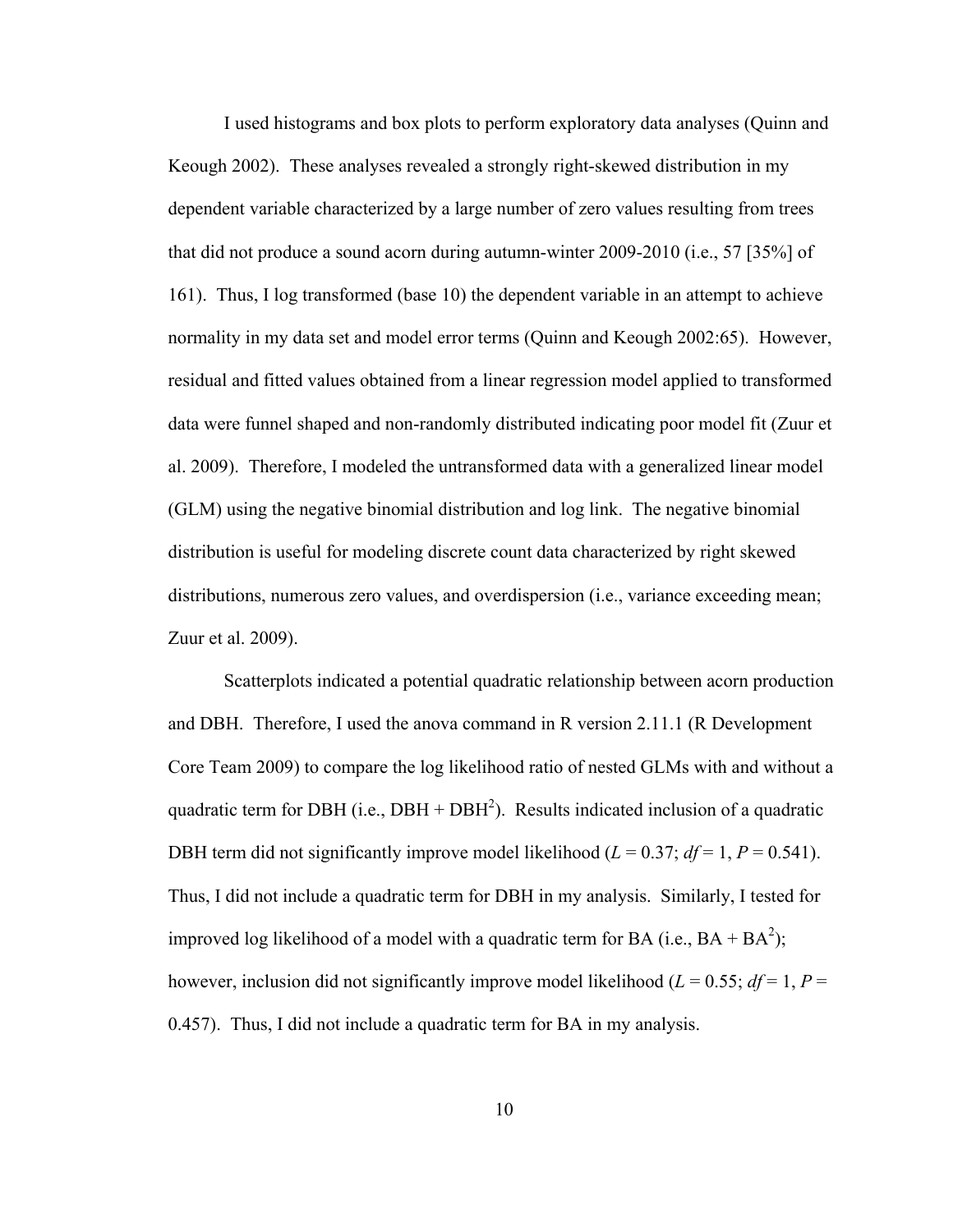To test for correlation among my explanatory variables, I used the corvif function in the AED package (Zuur et al. 2009) in R version 2.11.1 (R Development Core Team 2009) to calculate variance inflation factors (VIF). I considered explanatory variables with a VIF  $\geq$  3 correlated and removed these variables until all VIFs were  $\leq$ 3 (Zuur et al. 2009). I then formulated a priori 10 seemingly biologically important candidate models for possible explanation of variation in red oak acorn production and used Akaike's Second Order Information Criteria (AIC*c*) to identify the most parsimonious model (hereafter best model; Burnham and Anderson 2002). I calculated model-averaged parameter estimates  $(\hat{\beta})$ , unconditional standard errors (SE), and 95% confidence intervals from a confidence set of best models with an evidence ratio (i.e.,  $w_i/w_{min}$ ) ≥0.05, where *wmin* was Akaike weight for model with lowest ΔAIC*c* (Burnham and Anderson 2002:171). Evidence ratios are considered relative likelihood a given model is more plausible than the model having the lowest AIC*c* (Burnham and Anderson 2002).

Generalized linear models do not produce  $R^2$  values; therefore, I used null and residual deviance from the best model to calculate explained deviance (i.e., pseudo  $R^2$ ; Zuur et al. 2009). Null and residual deviances are similar to total and residual sums of squares produced from a linear regression model (Zuur et al. 2009). I calculated explained deviance using the following equation: 100 X null deviance–residual deviance (Zuur et al. 2009:218).

### *Estimating Red Oak Acorn Production in GTRs and NFFs*

I used the same methods described for the MAV-wide survey to estimate red oak acorn production in GTRs and NFFs, while using appropriate values to calculate sample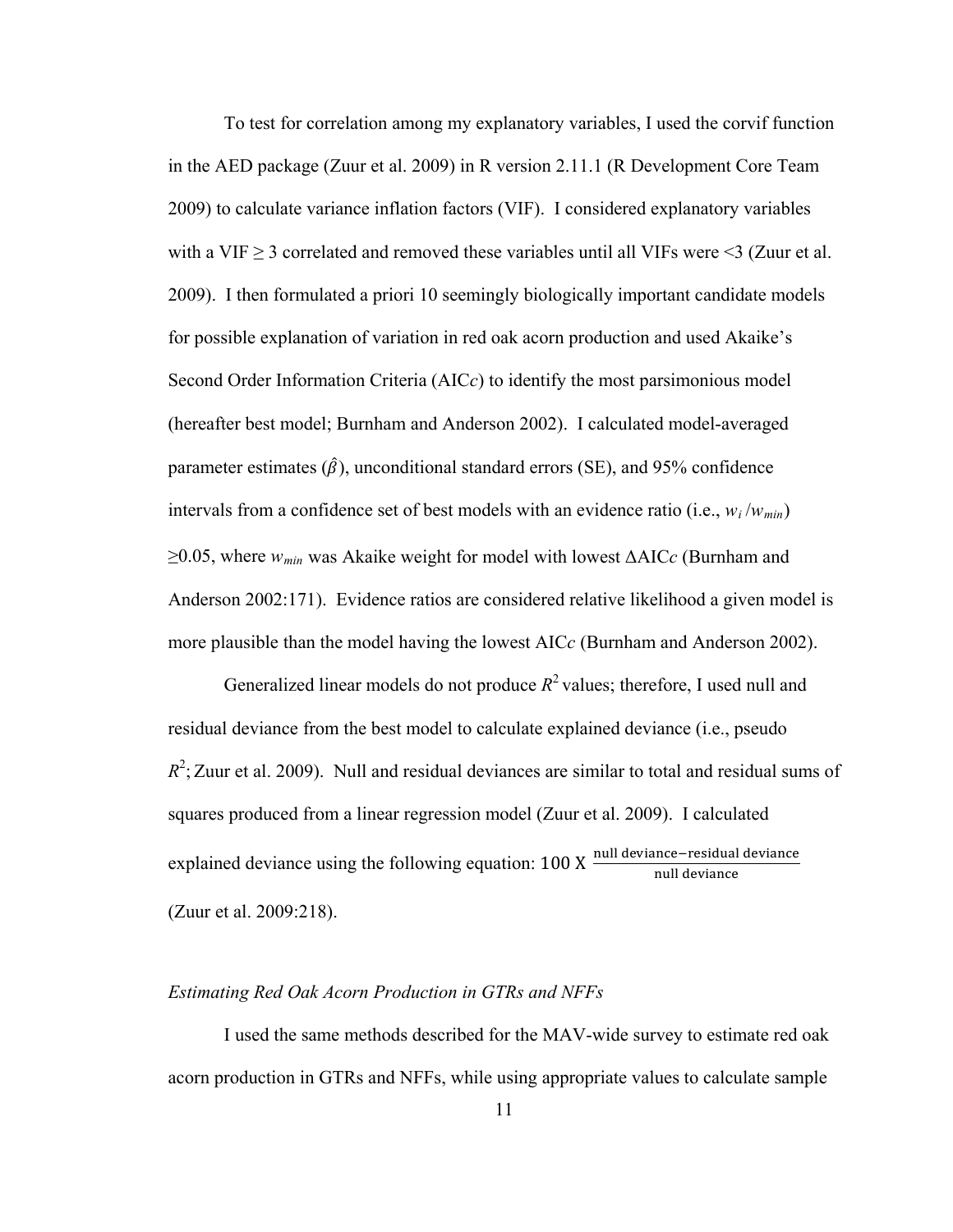weights (i.e., 1 or 2 red oaks sampled/plot). I extrapolated estimates to mean cumulative (i.e., autumn-winter) mass (kg[dry]) of sound acorns produced per hectare of red oak crown (kg/ha).

#### *Modeling Red Oak Acorn Production in GTRs and NFFs*

I used the GLM package in R version 2.11.1 (R Development Core Team 2009) to model relationships between acorn production per m<sup>2</sup> red oak crown (i.e., cumulative *n* acorns/trap), study site, DBH of sampled trees, basal area (m<sup>2</sup>) of red oaks ( $\geq$ 25 cm DBH) per plot, hydrologic regime, red oak species, and year of study. I used cumulative number of sound red oak acorns collected annually per  $\mathrm{m}^{2}$  red oak crown during autumnwinters 2008-2010 as my dependent variable. I selected study site (SITE; i.e., Delta National Forest [1] or Noxubee NWR [2]), diameter at breast height (DBH), total basal area (m<sup>2</sup>) of red oaks per plot (BA), hydrologic regime (REGIME; i.e., GTR [1] or NFF [2]), red oak species (SPECIES; i.e., cherrybark oak [1], Nuttall oak [2], water oak [3], or willow oak [4]), and year of study (YEAR; i.e., autumn-winter 2008-2009 [1] or autumnwinter 2009-2010 [2]) as measured or recorded explanatory variables.

Scatterplots indicated a potential quadratic relationship between acorn production and DBH. Therefore, I used the anova command in R version 2.11.1 (R Development Core Team 2009) to compare the log likelihood ratio of nested GLMs with and without a quadratic term for DBH (i.e.,  $DBH + DBH^2$ ). Results indicated inclusion of a quadratic DBH term improved model likelihood  $(L = 14.67, df = 1, P < 0.001)$ ; therefore, I included a quadratic term for DBH in my analysis. Similarly, I tested for improved log likelihood of a model with a quadratic term for BA (i.e.,  $BA + BA^2$ ). Results indicated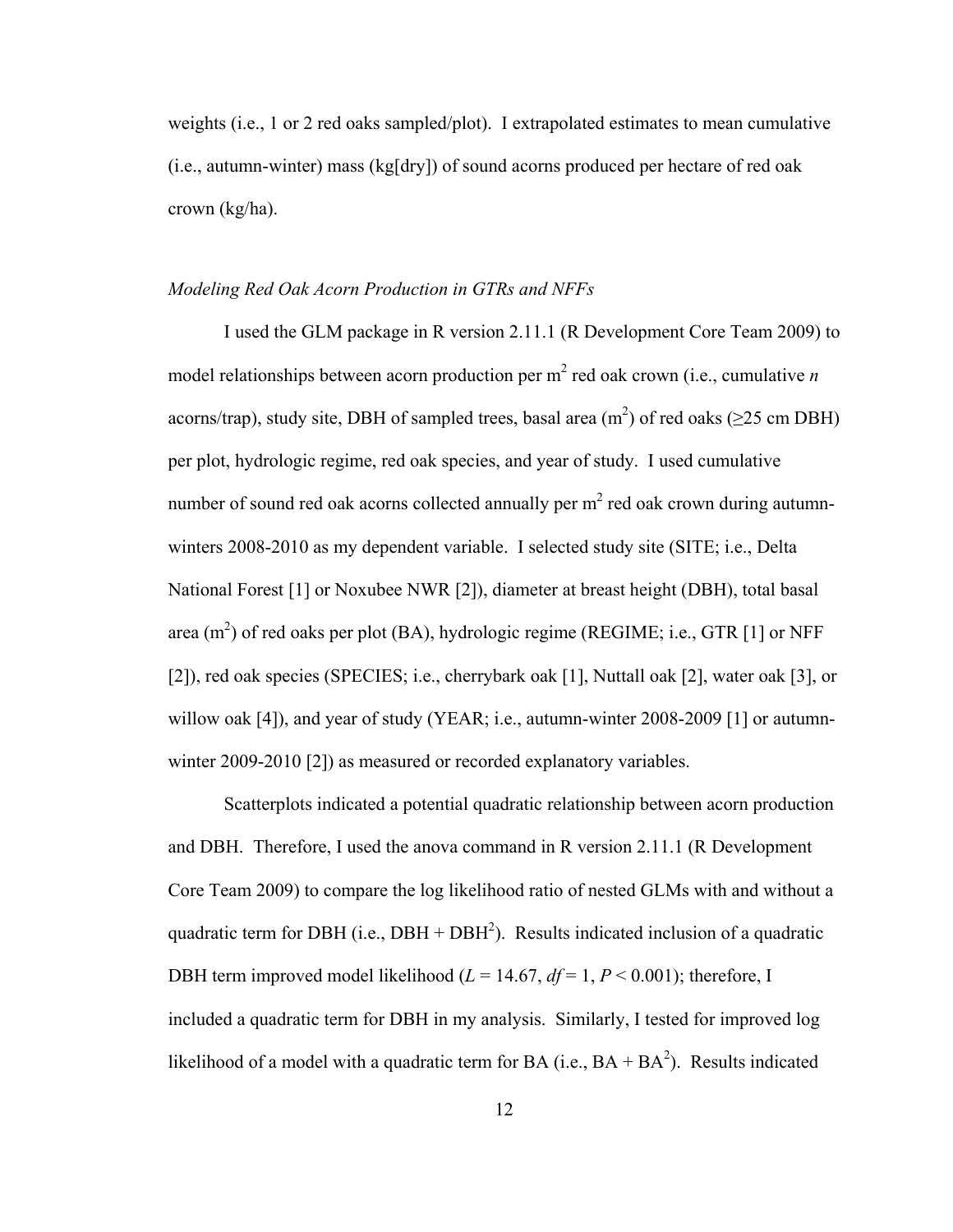inclusion of the quadratic term improved model likelihood ( $L = 4.12$ ,  $df = 1$ ,  $P = 0.042$ ) therefore, I included a quadratic term for BA in my analysis.

To test for correlation among explanatory variables, I used the corvif function in the AED package (Zuur et al. 2009) in R version 2.11.1 (R Development Core Team 2009) to calculate variance inflation factors (VIF). I considered explanatory variables with a VIF  $\geq$  3 to be correlated and removed these variables until all VIFs were  $\leq$  (Zuur et al. 2009). I then formulated a priori 10 seemingly biologically important candidate models for possible explanation of variation in red oak acorn production and used Akaike's Second Order Information Criteria (AIC*c*) to identify the best model (Burnham and Anderson 2002). I calculated model-averaged parameter estimates  $(\hat{\beta})$ , unconditional standard errors (SE), and 95% confidence intervals from a confidence set of best models with an evidence ratio (i.e.,  $w_i/w_{min} \ge 0.05$  (Burnham and Anderson 2002:171).

### **Results**

#### **Estimating Red Oak Acorn Production in the MAV**

 Based on presence of black bear sign on acorn traps (e.g., hair, tooth marks), I concluded that bears molested or destroyed 12 traps at Tensas NWR and 17 traps at White River NWR during autumn-winter 2009-2010. Additionally, 3 acorn traps at White River NWR were not accessible from December 2009-June 2010 due to bottomland flooding. Also, I lost a sample from 7 acorn traps at Tensas NWR. If acorn production data for any red oak tree were not available for  $\geq 1$  sampling period, I excluded tree and corresponding acorn data from analysis. Thus, results from Tensas and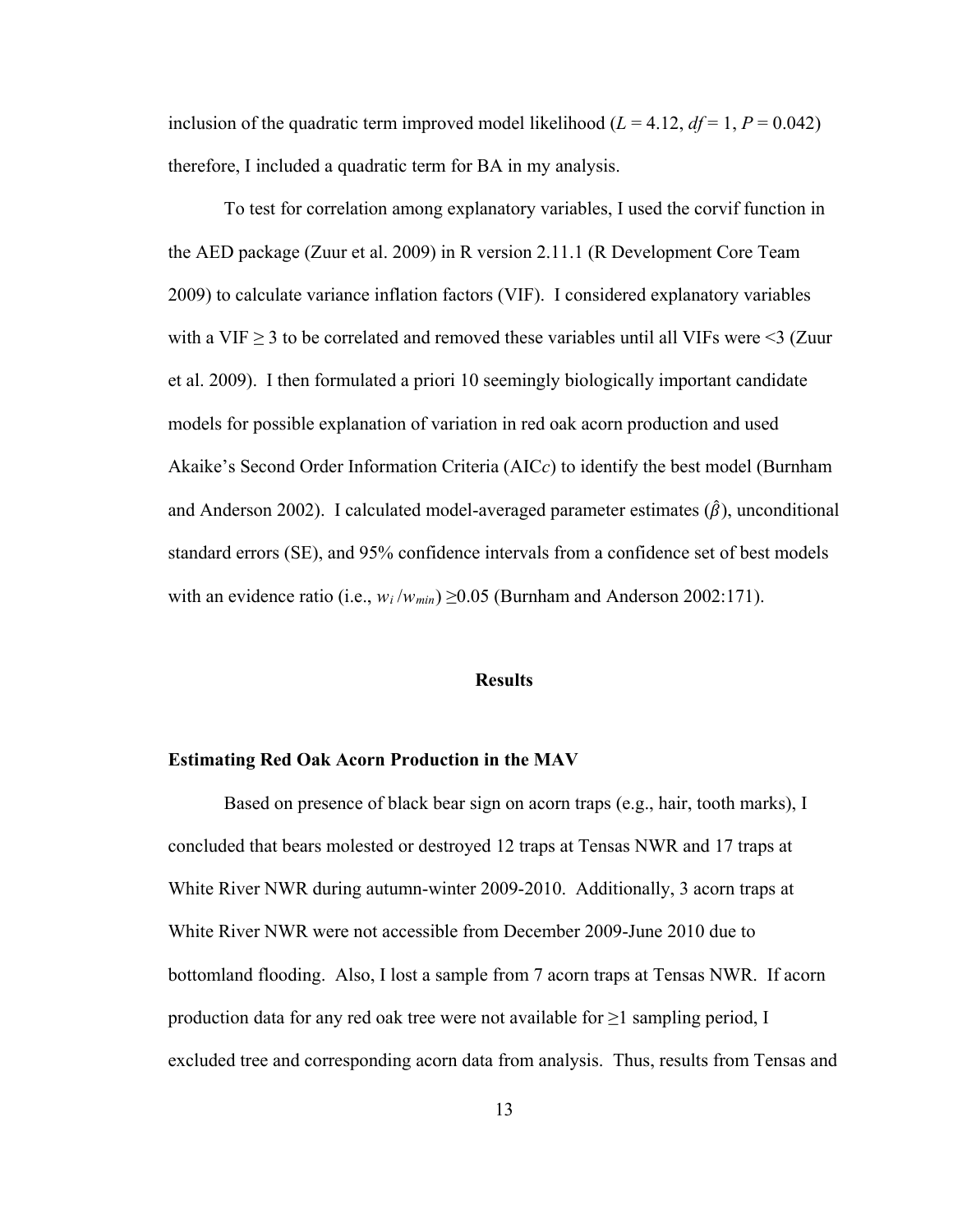White River NWRs represent cumulative acorn production data from 21 and 20 red oak trees, respectively (Table 1.2). The 40 acorn traps at Chickasaw and Mingo NWRs and Delta National Forest yielded complete acorn production data (Table 1.2).

 Mean acorn production was variable across study sites ranging from 60.46- 1,234.65 kg/ha (Table 1.2). Among study sites in the MAV, mean red oak acorn production was 439.98 kg/ha with a  $CV = 28.68\%$ , which was greater than my a priori goal of  $\leq$ 15% (Table 1.2).

#### **Modeling Red Oak Acorn Production in the MAV**

None of my explanatory variables were correlated (VIFs < 1.5), so I included all variables in my analysis. Plots of residual and fitted values of the best model did not indicate significant non-random patterns in the residuals; therefore, I concluded appropriate model fit. The best model explaining variation in red oak acorn production included additive effects of SITE and DBH and had model weight of 0.495 (Table 1.3). Explained deviance of the best model was 32.5%. However, model selection indicated a competitive model (i.e.,  $\Delta AIC \leq 2$ ) including additive effects of SITE, DBH, and SPECIES (Table 1.3). Model selection favored inclusion of SITE and DBH; all 5 top models contained these variables and collectively accounted for all Akaike model weight (Table 1.3). Model-averaged parameter estimates indicated red oaks at Delta National Forest ( $\hat{\beta}$  = 3.740, SE = 0.467, 95% CI: 2.820, 4.660), Tensas NWR ( $\hat{\beta}$  = 2.760, SE = 0.533, 95% CI: 1.710, 3.800), and White River NWR ( $\hat{\beta} = 3.560$ , SE = 0.524, 95% CI: 2.540, 4.590; Table 1.4) produced more sound acorns per  $m^2$  crown than those at Chickasaw NWR (i.e., arbitrary reference study site; Table 1.4), while the 95%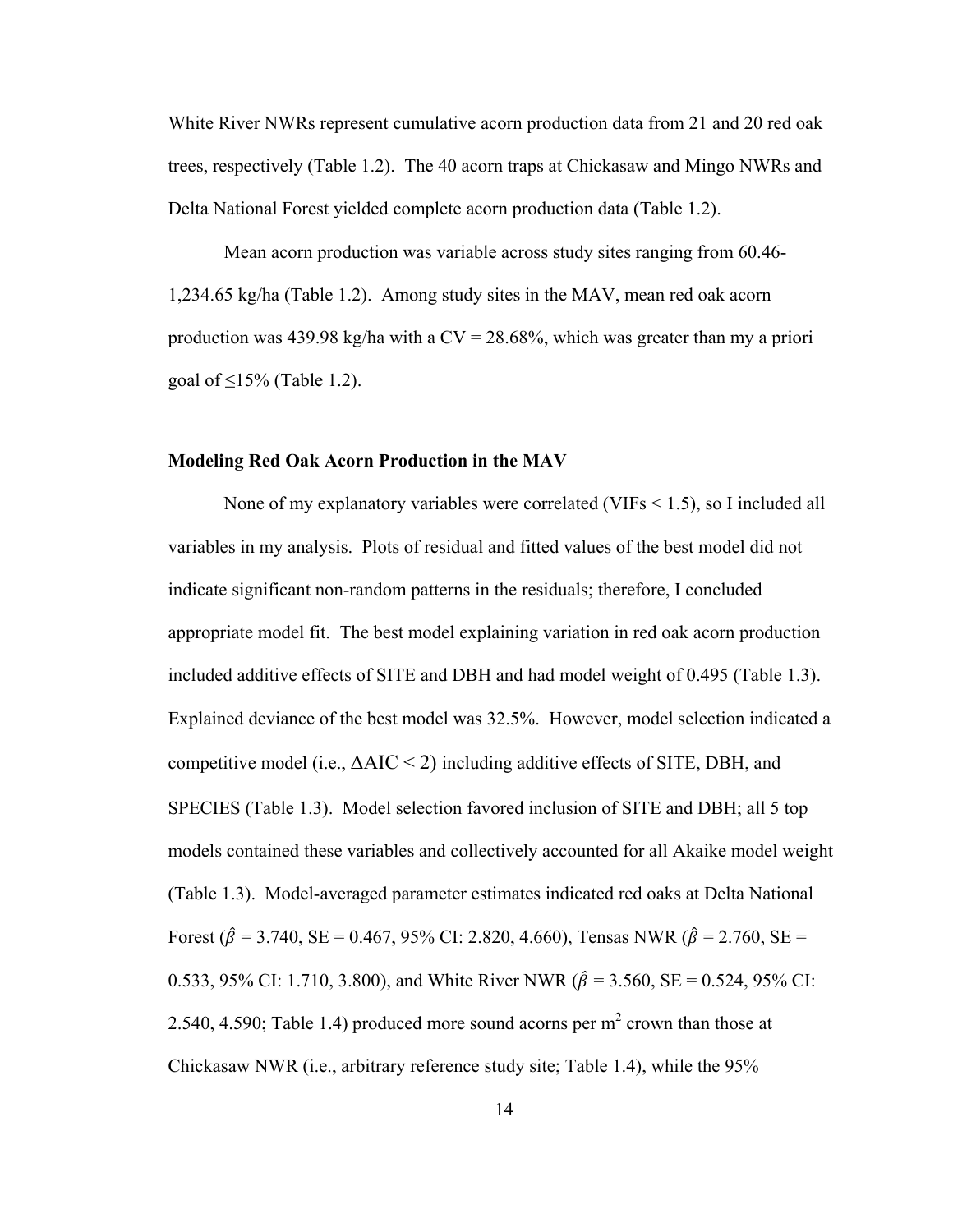confidence interval for the parameter estimating acorn production by red oaks at Mingo NWR included zero ( $\hat{\beta} = 1.320$ , SE = 0.737, 95% CI: -0.122, 2.770; Table 1.4). Number of acorns produced per m<sup>2</sup> red oak crown was related positively to DBH ( $\hat{\beta} = 0.040$ , SE = 0.007, 95% CI: 0.027, 0.053; Table 1.4).In comparison to cherrybark oak, the arbitrary reference species, 95% confidence intervals for parameters estimating number of acorns produced per m<sup>2</sup> crown by Nuttall oak, pin oak, water oak, and willow oak included zero (Table 1.4).

#### **Estimating Red Oak Acorn Production in GTRs and NFFs**

 Installation of acorn traps at Delta National Forest and Noxubee NWR was post initiation of sound acorn abscission in autumn 2008 (A. G. Leach, Mississippi State University, personal observation). For comparative purposes, 4.7% and 19.6% of the total cumulative sound acorn production by sampled red oaks during autumn-winter 2009-2010 was collected by 25 October 2009 at Delta National Forest and Noxubee NWR, respectively. Thus, estimates of cumulative acorn production by red oaks at these study sites may be conservative for autumn-winter 2008-2009.

During autumn-winter 2008-2009, one acorn trap in the Noxubee NWR NFF area was nonfunctional during a period of overbank flooding from the Noxubee River. Additionally, in summer 2009, one previously sampled red oak at the Noxubee NWR NFF was wind thrown. Thus, sample size for the Noxubee NWR NFF area for each year of study was 19 red oaks.

Among study sites, mean red oak acorn production in NFF areas was 373.20 (CV  $= 26.57\%$ ) and 1,130.38 kg/ha (CV = 24.05%) during autumn-winters 2008-2009 and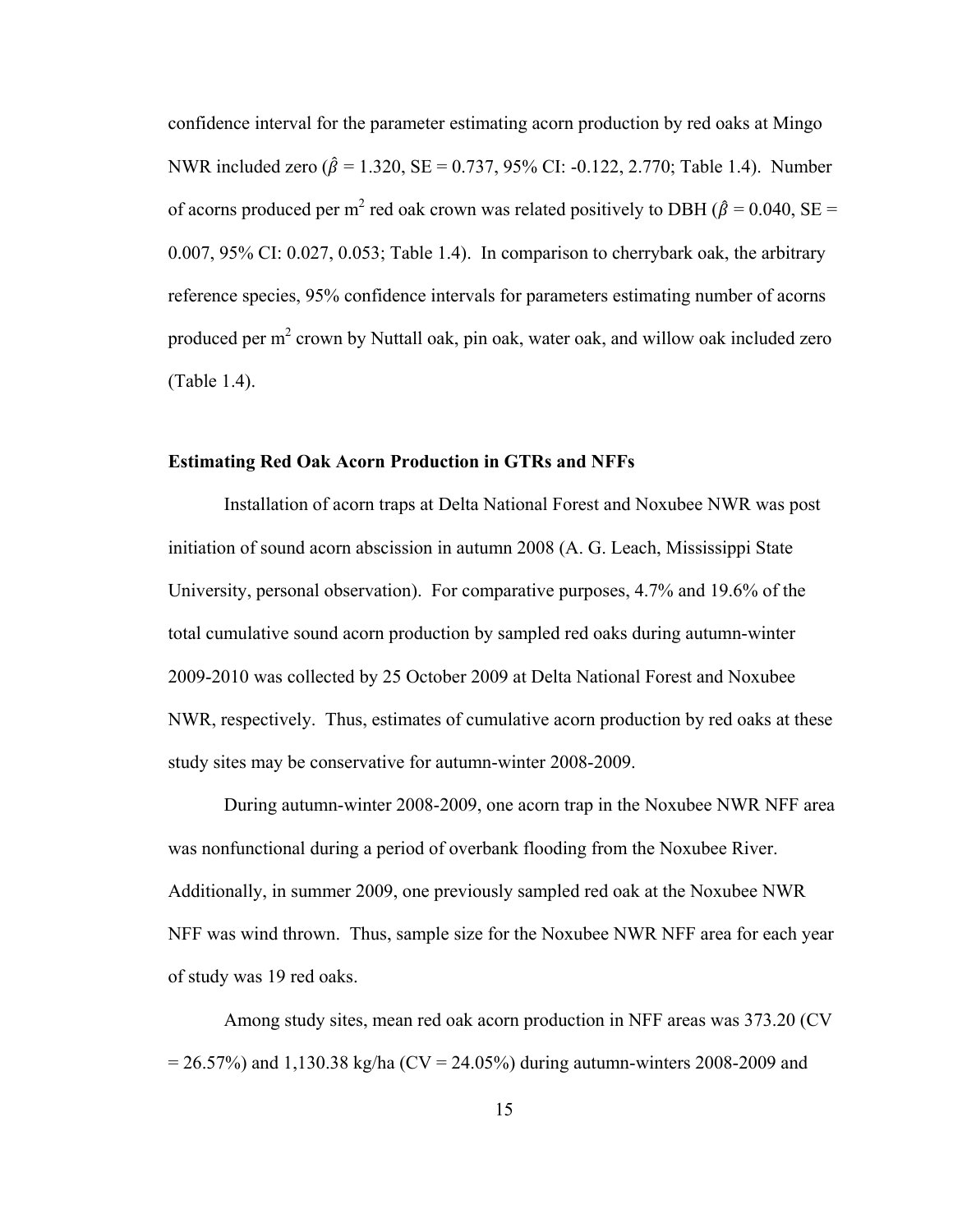2009-2010, respectively (Table 1.5). Among study sites mean red oak acorn production in GTRs was 374.62 (CV = 26.67%) and 1,214.16 kg/ha (CV = 19.81%), during autumnwinter 2008-2009 and 2009-2010, respectively (Table 1.5). Among years mean red oak acorn production was 771.83 (CV = 23.00%), and 794.39 kg/ha (CV = 19.38%), in NFFs and GTRs, respectively. Among study sites and hydrologic regimes, estimates of mean acorn production by red oak species ranged from 36.32-458.02 and 619.15-1,525.15 kg/ha during autumn-winter 2008-2009 and 2009-2010, respectively (Table 1.6).

#### **Modeling Red Oak Acorn Production in GTRs and NFFs**

None of my explanatory variables were correlated (VIFs < 1.5), so I included all variables in analysis. Plots of residual and fitted values of the best model did not indicate significant non-random patterns in the residuals; therefore, I concluded appropriate model fit. The best model included additive effects of REGIME,  $DBH + DBH^2$ , SPECIES, BA  $+ BA<sup>2</sup>$ , and YEAR and had model weight of 0.781 (Table 1.7). Explained deviance for the best model was 41.68%. Number of acorns produced per  $m^2$  red oak crown was related positively to DBH ( $\hat{\beta} = 0.0850$ , SE = 0.0187, 95% CI: 0.0486, 0.1220) until a threshold DBH of ~85 cm; thereafter, the relationship was negative ( $\hat{\beta} = -0.0005$ , SE = 0.0001, 95% CI: -0.0008, -0.0003). Similarly, number of acorns produced per m<sup>2</sup> red oak crown was related positively to basal area (BA) of red oaks within a plot ( $\hat{\beta} = 1.2800$ , SE = 0.3140, 95% CI: 0.6700, 1.9000) until a threshold BA of ~2.35 m<sup>2</sup>/plot (i.e., ~11.75 m<sup>2</sup>/ha); thereafter, the relationship was negative ( $\hat{\beta}$  = -0.2740, SE = 0.0770, 95% CI: -0.4250,-0.1230). Willow oaks produced greatest number of acorns per  $m^2$  crown in comparison to the arbitrary reference species, cherrybark oak ( $\hat{\beta} = 0.7870$ , SE = 0.2960,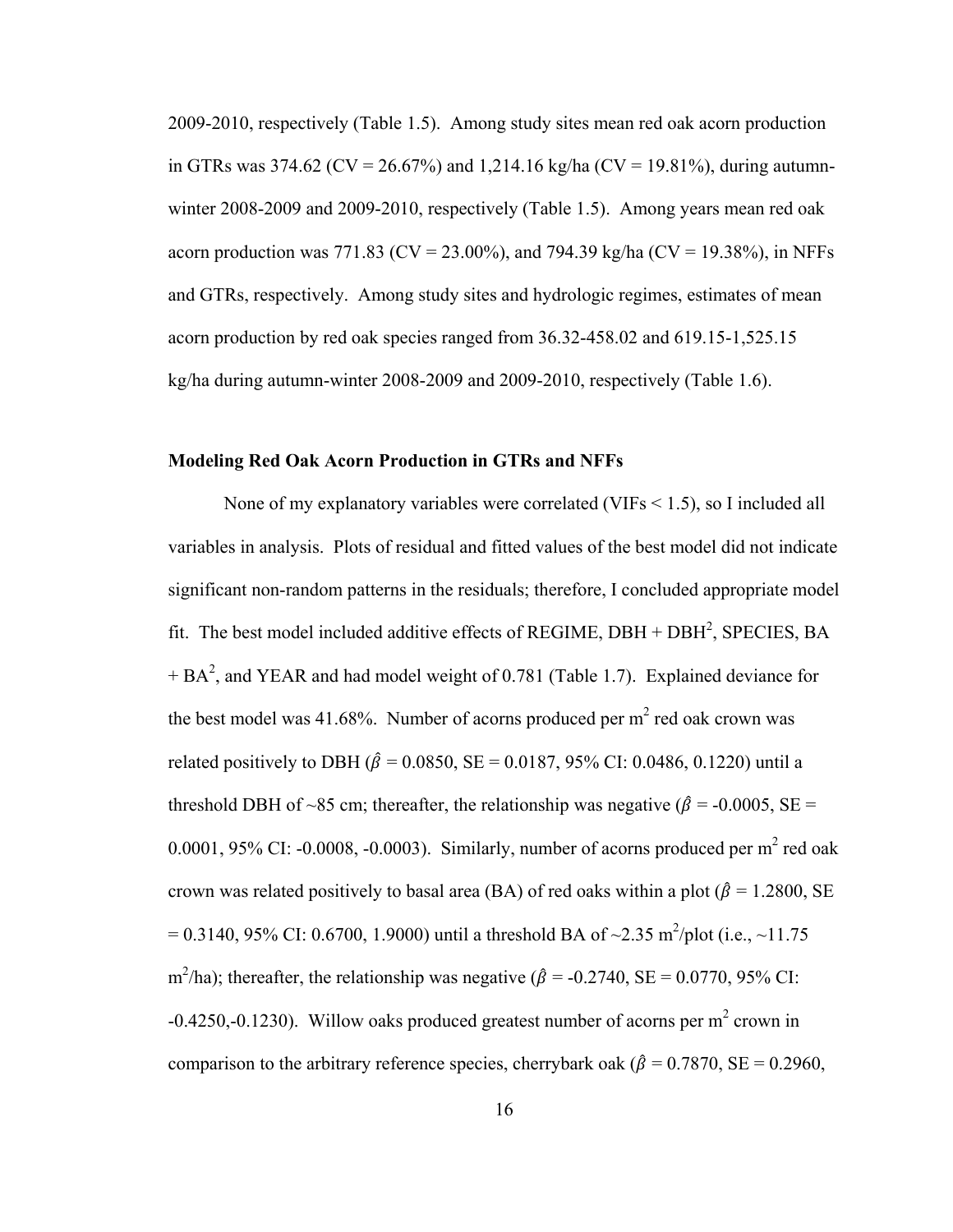95% CI: 0.2070, 1.3700). Number of acorns produced per  $m^2$  red oak crown in NFF areas was slightly less than in GTRs ( $\hat{\beta}$  = -0.4640, SE = 0.2190, 95% CI:-0.8930, -0.0347). In comparison to the arbitrary reference study site, Delta National Forest, 95% confidence interval for the parameter estimating number of acorns produced per  $m^2$  red oak crown at Noxubee NWR included zero ( $\hat{\beta} = 0.0344$ , SE = 0.1470, 95% CI: -0.2530, 0.3220). Among sites, flooding regimes, and red oak species, number of acorns produced per m<sup>2</sup> red oak crown was greater in autumn-winter 2009-2010 than 2008-2009 ( $\hat{\beta}$  = 1.1500, SE = 0.1780, 95% CI: 0.8040, 1.5000; Table 1.8).

#### **Discussion**

#### **Red Oak Acorn Production in the MAV**

My study was the first attempt at generating unbiased estimates of red oak acorn production in non-impounded, naturally flooded bottomland hardwood forests across a major extent of the MAV. However, my estimates of red oak acorn production may be conservative, because I could neither account for acorns that fell beyond the canopy perimeter of sample trees because of wind dispersal nor arboreal predation by birds and mammals (McQuilkin and Musbach 1977). Nonetheless, these inherent possible biases were unavoidable and would plague any investigator attempting to collect acorns falling from red oak crowns in response to gravity.

I did not achieve my a priori goal of estimating mean red oak acorn production in the MAV with  $CV \leq 15\%$ . However, previous MAV-wide estimates of seed abundance also reported CVs > 15% (Stafford et al. 2006, Kross et al. 2008). Kross et al. (2008)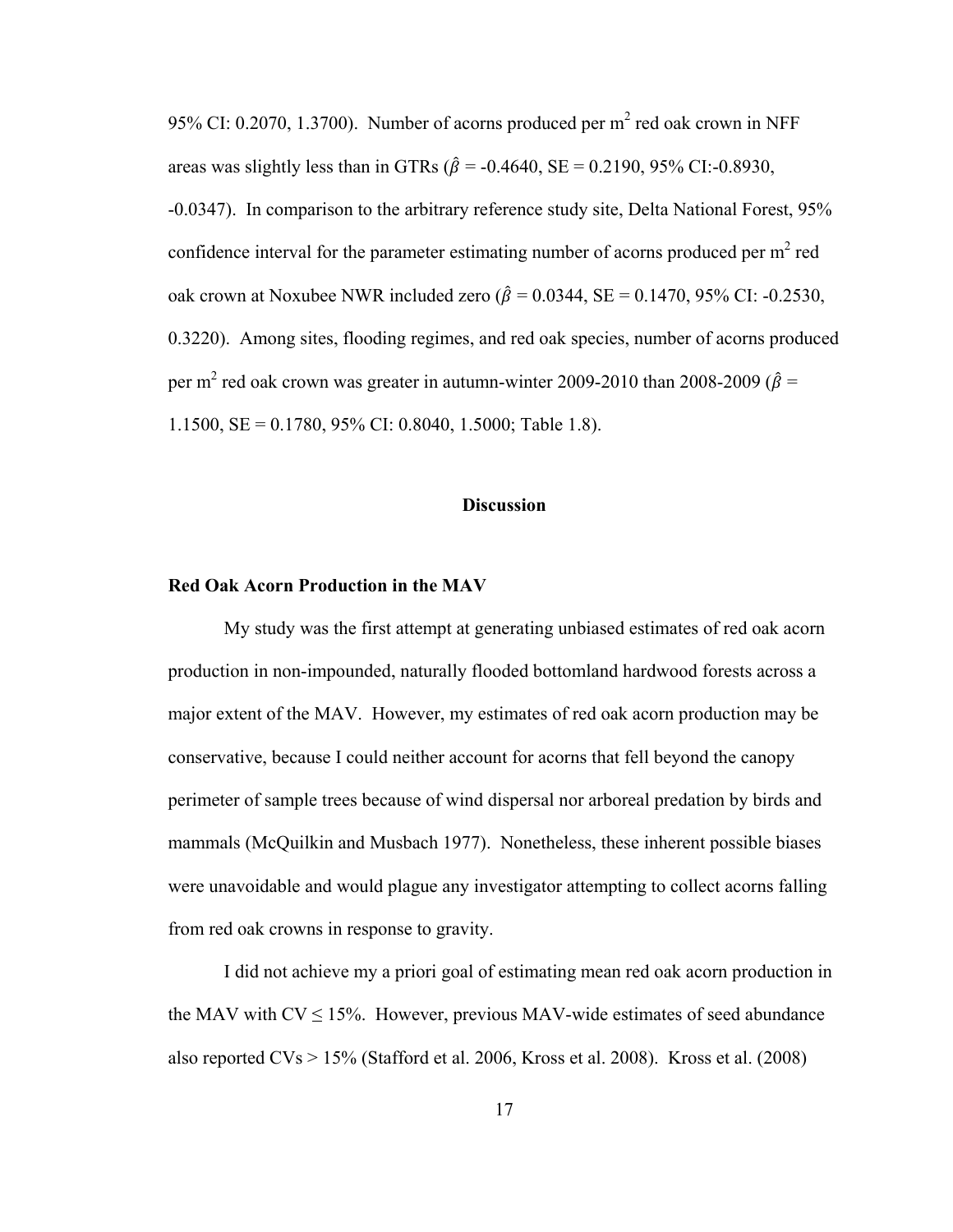reported annual  $(n = 3)$  CVs of moist-soil seed abundance in the MAV ranging from 18.6-29.3%; however, their among year estimate of 556 kg/ha had a CV = 12.5%. Likewise, Stafford et al. (2006) reported annual estimates  $(n = 3)$  of late-autumn abundance of waste rice in the MAV with CVs ranging from 22.7-31.2%, but their among year estimate of 78.4 kg/ha had a CV = 15%. Sampling of red oak acorn production in the MAV will continue through autumn-winter 2011-2012, thus an increasingly precise multi-year estimate of red oak acorn production in the MAV is possible.

My estimate of mean acorn production per hectare of red oak crown in the MAV was  $\sim$  5.6 times greater than late-autumn waste rice abundance in rice fields of the MAV (Stafford et al. 2006) and ~80% autumn seed abundance in managed moist-soil wetlands in the MAV(Kross et al. 2008). In addition, my estimate of mean red oak acorn production was 2.6 times greater than the current forage (i.e., red oak acorns, moist-soil seeds, and aquatic macro-invertebrates) abundance estimate of 166 kg/ha in bottomland hardwood forests with 100% red oak basal area used by LMVJV conservation planners (Reinecke and Kaminski 2007). Thus, current LMVJV conservation planning may underestimate red oak acorn abundance and carrying capacity of bottomland hardwood forests in the MAV, warranting continued sampling of acorn production to derive a more long-term estimate.

Also of interest to ecologists and managers are spatio-temporal patterns in red oak mast seeding. Mast seeding is the intermittent synchronous production of large seed crops by a population of plants (Sork et al. 1993, Kelly and Sork 2002, Koenig and Knops 2005). Ecologists and wildlife managers are interested in understanding oak mast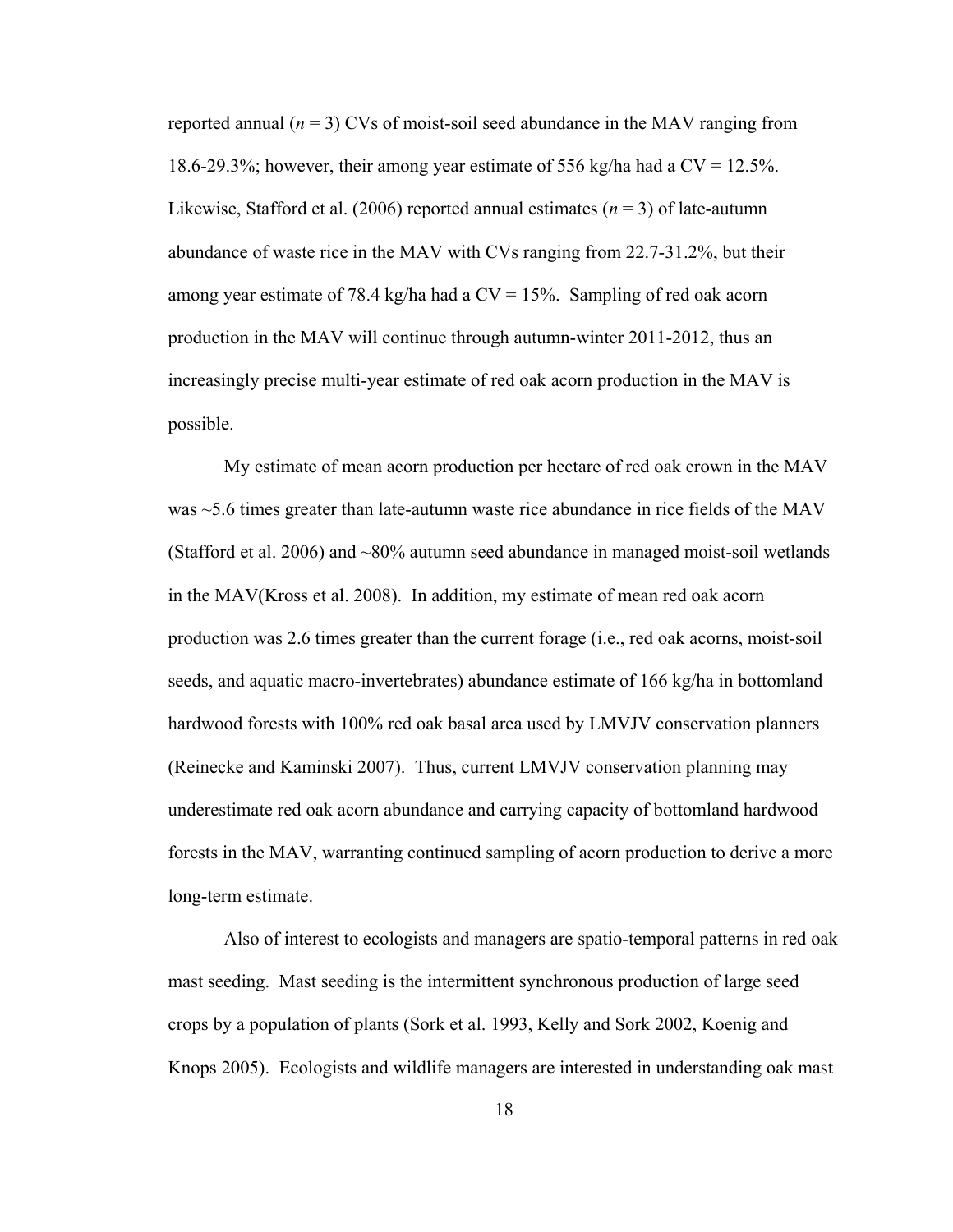seeding cycles, because these events affect behavior, movements, survival, and fecundity of acorn consumers and their predators and prey, thereby influencing holistic forest community ecology (Jones et al. 1998, McShea 2000, Ostfeld and Keesing 2000, McShea and Healy 2002, Kelly et al. 2008). Acorn production by oak populations is typically normally distributed, with years of poor, intermediate, and good production rather than strictly bimodal with years of good or poor production (Koeinig and Knops 2000, Koenig and Knops 2002, Abrahamson and Layne 2003). White oak species (*Quercus* spp; Subgenus *Lepidobalanus*) typically have shorter intervals between mast seeding events (i.e., 2-3 years) than red oaks (i.e., 3-6 years); moreover, mast seeding is relatively synchronous within but not among subgenera (Sork et al. 1993, Koenig and Knops 2002, Abrahamson and Layne 2003, Kelly et al. 2008). Asynchrony of mast seeding events between oak subgenera is related to one versus two growing seasons required for maturation of white and red oak acorns, respectively, resulting in exposure of these acorns to different year-specific environmental conditions (Sork et al. 1993, Koenig and Knops 2002).

Mast seeding behavior is hypothesized to result from proximate cues such as weather (e.g., temperature, precipitation), and resource availability (e.g., light, soil moisture), and ultimate causes potentially resulting from adaptations to increase residual seed available for oak regeneration through seed-predator satiation, and maximization of pollination efficiency (Sork et al. 1993, Kelly and Sork 2002, Koenig and Knops 2002, Koenig and Knops 2005; but see Abrahamson and Layne 2003). Furthermore, oaks on sites with poor soil fertility exhibit more pronounced mast seeding due to longer time

19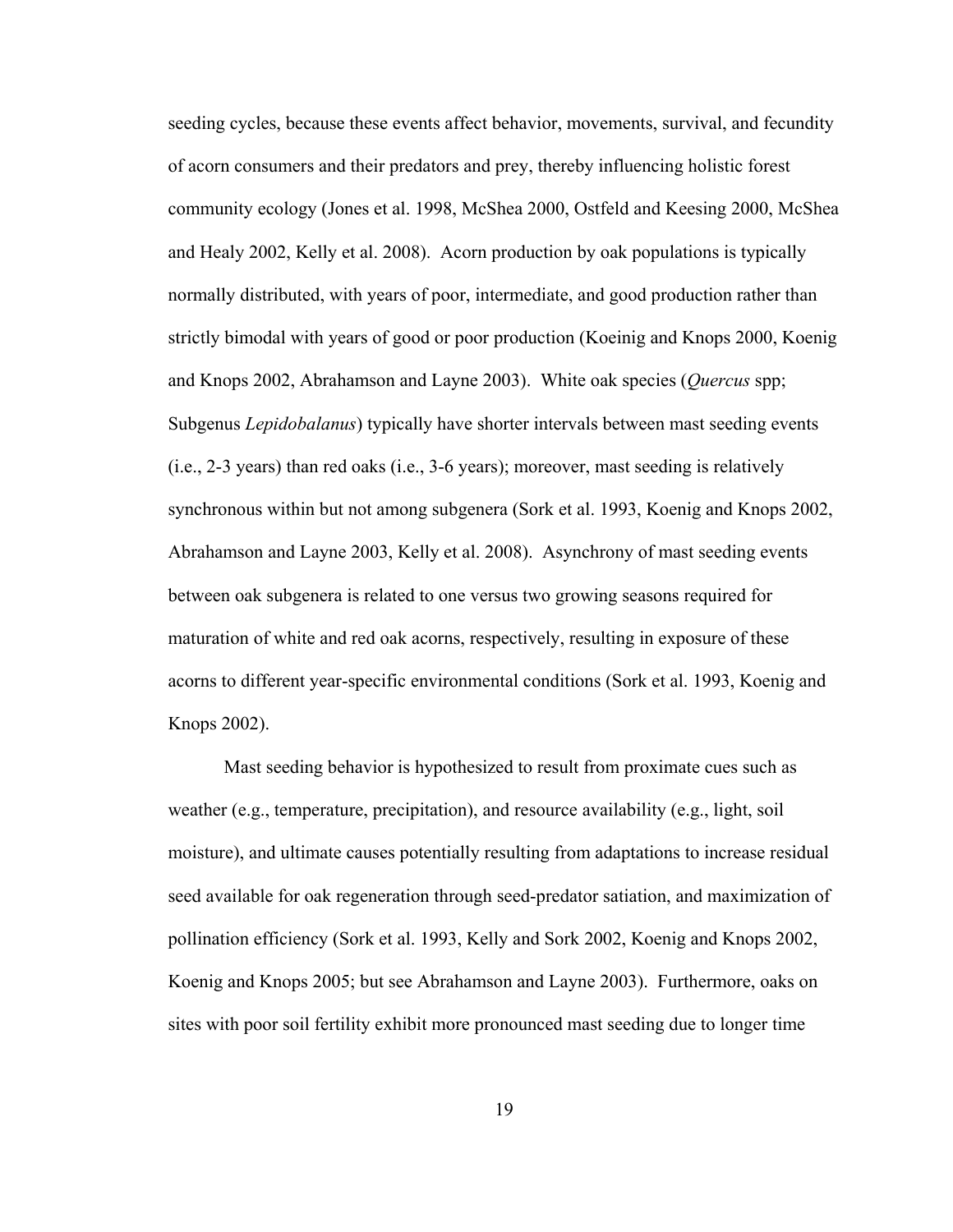necessary to recover reserves after a large mast crop (Kelly and Sork 2002, Abrahamson and Layne 2003).

Spatio-temporal patterns in red and white oak mast seeding across the MAV are unknown, but previous studies suggest variable patterns in mast seeding among sites and species. Hereafter, I will use criteria outlined in Greenberg and Parresol (2002) to describe relative acorn production: 1) poor (i.e., <60% of study mean), 2) moderate (i.e., >60% and equal to study mean), and 3) good acorn production (i.e., >study mean). During a 14-year study of pin oak production in southeastern Missouri, McQuilkin and Musbach (1977) reported good pin oak acorn production every 2-3 years. A five year study of Nuttall oak acorn production at Delta National Forest revealed 2 consecutive years of poor and 3 years of good acorn production (Francis 1983). Willow oaks in an Arkansas GTR yielded 1 year of poor, 2 years of moderate, and 1 year of good acorn production over four years of study (Thornton 2009).

Across my study sites in the MAV, estimates of red oak acorn production varied  $>$ 20 fold. In comparison to mean red oak acorn production in the MAV (439.39 kg/ha), acorn production at Chickasaw NWR (60.46 kg/ha), Mingo NWR (73.41 kg/ha), and Tensas NWR (185.05 kg/ha) was poor, while production at Delta National Forest (851.33 kg/ha) and White River NWR (1,234.65 kg/ha) was good during autumn-winter 2009- 2010. Additionally, among study sites with complete data sets, those having poor acorn production had fewer sampled trees bearing sound acorns (i.e., Mingo NWR [52.5%], Chickasaw NWR [37.5%]) compared to Delta National Forest (80.0%) which had good acorn production in autumn-winter 2009-2010. Relative to effect of SITE on production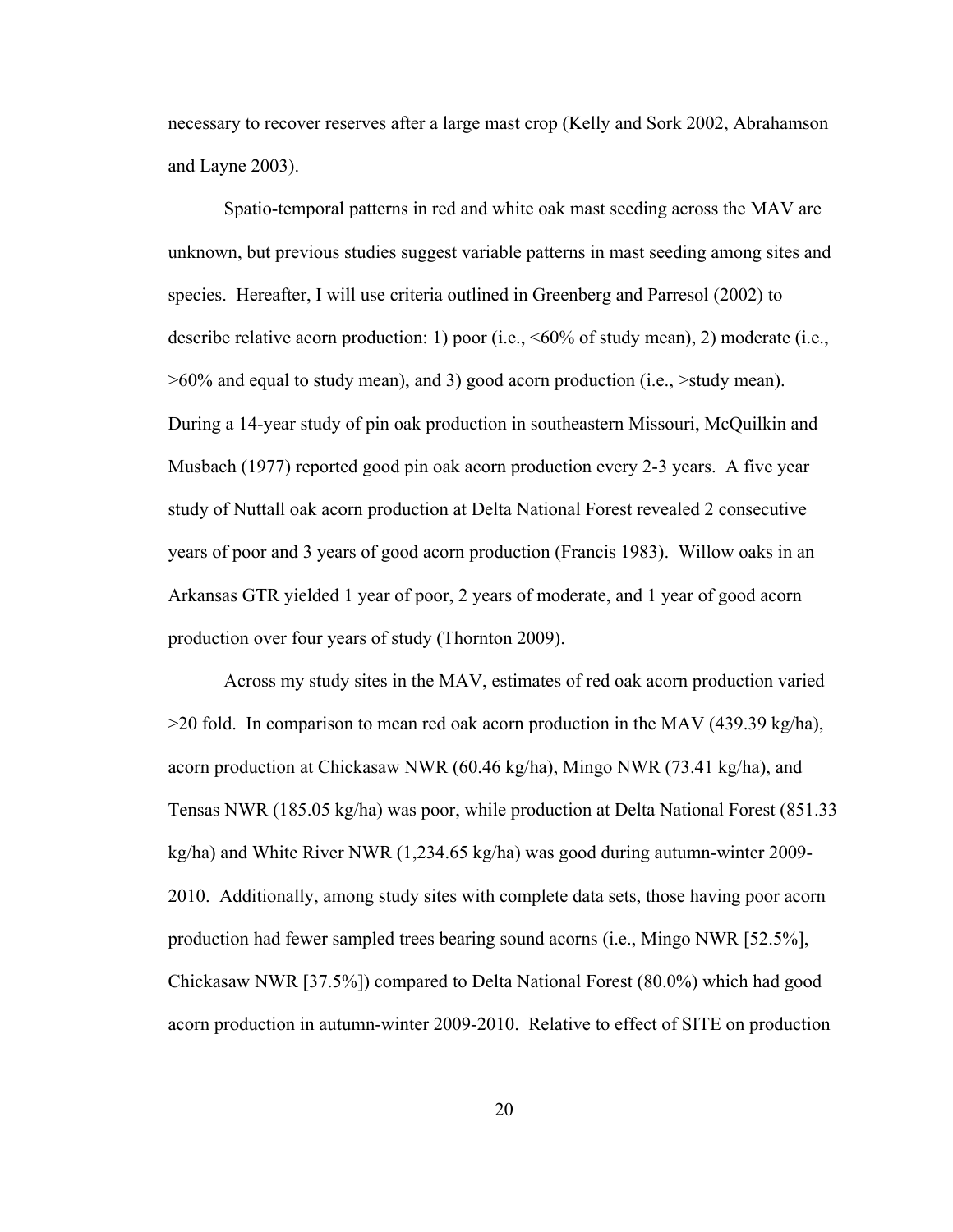of acorns by red oaks, model-averaged parameter estimates indicated other explanatory variables explained comparatively little variation in red oak acorn production (Table 1.4).

However, given the current temporally limited data set, I can only speculate regarding causation of great among study site variation in production of acorns by red oaks. For instance, poor acorn production at Mingo and Chickasaw NWRs during autumn-winter 2009-2010 may have been caused by a frost in late-spring 2008 (i.e., minimum daily temperature  $0^{\circ}$ C on 15 April 2008; Poplar Bluff, Missouri and Ripley, Tennessee; National Climatic Data Center [NCDC] 2010) which potentially killed red oak flowers otherwise resulting in sound acorns in autumn 2009 (Goodrum et al. 1971, Sork et al. 1993, Kelly and Sork 2002, Koenig and Knops 2002). Similarity in estimates of acorn production and exposure to a critical weather variable (i.e., late-spring frost) by red oaks at Mingo and Chickasaw NWRs suggests certain weather variables may explain some variation in acorn production by red oaks in the MAV. However, Delta National Forest and Tensas NWR are  $\sim$ 73 km linear distant and likewise predictably should experience similar weather patterns; however, mean acorn production by red oaks at the former (851.33 kg/ha) was 4.6 times greater than the latter (185.05 kg/ha) during autumnwinter 2009-2010. Thus, variation in red oak acorn production in the MAV is likely not simply a function of weather tracking (Kelly and Sork 2002, Koenig and Knops 2005).

Significant variation in intensity of production of red oak acorns among study sites <500 km apart during autumn-winter 2009-2010 suggests red oaks in the MAV may synchronize mast seeding events at smaller geographic scales than other oak populations (Koenig and Knops 2002, Koenig and Knops 2005). Among year variation in relative intensity of acorn production by red oaks in the MAV is likely great, thus, observing the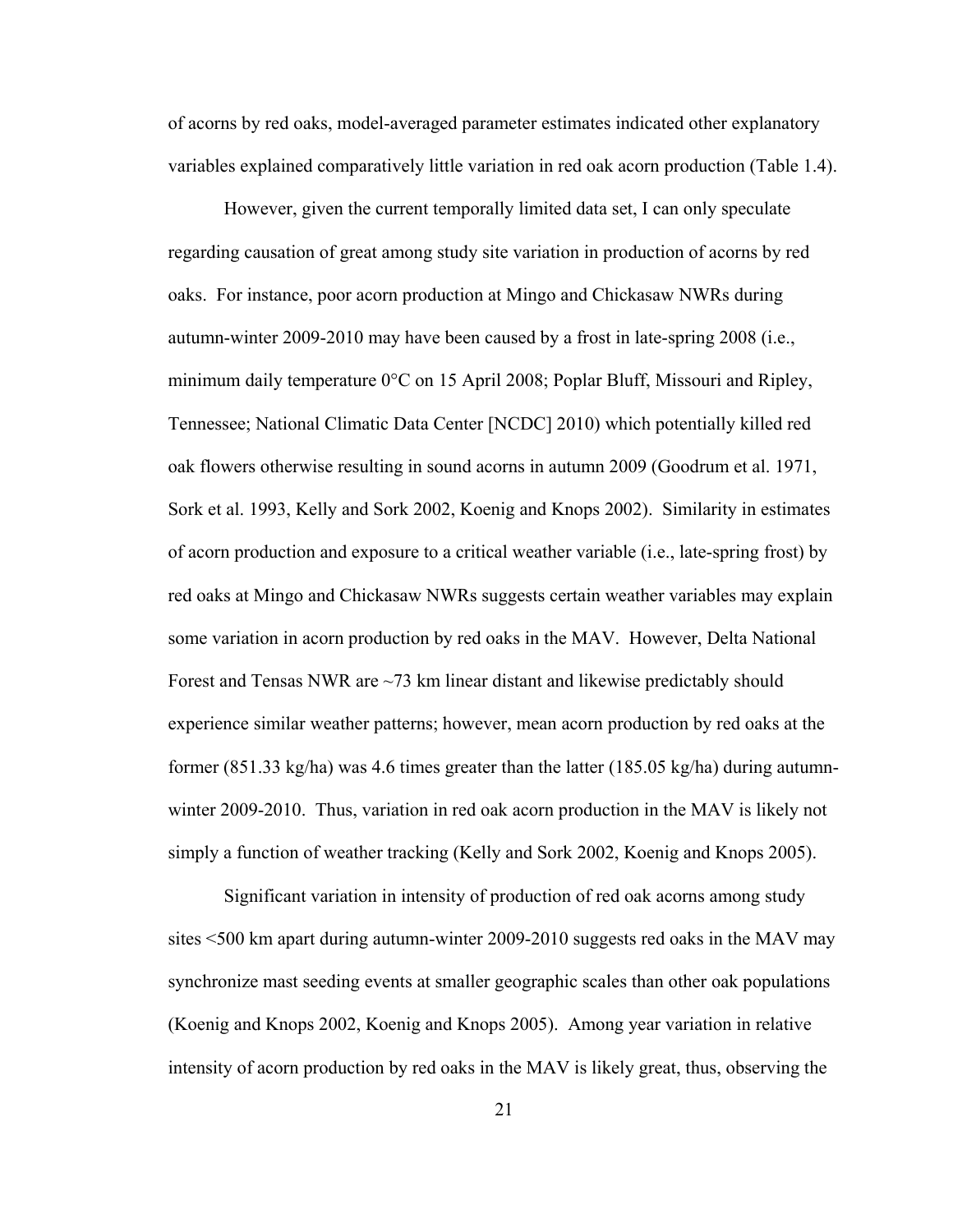full range of production intensity may necessitate  $\geq$ 5 years of monitoring (Healy et al. 1999, Koenig and Knops 2002, Abrahamson and Layne 2003). Documenting spatiotemporal patterns of oak mast seeding in the MAV is likely important to management of oak and wildlife populations and understanding community ecology in bottomland hardwood forests (McShea 2000, Ostfeld and Keesing 2000, McShea and Healy 2002, Kelly et al. 2008).

#### **Red Oak Acorn Production in GTRs and NFFs**

Forest managers are interested in effects of GTR management on red oak acorn production. However, prior studies of red oak acorn production in GTR and NFF areas have produced ambiguous results. For example, McQuilkin and Musbach (1977) reported similar pin oak acorn production on GTR and NFF areas at Mingo NWR. In contrast, Francis (1983) reported Nuttall oaks in the Sunflower GTR in Delta National Forest produced 34% fewer acorns per unit crown area than those in a NFF area within the same forest. Alternatively, Young (1990) reported acorn production by cherrybark oaks was ≤6 times greater in GTRs than in NFF in Noxubee NWR.

My results indicated red oaks in NFFs produced fewer acorns than trees in GTRs. However, relative to other explanatory variables, REGIME explained little variation in production of red oak acorns (Table 1.8). Furthermore, given great variability in acorn production capabilities among conspecific oaks, small unexplained variation in acorn production among flooding regimes potentially resulted from unintentional selection of unequal numbers of superior acorn producers among areas (Healy et al. 1999, Greenberg and Parresol 2002). In comparison to mean red oak acorn production in the MAV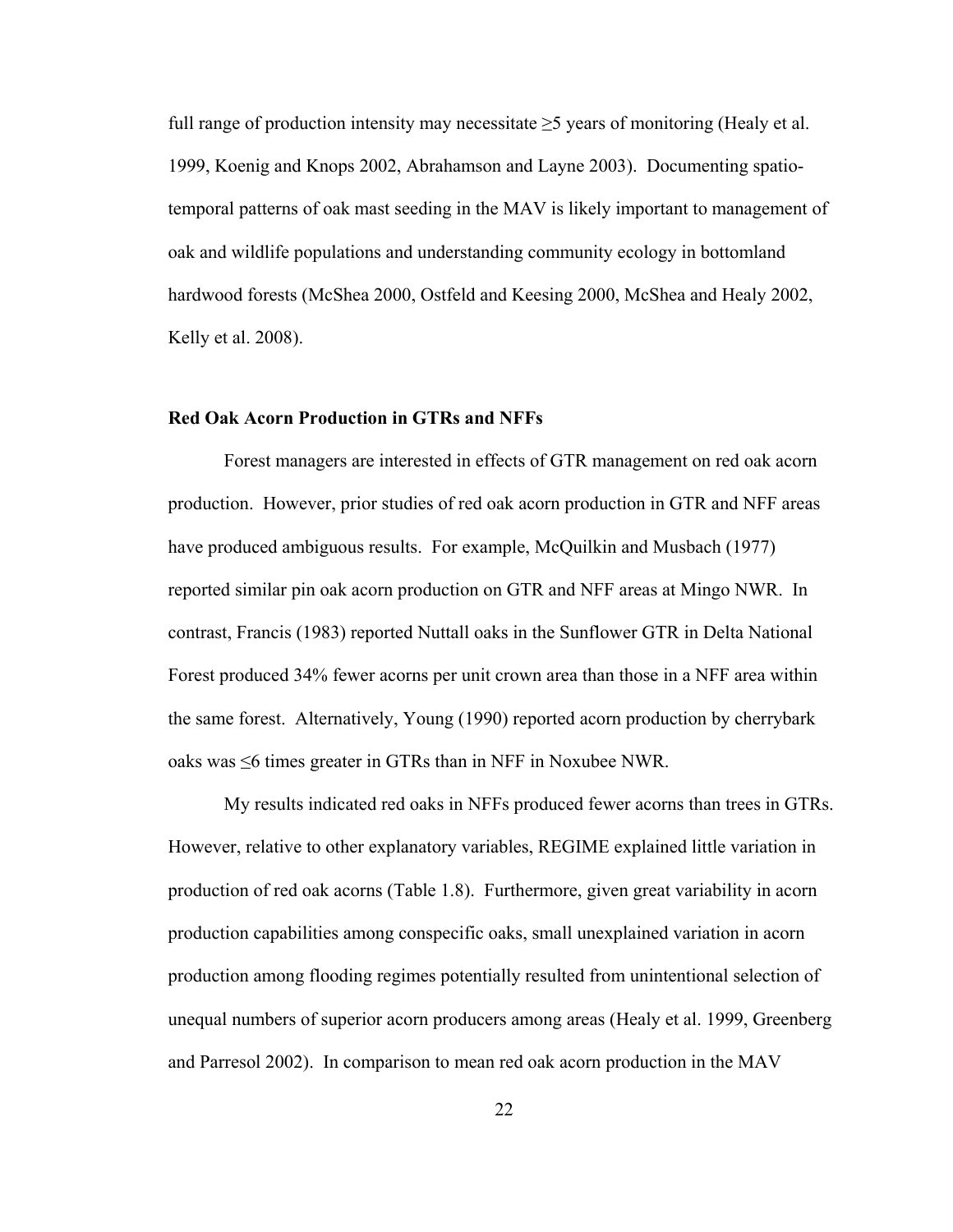(439.39 kg/ha) during autumn winter 2009-2010, acorn production by red oaks in sampled GTRs was moderate (374.62 kg/ha) during autumn-winter 2008-2009 and good (1,214.16 kg/ha) during autumn 2009-2010. During autumn-winter 2009-2010 mean acorn production (range =  $619.15 - 1,525.15$  kg/ha; Table 1.6) by all red oak species sampled at Noxubee NWR and Delta National Forest for my GTR and NFF survey was good compared to mean acorn production (439.39 kg/ha) by red oaks in the MAV survey and suggested relatively synchronous mast seeding by red oak species across my Mississippi study sites.

The quadratic relationship detected between number of acorns produced per  $m<sup>2</sup>$ red oak crown and bole diameter may be related to greater allocation of moisture and nutrients resources to root and shoot growth by oaks in small diameter classes, while oaks in large diameter classes may experience declining vigor and increased crown die back, thereby reducing acorn production (Lockhart et al. 2005). Furthermore, detected quadratic relationship of basal area of red oaks per plot (BA) and number of acorns produced per m<sup>2</sup> red oak crown could result from a slightly more complex relationship. Though monoecious, red oaks depend on flower pollination from neighboring conspecifics, but effective pollination distance is relatively short (i.e., 17-65 meters; Smouse et al. 2001, Sork et al. 2002), thus red oaks with relatively few nearby conspecifics could experience reduced flower pollination and acorn production. Alternatively, red oaks with a great many nearby conspecifics could suffer from increased competition for light and soil nutrients, thereby reducing acorn production (Healy 1997, Guariguata and Sáenz 2002). Though my results suggest number of acorns produced per  $m<sup>2</sup>$  red oak crown decreased after bole diameter and local (0.2 ha) basal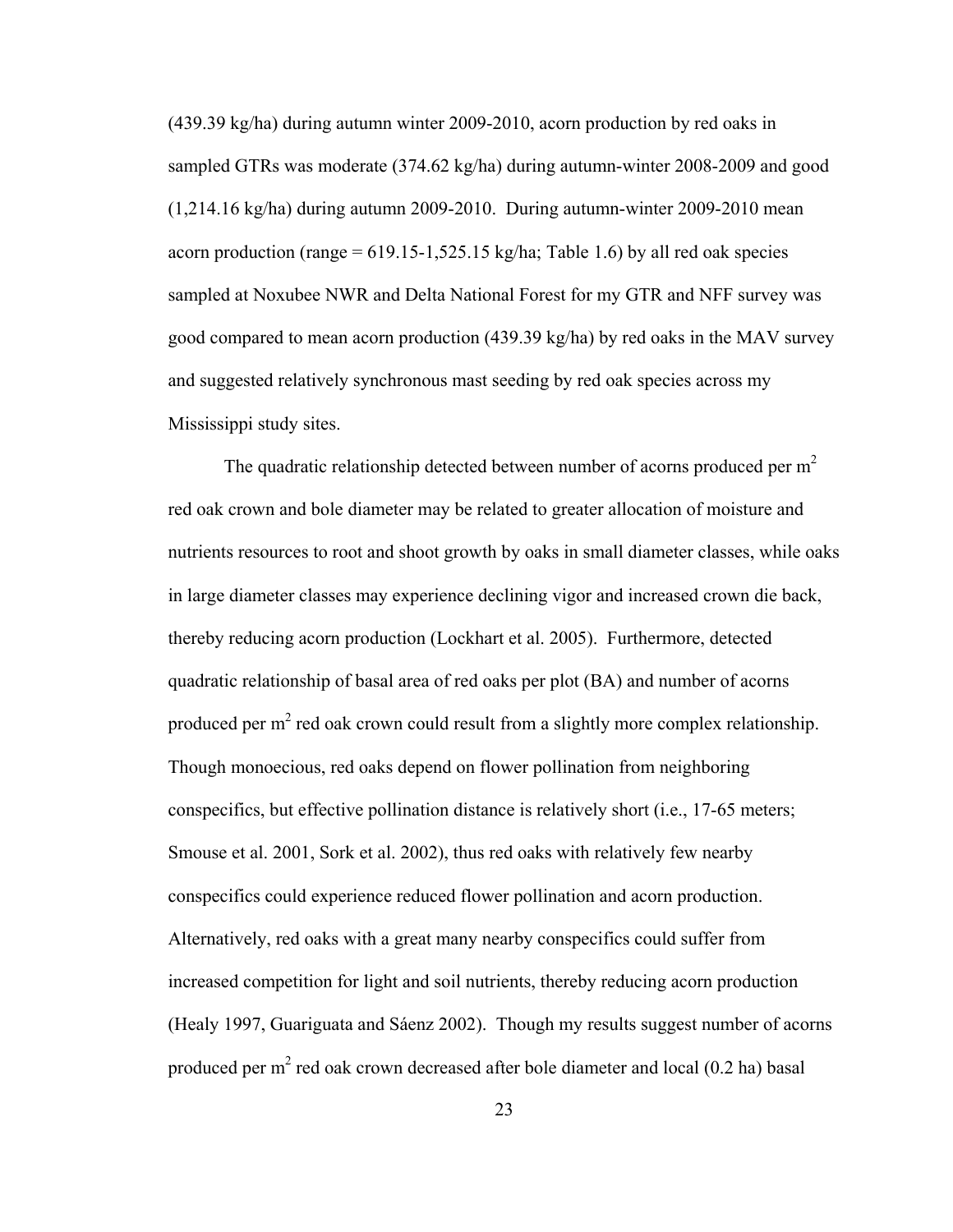area of red oaks reached 85 cm and  $\sim$ 11.75 m<sup>2</sup> per ha, respectively, further study is required to determine if these relationships are similar across years and study sites in the MAV and Interior Flatwoods of Mississippi.

#### **Management and Research Implications**

My results suggest red oaks subjected to GTR hydrology for >50 years can produce acorn crops similar to conspecifics in NFFs. However, my study was short-term and unable to completely document patterns of acorn production by red oaks subjected to GTR hydrology. Furthermore, water management regimes vary among GTRs; hence my results may not apply to other GTRs (Covington and Laubhan 2005). Additionally, unnatural winter flooding regimes typical of GTRs are associated with increased red oak mortality, reduced red oak seedling survival, and transition of red oak forests to those dominated by more water-tolerant species such as overcup oak (*Quercus lyrata*; Young et al. 1995, Fredrickson 2005*b*, Gray and Kaminski 2005, Guttery 2006, Thornton 2009). Therefore, managers committed to ensuring long-term productive red oak bottomlands in GTRs should consider developing monitoring strategies which record parameters such as red oak survival, crown health, and advanced regeneration and understand silvicultural treatments to increase red oak regeneration from mast crops. Managers of GTRs should also be prepared to reduce flooding frequency and duration in GTRs at the expense of waterfowl hunting opportunity (Reinecke et al. 1989, Covington and Laubhan 2005).

Black bear molestation of acorn traps resulted in considerable loss of data at Tensas and White River NWRs. Researchers are currently evaluating performance of acorn traps constructed of material potentially less attractive to bears (e.g., PVC).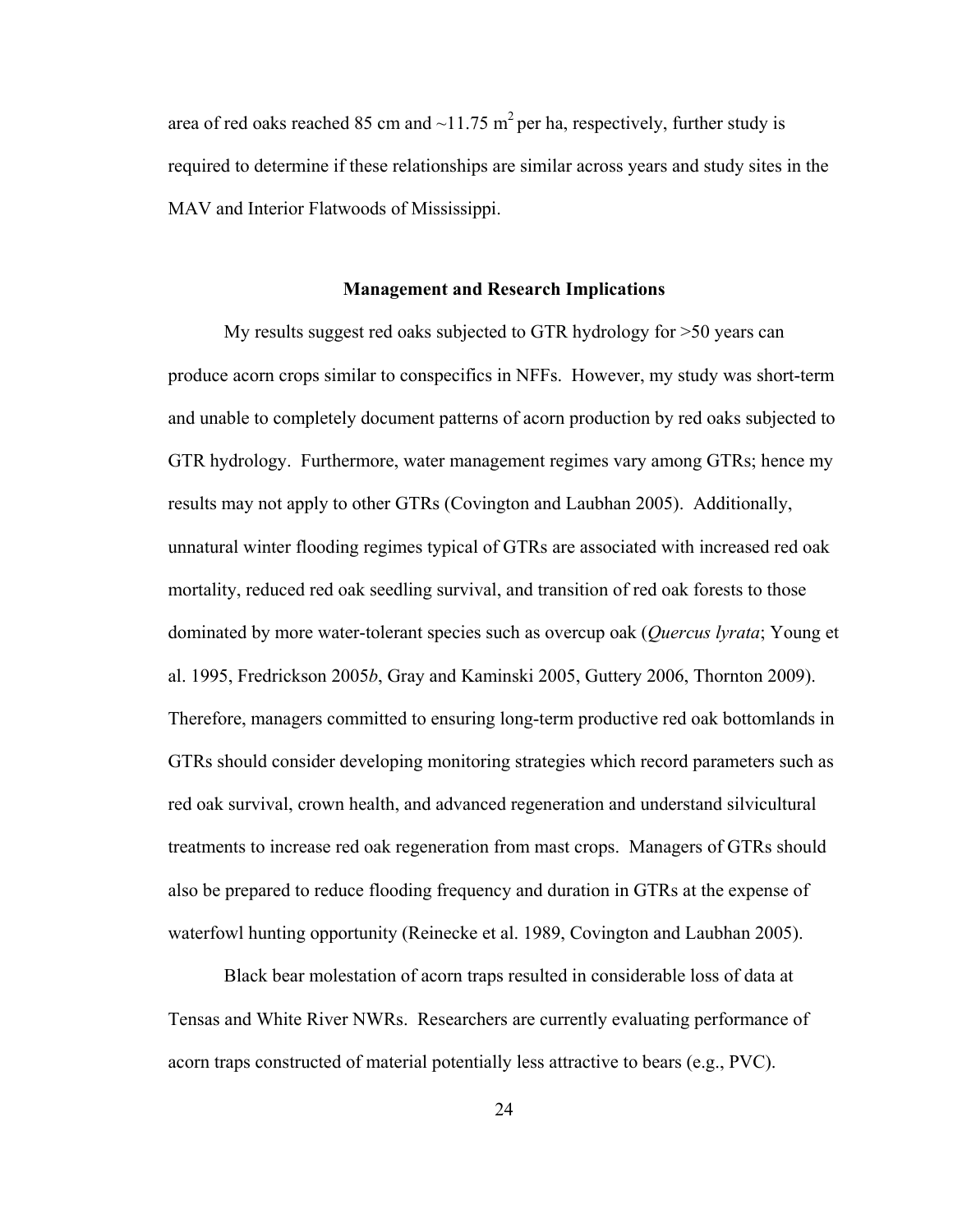Furthermore, visual surveys might reduce sampling effort and costs, but still facilitate reliable long-term monitoring of acorn production, unaffected by arboreal predation or trap disturbance (Koenig et al. 1994). Researchers may consider concurrent studies of wildlife population and foraging ecology and acorn production by red and white oaks to investigate potential linkages between oak mast seeding and community ecology of bottomland hardwood forests (Jones et al. 1998, McShea 2000, Ostfeld and Keesing 2000).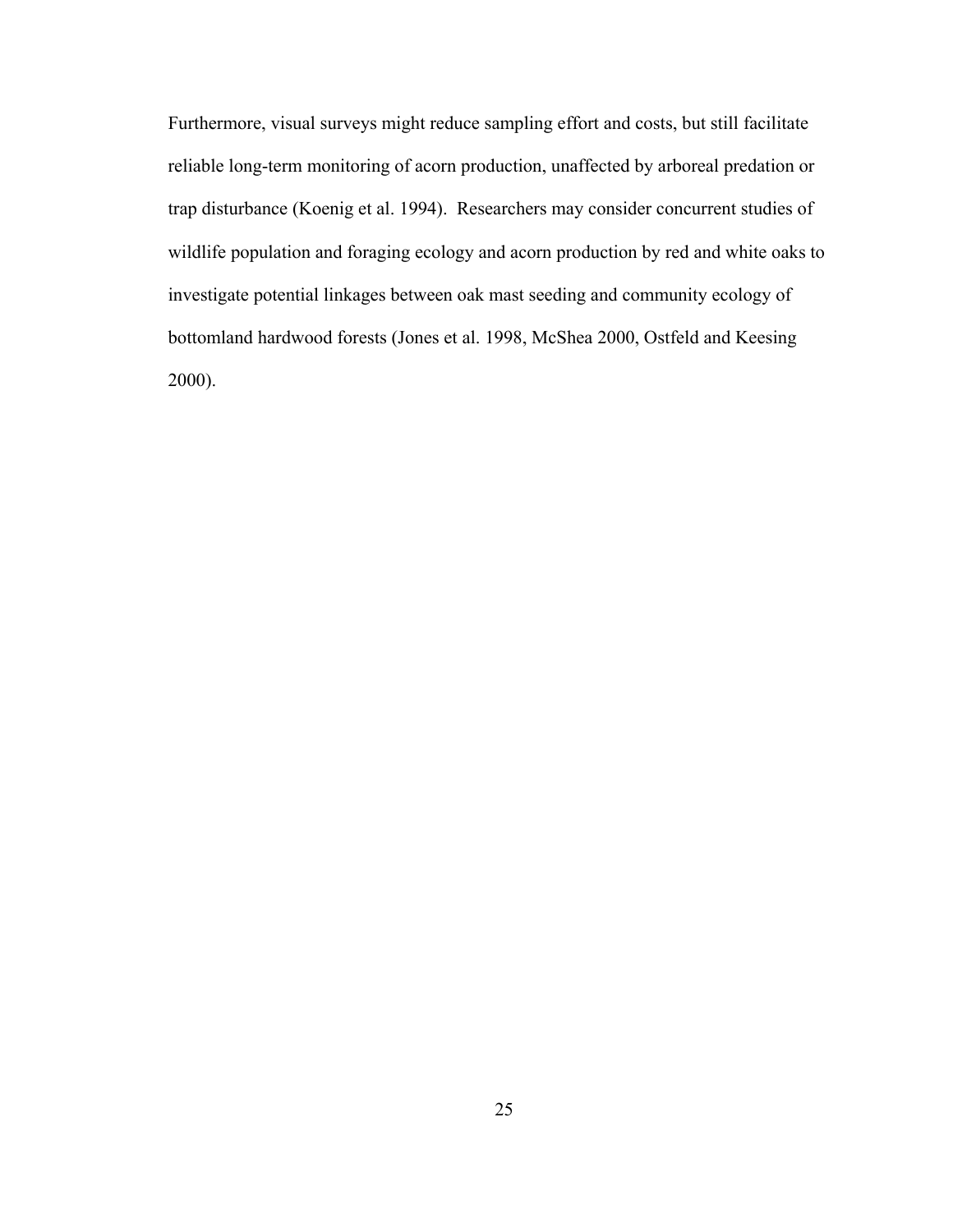## **Literature Cited**

- Abrahamson, W. G., and J. N. Layne. 2003. Long-term patterns of acorn production for five oak species in xeric Florida uplands. Ecology 84(9):2476-2492.
- Allen, C. E. 1980. Feeding habits of ducks in a green-tree reservoir in eastern Texas. Journal of Wildlife Management 44(1):232-236.
- Allen, J. A. 1989. Bottomland hardwood restoration in the Lower Mississippi Valley. U.S. Departments of Interior and Agriculture, Natural Wetlands Research Center, Lafayette, Louisiana, USA.
- Barras, S. C., R. M. Kaminski, and L. A. Brennan. 1996. Acorn selection by female wood ducks. Journal of Wildlife Management 60(3):592-602.
- Burnham, K. P., and D. R. Anderson. 2002. Model selection and multimodel inference: a practical information-theoretic approach. Second edition. Springer-Verlag, New York, New York, USA.
- Cañellas, I., S. Roig, M. J. Poblaciones, G. Gea-Izquierdo, and L. Olea. 2007. An approach to acorn production. Agroforest Systems 70:3-9.
- Connor, W. H., and R. R. Sharitz. 2005. Forest communities of bottomlands. Pages 93- 120 *in* L. H Fredrickson, S. L. King, and R. M. Kaminski, editors. Ecology and management of bottomland hardwood systems: the state of our understanding. University of Missouri-Columbia, Gaylord Memorial Laboratory Special Publication No. 10, Puxico, Missouri, USA.
- Covington, P. R, and M. K. Laubhan. 2005. A history of monitoring and evaluation as a key to successful greentree reservoir management. Pages 509-518 *in* L. H Fredrickson, S. L. King, and R. M. Kaminski, editors. Ecology and management of bottomland hardwood systems: the state of our understanding. University of Missouri-Columbia, Gaylord Memorial Laboratory Special Publication No. 10, Puxico, Missouri, USA.
- Dabbert, C. B., and T. E. Martin. 2000. Diets of mallards wintering in greentree reservoirs in southeastern Arkansas. Journal of Field Ornithology 71(3):423-428.
- Delnicki, D., and K. J. Reinecke. 1986. Mid-winter food use and body weights of mallards and wood ducks in Mississippi. Journal of Wildlife Management 50:43- 51.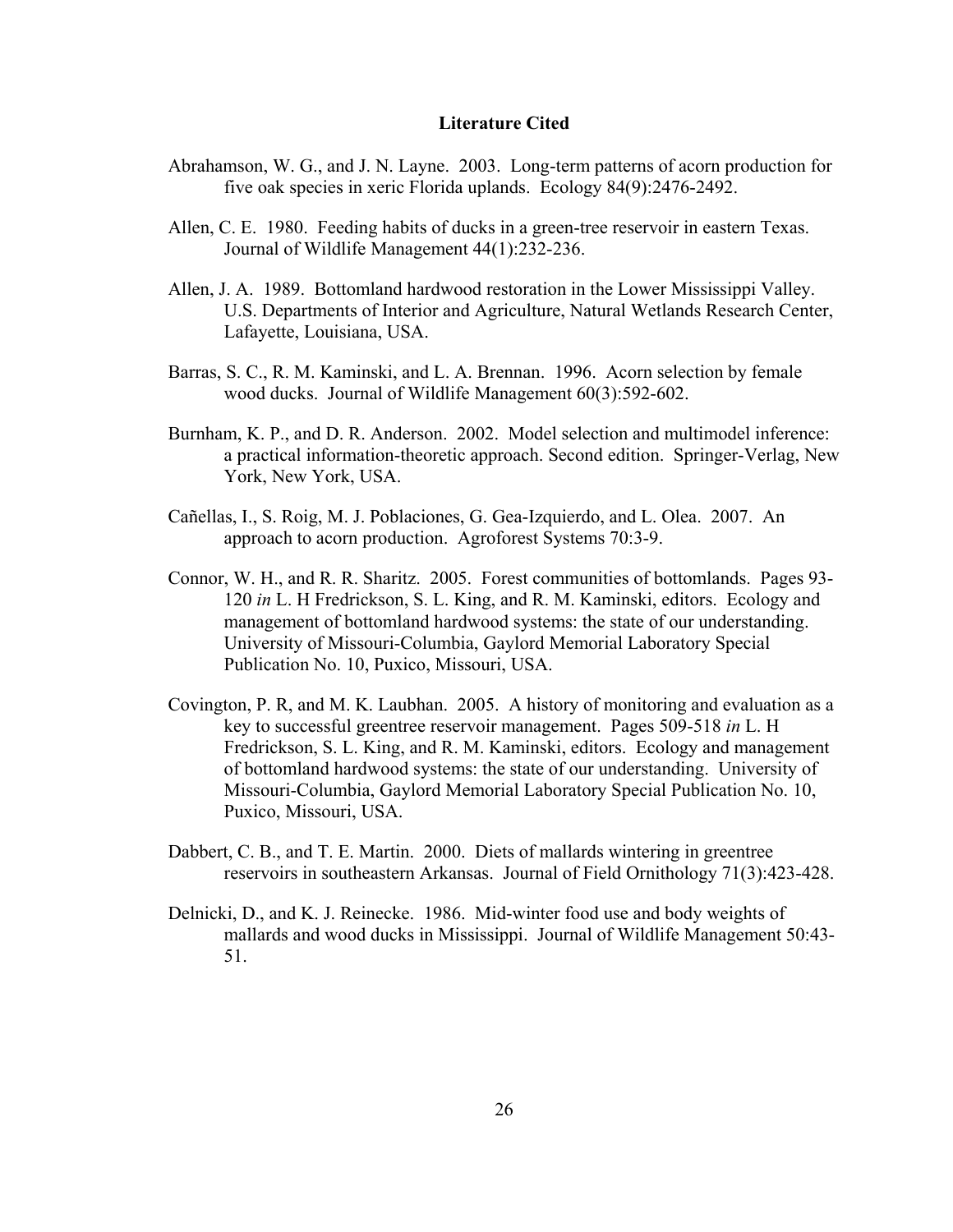- Denman, J. B., and L. Karnuth. 2005. Fifty years of uneven-aged regeneration of oaks in bottomland hardwood forests. Pages 459-465 *in* L. H Fredrickson, S. L. King, and R. M. Kaminski, editors. Ecology and management of bottomland hardwood systems: the state of our understanding. University of Missouri-Columbia, Gaylord Memorial Laboratory Special Publication No. 10, Puxico, Missouri, USA.
- Ervin, G. N., L. C. Majure, and J. T. Bried. 2006. Influence of long-term greentree reservoir impoundment on stand structure, species composition, and hydrophytic indicators. Journal of the Torrey Botanical Society 133(3):468-481.
- Foster, M. A., M. J. Gray, and R. M. Kaminski. 2010. Agricultural seed biomass for migrating and wintering waterfowl in the southeastern United States. Journal of Wildlife Management 74(3):289-495.
- Francis, J. K. 1983. Acorn production and tree growth of Nuttall oak in a green-tree reservoir. Research Note SO-209, U.S. Department of Agriculture, Forest Service, Southern Forest Experiment Station.
- Fredrickson, L. H. 2005*a*. Contemporary bottomland hardwood systems: structure, function, and hydrologic condition resulting from two centuries of anthropogenic activities. Pages 19-35 *in* L. H Fredrickson, S. L. King, and R. M. Kaminski, editors. Ecology and management of bottomland hardwood systems: the state of our understanding. University of Missouri-Columbia, Gaylord Memorial Laboratory Special Publication No. 10, Puxico, Missouri, USA.
- Fredrickson, L. H. 2005*b*. Greentree reservoir management: implications of historic practices and contemporary considerations to maintain habitat values. Pages 479- 486 *in* L. H Fredrickson, S. L. King, and R. M. Kaminski, editors. Ecology and management of bottomland hardwood systems: the state of our understanding. University of Missouri-Columbia, Gaylord Memorial Laboratory Special Publication No. 10, Puxico, Missouri, USA.
- Fredrickson, L. H., and M. E. Heitmeyer. 1988. Waterfowl use of forested wetlands in the southern United States: an overview. Pages 307-323 *in* M. L. Weller, editor. Waterfowl in winter. The University of Minnesota Press, Minneapolis, USA.
- Fredrickson, L. H., S. L. King, and R. M. Kaminski, editors. 2005. Ecology and management of bottomland hardwood systems: the state of our understanding. University of Missouri-Columbia, Gaylord Memorial Laboratory Special Publication No. 10, Puxico, Missouri, USA.
- Goodrum, P. D., V. H. Reid, and C. E. Boyd. 1971. Acorn yields, characteristics, and management criteria of oaks for wildlife. Journal of Wildlife Management 35(3):520-532.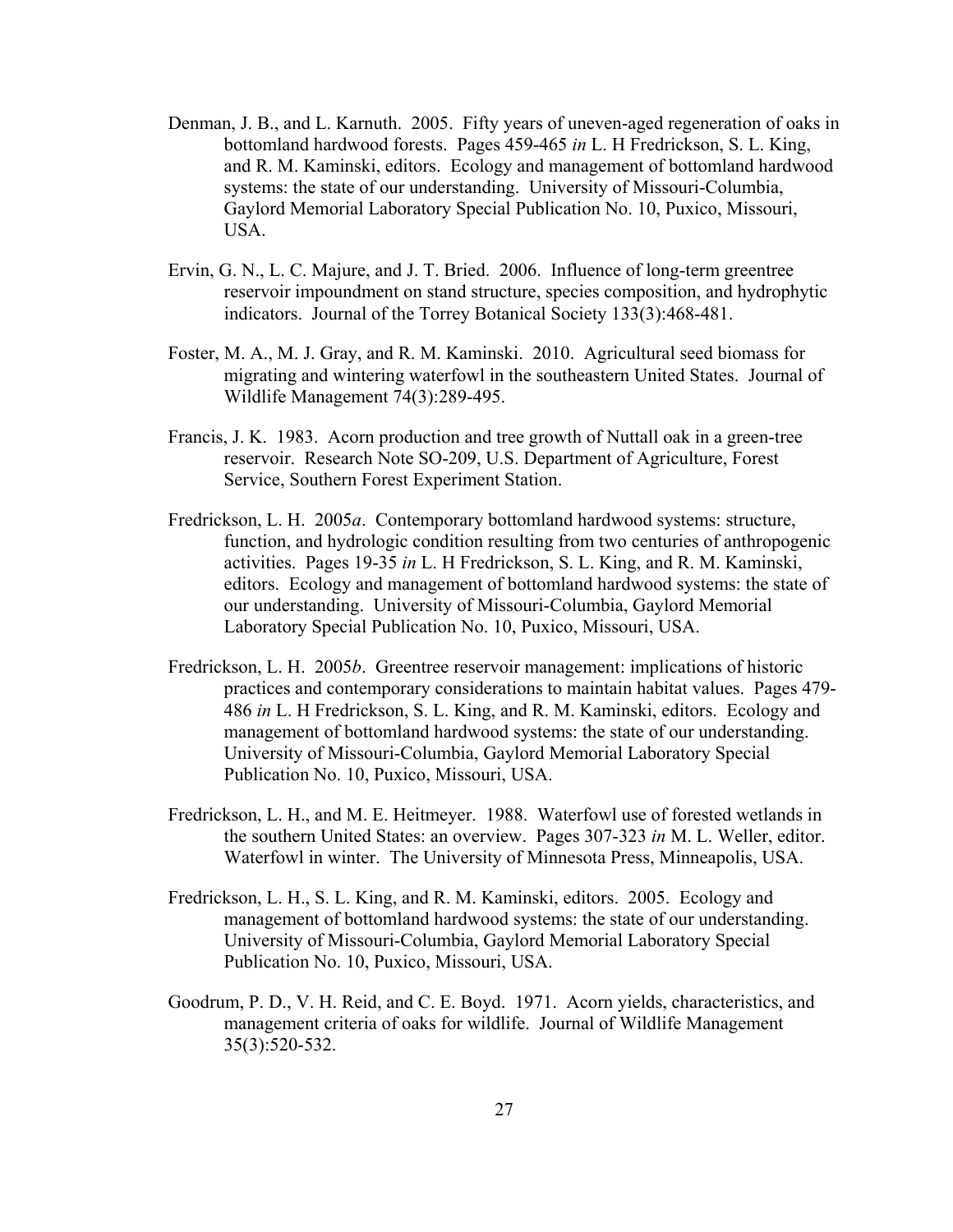- Gray, M. J., and R. M. Kaminski. 2005. Effect of continuous versus periodic winter flooding on survival of oak seedlings in Mississippi greentree reservoirs. Pages 487-493 *in* L. H Fredrickson, S. L. King, and R. M. Kaminski, editors. Ecology and management of bottomland hardwood systems: the state of our understanding. University of Missouri-Columbia, Gaylord Memorial Laboratory Special Publication No. 10, Puxico, Missouri, USA.
- Greenberg, C. H. 2000. Individual variation in acorn production by five species of southern Appalachian oaks. Forest Ecology and Management 132:199-210.
- Greenberg, C. H., and B. R. Parresol. 2002. Dynamics of acorn production by five species of southern Appalachian oaks. Pages 149-172 *in* W. J. McShea and W. M. Healy, editors. Oak forest ecosystems: ecology and management for wildlife. The Johns Hopkins University Press, Baltimore, Maryland, USA.
- Guariguata, M. R., and G. P. Sáenz. 2002. Post-logging acorn production and oak regeneration in a tropical montane forest, Costa Rica. Forest Ecology and Management 167:285-293.
- Guttery, M. R. 2006. Evaluation of artificial regeneration of oaks, willow oak acorn production, light conditions following midstory control, and the effects of longterm annual flooding on forest vegetative composition in an Arkansas greentree reservoir. Thesis, Mississippi State University, Mississippi State, Mississippi, USA.
- Healy, W. M. 1997. Thinning New England stands to enhance acorn production. Northern Journal of Applied Forestry 14(3):152-156.
- Healy, W. M., A. M. Lewis, and E. F. Boose. 1999. Variation of red oak acorn production. Forest Ecology and Management 116:1-11.
- Heitmeyer, M. E. 2006. The importance of winter floods to mallards in the Mississippi Alluvial Valley. Journal of Wildlife Management 70(1):110-110.
- Heitmeyer, M. E., R. J. Cooper, J. G. Dickson, and B. D. Leopold. 2005. Ecological relationships of warmblooded vertebrates in bottomland hardwood ecosystems. Pages 281-306 *in* L. H Fredrickson, S. L. King, and R. M. Kaminski, editors. Ecology and management of bottomland hardwood systems: the state of our understanding. University of Missouri-Columbia, Gaylord Memorial Laboratory Special Publication No. 10, Puxico, Missouri, USA.
- Jones, C. G., R. S. Ostfeld, M. P. Richard, E. M. Schauber, and J. O. Wolff. 1998. Chain reactions linking acorns to gypsy moth outbreaks and lyme disease risk. Science 279:1023-1026.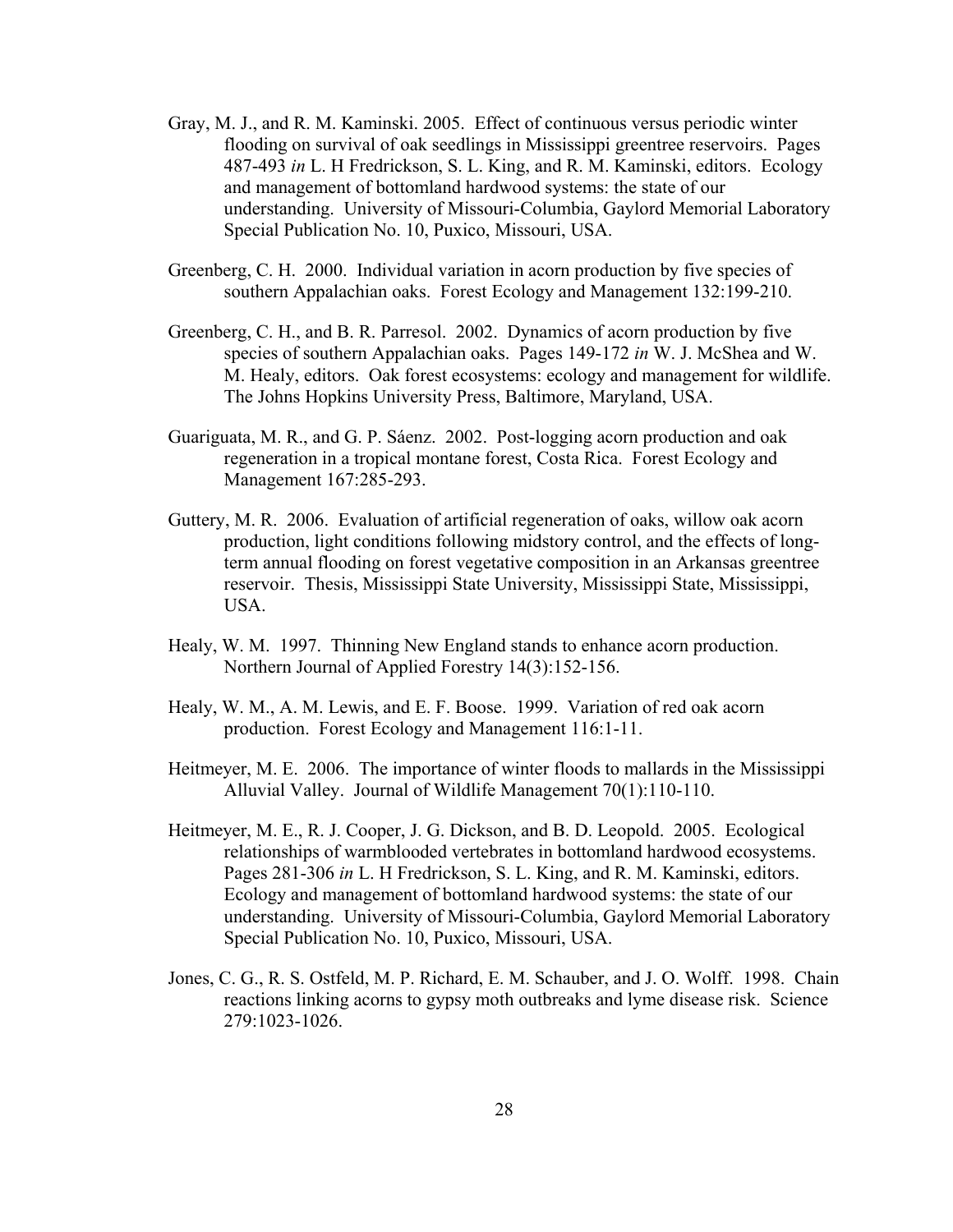- Kaminski, R. M., J. B. Davis, H. W. Essig, P. D. Gerard, and K. J. Reinecke. 2003. True metabolizable energy for wood ducks from acorns compared to other waterfowl foods. The Journal of Wildlife Management 67(3):542-550.
- Kelly, D., W. D. Koenig, and A. M. Liebhold. 2008. An intercontinental comparison of the dynamic behavior of mast seeding communities. Population Ecology 50:329- 342.
- Kelly, D., and V. L. Sork. 2002. Mast seeding in perennial plants: why, how, where? Annual Review of Ecology and Systematics 33:427-447.
- King, S. L., J. P. Shepard, K. Ouchley, J. A. Neal, and K. Ouchley. 2005. Bottomland hardwood forests: past, present, and future. Pages 1-17 *in* L. H Fredrickson, S. L. King, and R. M. Kaminski, editors. Ecology and management of bottomland hardwood systems: the state of our understanding. University of Missouri-Columbia, Gaylord Memorial Laboratory Special Publication No. 10, Puxico, Missouri, USA.
- Koenig, W. D., and J. M. H. Knops. 2002. The behavioral ecology of masting in oaks. Pages 129-148 *in* W. J. McShea and W. M. Healy, editors. Oak forest ecosystems: ecology and management for wildlife. The Johns Hopkins University Press, Baltimore, Maryland, USA.
- Koenig, W. D., and J. M. H. Knops. 2005. The mystery of masting in trees. American Scientist 93:340-347.
- Koenig, W. D., J. M. H. Knops, W. J. Carmen, M. T. Stanback, and R. L. Mumme. 1994. Estimating acorn crops using visual surveys. Canadian Journal of Forestry 24:2105-2112.
- Kross, J., R. M. Kaminski, K. J. Reinecke, E. J. Penny, and A. T. Pearse. 2008. Moistsoil seed abundance in managed wetlands in the Mississippi Alluvial Valley. Journal of Wildlife Management 72:707-714.
- Lockhart, B. R., J. S. Meadows, and J. D. Hodges. 2005. Stand development patterns in southern bottomland hardwoods: management considerations and research needs. Pages 439-448 *in* L. H Fredrickson, S. L. King, and R. M. Kaminski, editors. Ecology and management of bottomland hardwood systems: the state of our understanding. University of Missouri-Columbia, Gaylord Memorial Laboratory Special Publication No. 10, Puxico, Missouri, USA.
- Loesch, C. R., K. J. Reinecke, and C. K. Baxter. 1994. Lower Mississippi Valley Joint Venture Evaluation Plan. North American Waterfowl Management Plan, Vicksburg, Mississippi, USA.
- McQuilkin, R. A., and R. A. Musbach. 1977. Pin oak acorn production on green tree reservoirs in southeastern Missouri. Journal of Wildlife Management 41:218-225.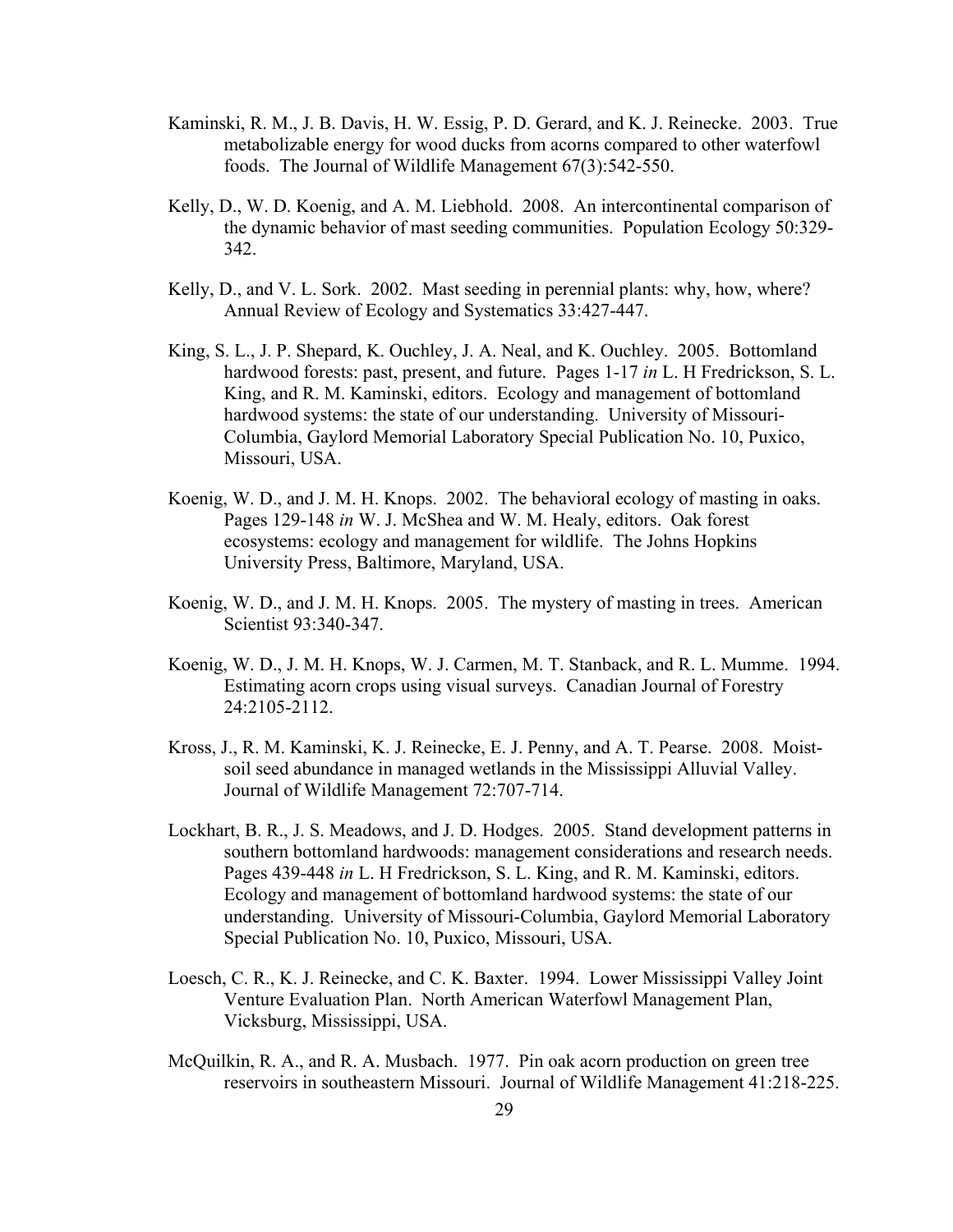- McShea, W. J. 2000. The influence of acorn crops on annual variation in rodent and bird populations. Ecology 81(1):228-238.
- McShea, W. J., and W. M. Healy, editors. 2002. Oak forest ecosystems: ecology and management for wildlife. The Johns Hopkins University Press, Baltimore, Maryland, USA.
- National Climatic Data Center [NCDC]. 2010. National Weather Service Cooperative Weather Observing System, NOAA, Department of Commerce.
- Ostfeld, R. S., and F. Keesing. 2000. Pulsed resources and community dynamics of consumers in terrestrial ecosystems. TREE 15(6):232-237.
- Quinn, G. P., and M. J. Keough. 2002. Experimental design and data analysis for biologists. Cambridge University Press, Cambridge, New York, Melbourne, Madrid, Cape Town.
- R Development Core Team (version 2.11.1). 2009. R: A Language and Environment for Statistical Computing. R Foundation for Statistical Computing, Vienna, Austria.
- Reinecke, K. J., R. C. Barkley, and C. K. Baxter. 1988. Potential effects of changing water conditions on mallards wintering in the Mississippi Alluvial Valley. Pages 325-337 *in* M. W. Weller, editor. Waterfowl in winter. University of Minnesota Press, Minneapolis.
- Reinecke, K. J., and R. M. Kaminski. 2007. Lower Mississippi Valley Joint Venture, waterfowl working group memorandum. U.S. Fish and Wildlife Service,Vicksburg, Mississippi, USA.
- Reinecke, K. J., R. M. Kaminski, D. J. Moorehead, J. D. Hodges, and J. R. Nassar. 1989. Mississippi Alluvial Valley. Pages 203-247 *in* L. M. Smith, R. L. Pederson, and R. M. Kaminski, editors. Habitat management for migrating and wintering waterfowl in North America. Texas Tech University Press, Lubbock, Texas, USA.
- Schoenholtz, S. H., J. A. Stanturf, J. A. Allen, and C. J. Schweitzer. 2005. Afforestation of agricultural lands in the Lower Mississippi Alluvial Valley: the state of our understanding. Pages 413-431 *in* L. H Fredrickson, S. L. King, and R. M. Kaminski, editors. Ecology and management of bottomland hardwood systems: the state of our understanding. University of Missouri-Columbia, Gaylord Memorial Laboratory Special Publication No. 10, Puxico, Missouri, USA.
- Sharp, W. M., and H. H. Chisman. 1961. Flowering and fruiting in the white oaks. I. Staminate flowering through pollen dispersal. Ecology 42(2):365-372.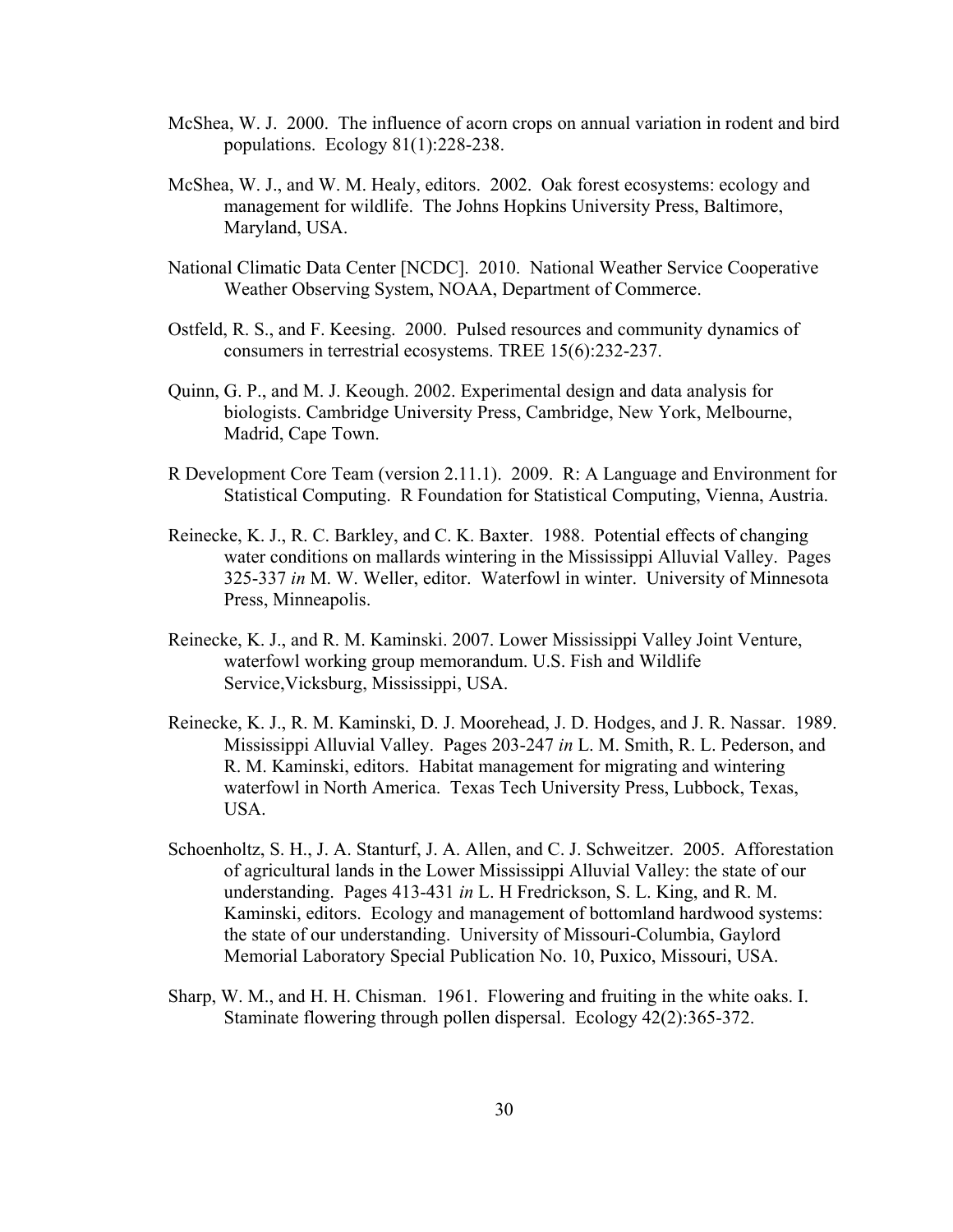- Smouse, P. E., R. J. Dyer, R. D. Westfall, and V. L. Sork. 2001. Two-generation analysis of pollen flow across a landscape. I. male gamete heterogeneity among females. Evolution 55(2):260-271.
- Sork, V. L., J. Bramble, and O. Sexton. 1993. Ecology of mast-fruiting in three species of North American deciduous oaks. Ecology 74:528-541.
- Sork, V. L., F. W. Davis, P. E. Smouse, V. J. Apsit, R. J. Dyer, J. F. Fernandez, and B. Kuhn. 2002. Pollen movement in declining populations of California valley oak, *Quercus lobata*: where have all the fathers gone? Molecular Ecology 11:1657- 1668.
- Stafford, J. D., R. M. Kaminski, K. J. Reinecke, and S. W. Manley. 2006. Waste rice for waterfowl in the Mississippi Alluvial Valley. Journal of Wildlife Management 70:61-69.
- Stelzer, E. L., J. L. Chambers, J. S. Meadows, and K. F. Ribbeck. 2004. Leaf biomass and acorn production in a thinned 30-year-old cherrybark oak plantation. Pages 276-279 *in* K. F. Connor, editor. Proceedings of the  $12<sup>th</sup>$  biennial southern silvicultural research conference. General Technical Report SRS-71. Asheville, NC, U.S. Department of Agriculture, Forest Service, Southern Research Station.
- Stevens, D. S., and A. R. Olsen. 2004. Spatially balanced sampling of natural resources. Journal of the American Statistical Association 99:262-278.
- Straub, J. N. 2008. Energetic carrying capacity of habitats used by spring migratingwaterfowl in the Upper Mississippi River and Great Lakes Region. Thesis, The Ohio State University, Columbus, Ohio, USA.
- Thornton, R. O. 2009. Evaluation of willow oak acorn production and the effects of midstory control and flooding on underplanted willow oak seedlings in two Arkansas greentree reservoirs. Thesis, Mississippi State University, Mississippi State, Mississippi, USA.
- Twedt, D. J., W. B. Uihlein, and A. B. Elliott. 2006. A spatially explicit decision support model for restoration of forest bird habitat. Conservation Biology 20:100-110.
- Wehrle, B. W., R. M. Kaminski, B. D. Leopold, and W. P. Smith. 1995. Aquatic invertebrate resources in Mississippi forested wetlands during winter. Wildlife Society Bulletin 23(4):774-783.
- Weller, M. W., and B. D. J. Batt. 1988. Waterfowl in winter: past, present, and future. Pages 3-8 *in* M. L. Weller, editor. Waterfowl in winter. The University of Minnesota Press, Minneapolis, USA.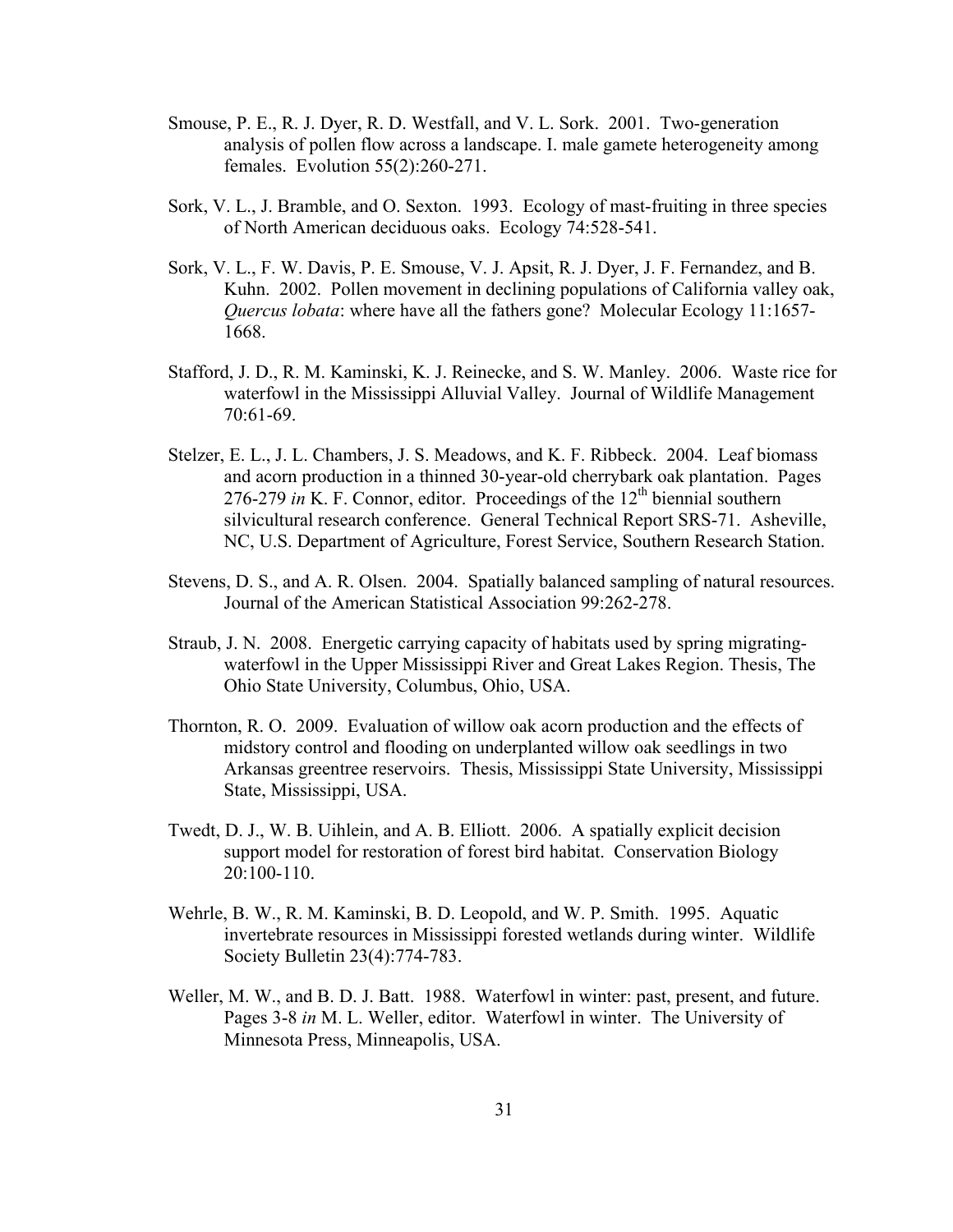- Wigley, T. B., Jr., and T. H. Filer, Jr. 1989. Characteristics of greentree reservoirs: a survey of managers. Wildlife Society Bulletin 17:136-142.
- Wiseman, A. J., R. M. Kaminski, S. K. Riffell, K. J. Reinecke, and E. J. Larson. 2010. Ratoon grain sorghum and other seeds for waterfowl in sorghum croplands. Proceedings of the Southeastern Association of Fish and Wildlife Agencies 64:in press.
- Young, G. L. 1990. Effect of greentree reservoir management on selected ecological characteristics of a bottomland hardwood community on Noxubee National Wildlife Refuge, Mississippi. Thesis, Mississippi State University, Mississippi State, Mississippi, USA.
- Young, G. L., B. L. Karr, B. D. Leopold, and J. D. Hodges. 1995. Effect of greentree reservoir management on Mississippi bottomland hardwoods. Wildlife Society Bulletin 23:525-531.
- Zuur, A. F., E. N. Ieno, N. J. Walker, A. A. Saveliev, and G. M. Smith. 2009. Mixed effects models and extensions in ecology with R. Springer Science+Business Media, New York, New York, USA.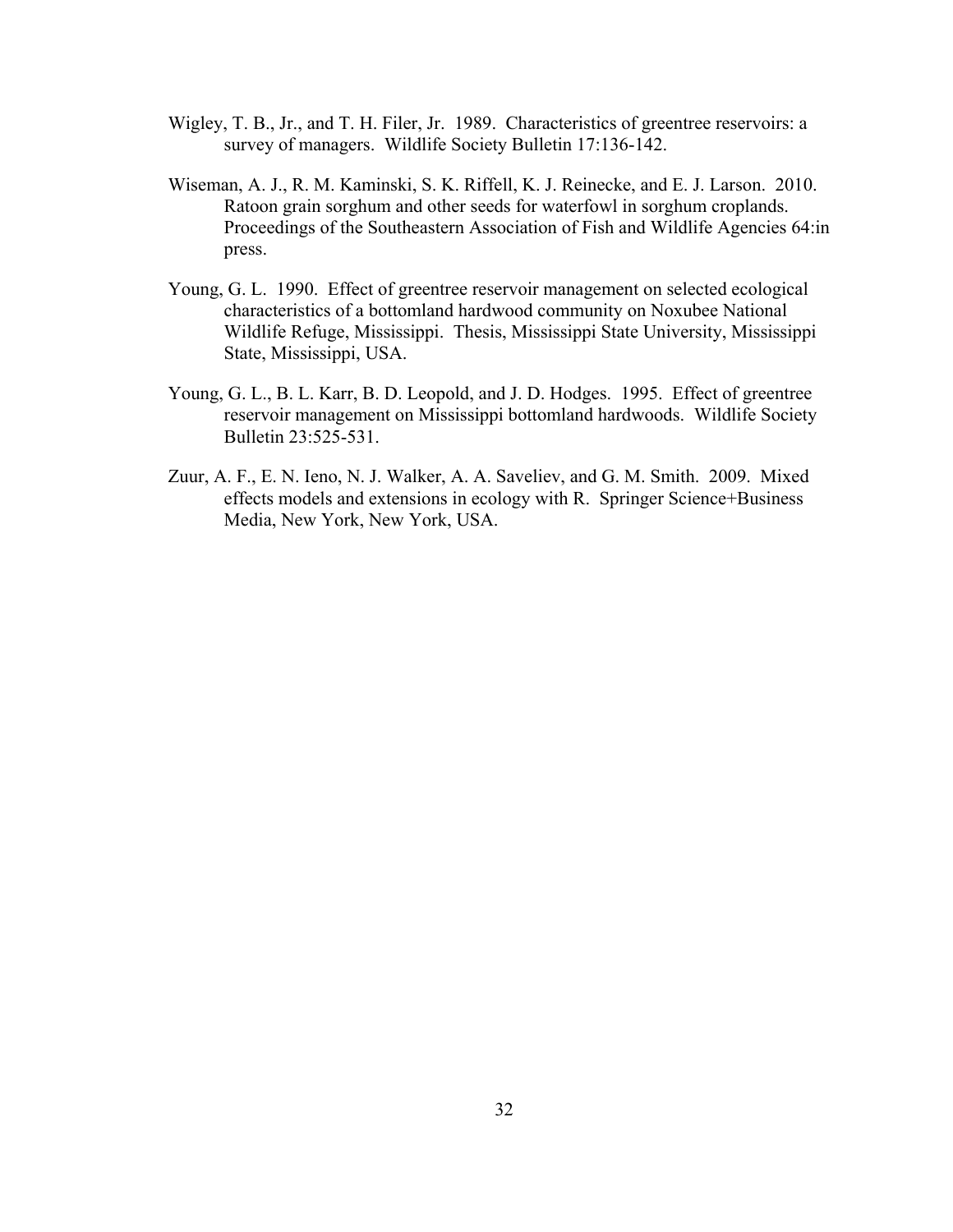Table 1.1 Study sites on National Wildlife Refuges (NWR) and a National Forest in the Mississippi Alluvial Valley and Interior Flatwoods of east-central Mississippi.

| <b>Site</b>                        | Latitude/longitude                           | Nearest city              |
|------------------------------------|----------------------------------------------|---------------------------|
| Mingo $NWR^b$                      | 36°59'54" N/90°09'50" W                      | Puxico, Missouri          |
| Chickasaw NWR <sup>b</sup>         | 35°50'00" N/89°39'30" W                      | Ripley, Tennessee         |
| White River NWR <sup>b</sup>       | $34^{\circ}10'27''$ N/91 $^{\circ}07'19''$ W | St. Charles, Arkansas     |
| Noxubee NWR <sup>a</sup>           | 33°16'55" N/88°45'52" W                      | Starkville, Mississippi   |
| Delta National Forest <sup>a</sup> | $32^{\circ}43'55''$ N/90 $^{\circ}47'20''$ W | Rolling Fork, Mississippi |
| Tensas NWR <sup>b</sup>            | 32°12'40" N/91°23'45" W                      | Tallulah, Louisiana       |

<sup>a</sup>Study site in autumn-winters 2008-2010

<sup>b</sup>Study site in autumn-winter 2009-2010

Table 1.2 Mean  $(\bar{x})$  sound acorn (i.e., those sinking in water) production (kg[dry]) per hectare of red oak (*Quercus* spp; Subgenus *Erythrobalanus*) crown (*n* = number of red oak trees sampled), standard errors (SE), and coefficient of variation (CV)<sup>a</sup> in non-impounded, naturally flooded bottomland hardwood forests in National Wildlife Refuges (NWR) and a National Forest in the Mississippi Alluvial Valley (MAV), autumn-winter 2009-2010.

| Site (state)               | $\boldsymbol{n}$ | $\mathcal{X}$ | <b>SE</b> | $CV(\% )$ |
|----------------------------|------------------|---------------|-----------|-----------|
| Mingo NWR (Missouri)       | 40               | 73.41         | 48.33     | 65.83     |
| Chickasaw NWR (Tennessee)  | 40               | 60.46         | 21.09     | 34.88     |
| White River NWR (Arkansas) | 20               | 1,234.65      | 618.61    | 50.10     |
| Delta National Forest      | 40               | 851.33        | 226.36    | 26.59     |
| Tensas NWR (Louisiana)     | 21               | 185.05        | 43.02     | 23.25     |
| <b>MAV</b>                 | 161              | 439.98        | 126.20    | 28.68     |

 ${}^{a}CV = (SE/\bar{x}) * 100$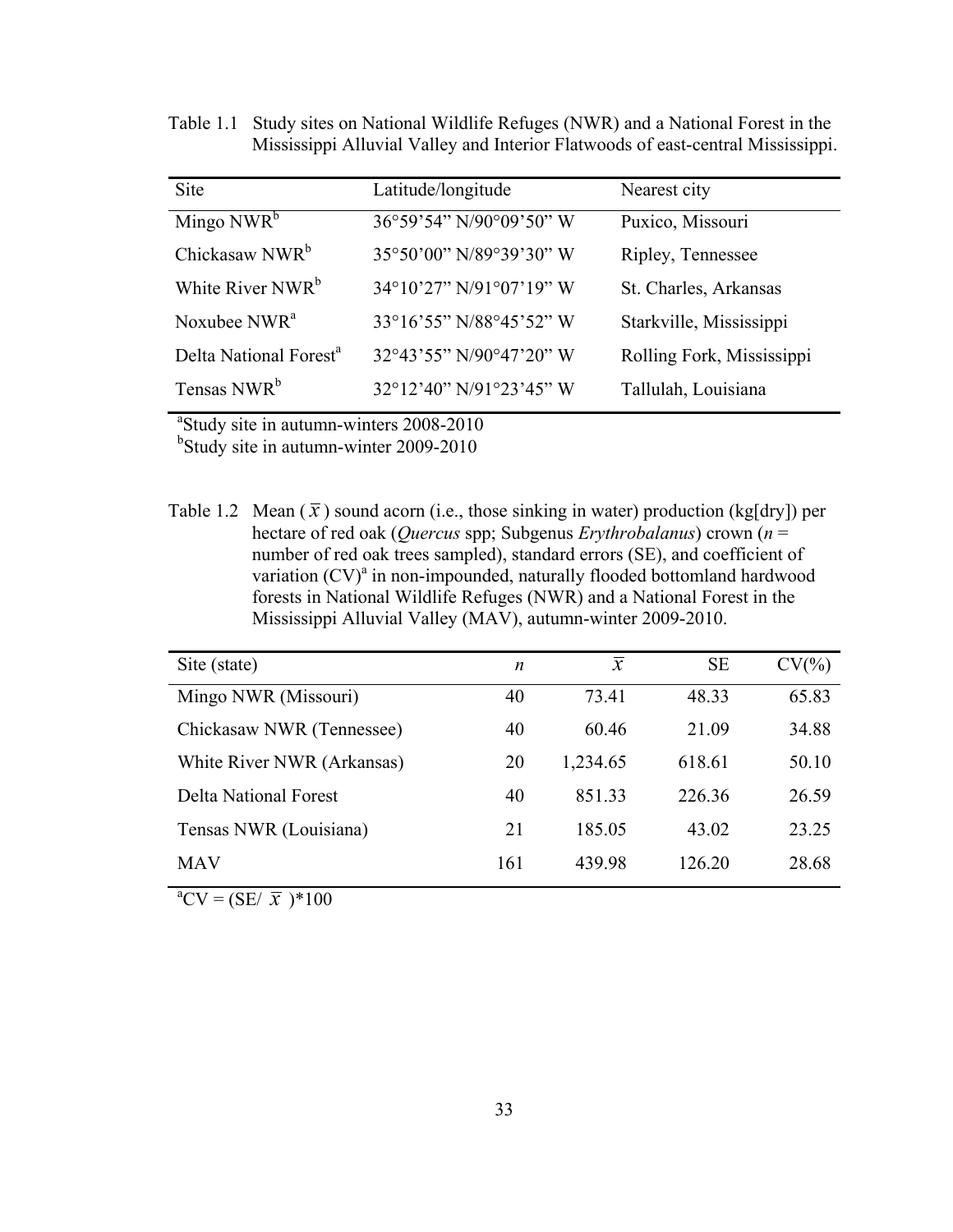Table 1.3 Models examining effects of explanatory variables study site (SITE), basal area (BA; m<sup>2</sup>) of red oaks (*Quercus* spp; Subgenus *Erythrobalanus*) ≥25 cm diameter at breast height (DBH) per sample plot (0.2 ha), red oak species (SPECIES), red oak DBH, and an intercept only model (NULL) on sound red oak acorn (i.e., those sinking in water) production ( $n$  acorns abscised/ $m^2$  red oak crown) in non-impounded, naturally flooded bottomland hardwood forests in National Wildlife Refuges (NWR) and a National Forest in the Mississippi Alluvial Valley, autumn-winter 2009-2010. For each model, estimated parameters (K), Akaike's Second Order Information Criteria (AIC*c*, ΔAIC*c*), and model weights  $(w_i)$  are presented.

| Model               | K  | AICc   | $\triangle$ AICc | $W_i$ |
|---------------------|----|--------|------------------|-------|
| SITE+DBH            | 7  | 969.7  | 0.0              | 0.495 |
| SITE+DBH+SPECIES    | 11 | 971.1  | 1.4              | 0.249 |
| SITE+DBH+BA         | 8  | 971.9  | 2.2              | 0.165 |
| SITE+DBH+SPECIES+BA | 12 | 973.4  | 3.7              | 0.080 |
| SITE*DBH            | 11 | 977.3  | 7.6              | 0.011 |
| SITE+SPECIES        | 10 | 993.8  | 24.1             | 0.000 |
| <b>SITE</b>         | 6  | 998.0  | 28.3             | 0.000 |
| <b>SPECIES+DBH</b>  | 7  | 1017.0 | 47.3             | 0.000 |
| <b>SPECIES</b>      | 6  | 1020.0 | 50.3             | 0.000 |
| <b>NULL</b>         | 2  | 1023.3 | 53.6             | 0.000 |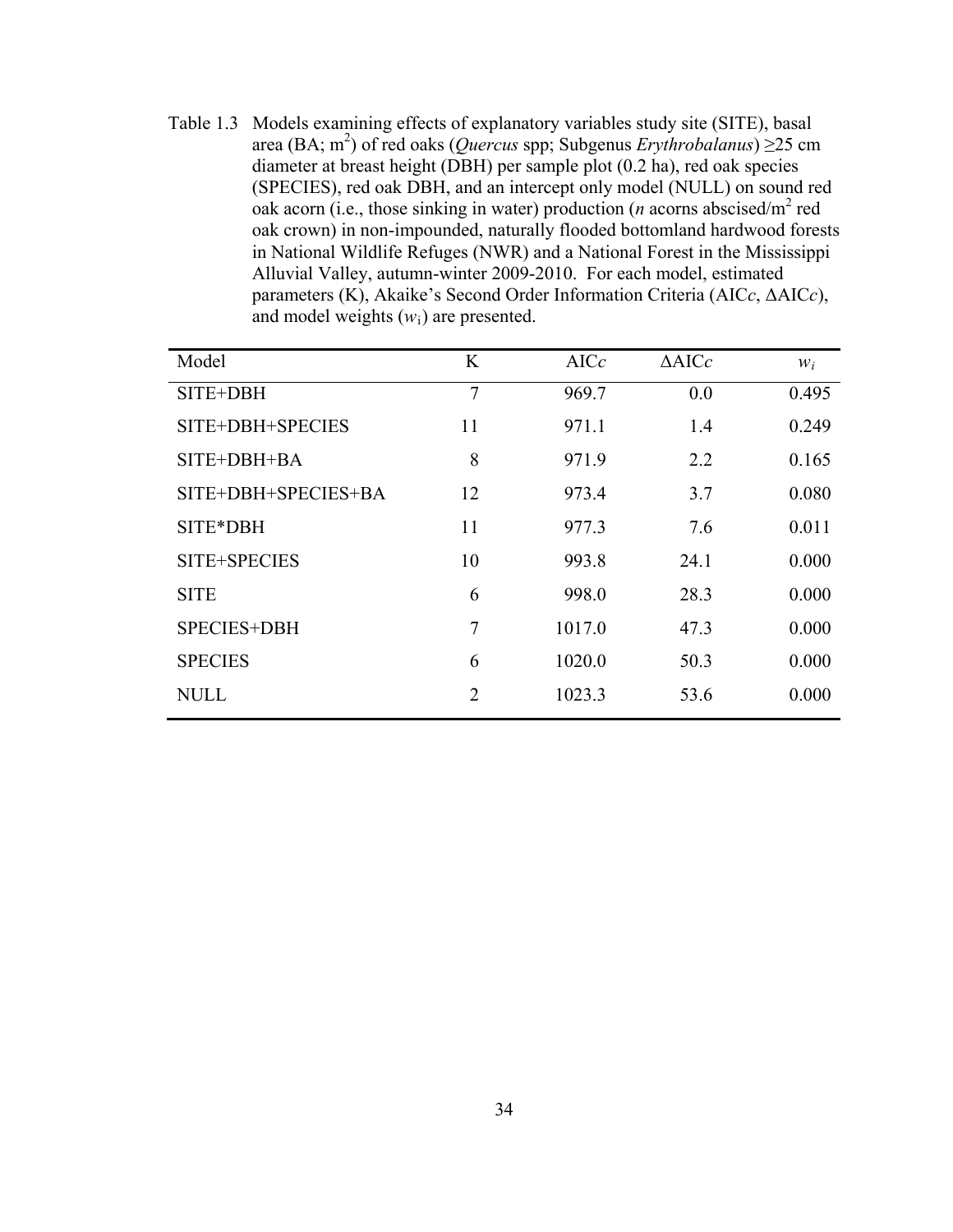Table 1.4 Model-averaged effect estimates  $(\hat{\beta})$ , unconditional standard errors (SE), and 95% confidence intervals (CI) for parameters in a priori negative binomial regression models in a confidence set of best models (evidence ratio >0.05; Table 1.3) explaining variation in sound red oak (*Quercus* spp; Subgenus *Erythrobalanus*) acorn (i.e., those sinking in water) production (*n* acorns abscised/m<sup>2</sup> red oak crown) in non-impounded, naturally flooded bottomland hardwood forests in Mingo National Wildlife Refuge (NWR), Missouri; Chickasaw NWR, Tennessee; White River NWR, Arkansas; Delta National Forest, Mississippi; and Tensas NWR, Louisiana; autumn-winter 2009-2010.

| Parameter                                | $\hat{\beta}$ | <b>SE</b> | 95% CI            |
|------------------------------------------|---------------|-----------|-------------------|
| <b>INTERCEPT</b>                         | $-2.340$      | 0.767     | $-3.840 - -0.836$ |
| <b>BA</b>                                | 0.007         | 0.037     | $-0.066 - 0.079$  |
| <b>DBH</b>                               | 0.040         | 0.007     | $0.027 - 0.053$   |
| SITE(DELTA NATIONAL FOREST) <sup>a</sup> | 3.740         | 0.467     | $2.820 - 4.660$   |
| $SITE(MINGO NWR)^{a}$                    | 1.320         | 0.737     | $-0.122 - 2.770$  |
| $SITE(TENSAS NWR)^{a}$                   | 2.760         | 0.533     | $1.710 - 3.800$   |
| SITE(WHITE RIVER NWR) <sup>a</sup>       | 3.560         | 0.524     | $2.540 - 4.590$   |
| SPECIES(NUTTALL OAK) <sup>b</sup>        | $-0.154$      | 0.400     | $-0.937 - 0.630$  |
| $SPECIES(PIN OAK)^b$                     | 0.341         | 0.599     | $-0.833 - 1.520$  |
| SPECIES(WATER OAK) <sup>b</sup>          | 0.203         | 0.477     | $-0.733 - 1.140$  |
| SPECIES(WILLOW OAK) <sup>b</sup>         | 0.038         | 0.306     | $-0.562 - 0.638$  |

 a Levels of categorical variable SITE report parameter estimates of mean acorn production relative to arbitrary reference study site, Chickasaw NWR.

<sup>b</sup>Levels of categorical variable SPECIES report parameter estimates of mean acorn production relative to arbitrary reference species, cherrybark oak.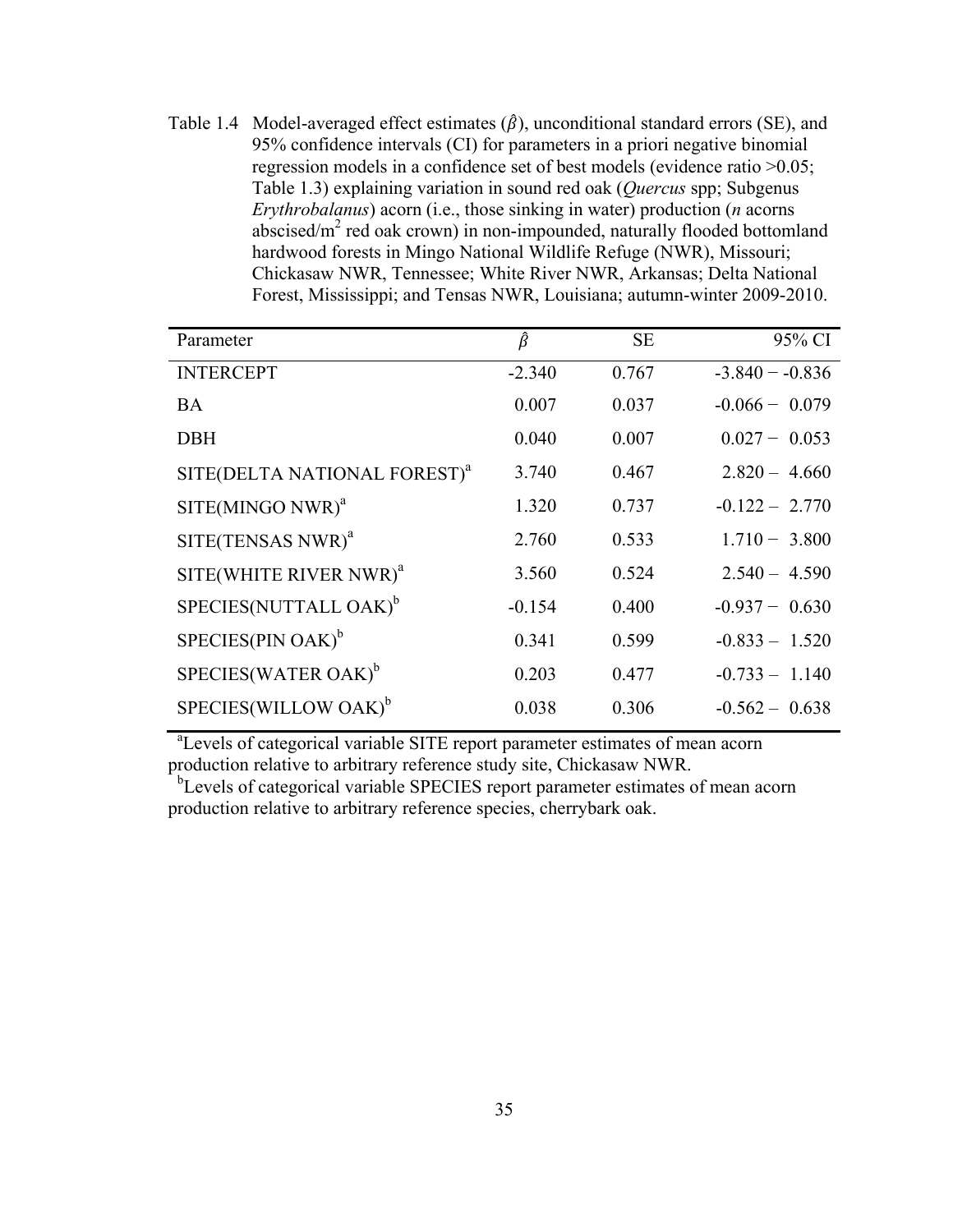Table 1.5 Mean  $(\bar{x})$  sound acorn (i.e., those sinking in water) production (kg[dry]) per hectare of red oak (*Quercus* spp; Subgenus *Erythrobalanus*) crown, standard errors (SE), and coefficient of variation  $(CV)^{a}$  in non-impounded, naturally flooded bottomland hardwood forest (NFF) and greentree reservoir (GTR) areas at Delta National Forest and Noxubee National Wildlife Refuge, Mississippi, autumn-winters 2008-2010. Areas are number of NFF and GTR areas sampled and trees are number of red oaks sampled.

| Site       | $Autumn\text{-}winter(s)$ | <i>n</i> areas              | $n$ trees | $\overline{x}$ | <b>SE</b> | $CV(\% )$ |
|------------|---------------------------|-----------------------------|-----------|----------------|-----------|-----------|
| <b>NFF</b> | 2008-2009                 | 2                           | 39        | 373.20         | 99.17     | 26.57     |
|            | 2009-2010                 | 2                           | 39        | 1,130.38       | 271.81    | 24.05     |
| <b>GTR</b> | 2008-2009                 | 2                           | 40        | 374.62         | 99.92     | 26.67     |
|            | 2009-2010                 | 2                           | 40        | 1,214.16       | 240.54    | 19.81     |
| <b>NFF</b> | 2008-2010                 | $\mathcal{D}_{\mathcal{L}}$ | 39        | 771.83         | 177.53    | 23.00     |
| <b>GTR</b> | 2008-2010                 | 2                           | 40        | 794.39         | 153.98    | 19.38     |

 ${}^{a}CV = (SE/\bar{x}) * 100$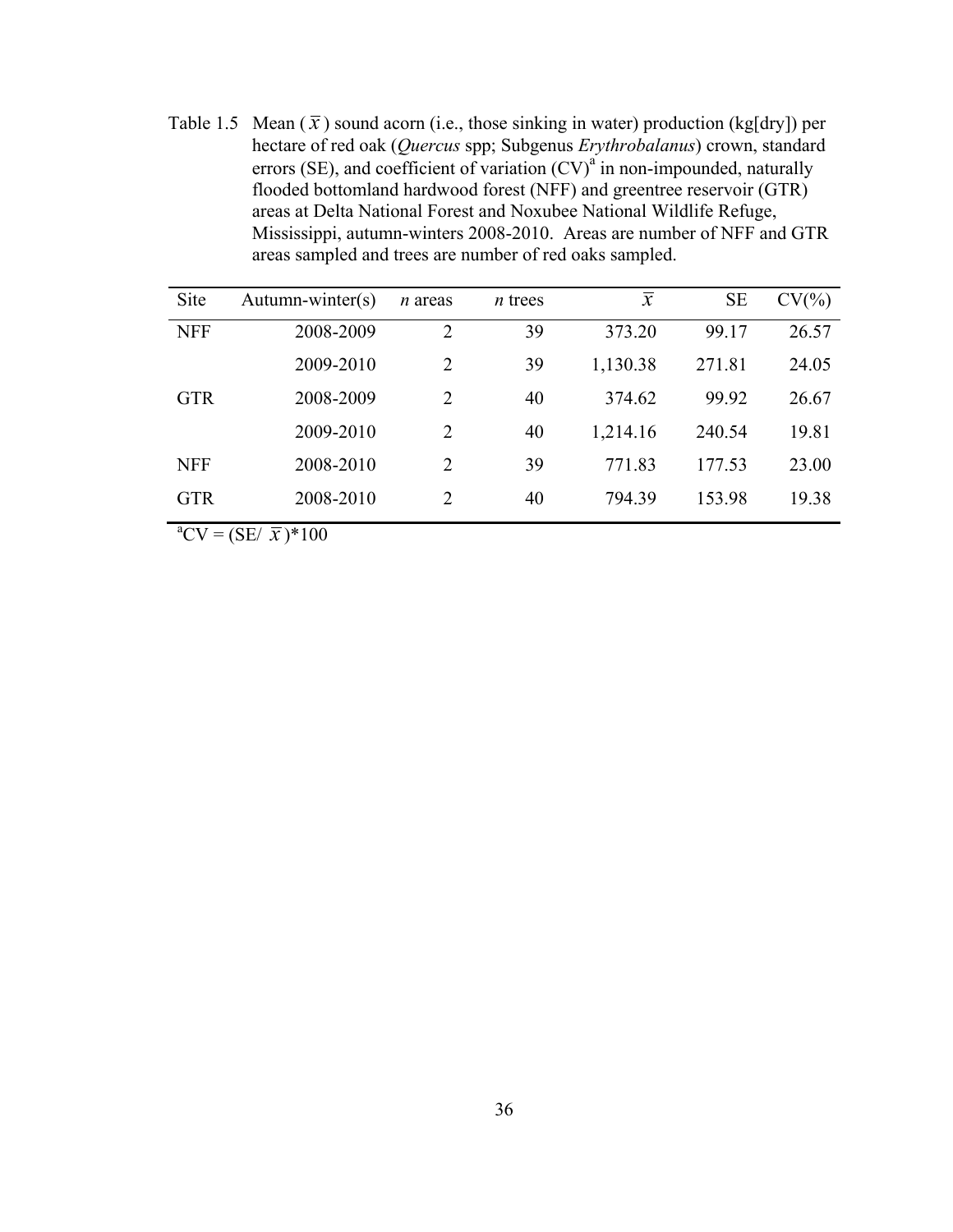Table 1.6 Mean  $(\bar{x})$  sound acorn (i.e., those sinking in water) production (kg[dry]) per hectare of crown, standard errors (SE), and coefficient of variation  $(CV)^{a}$  of cherrybark oak (*Quercus pagoda*), Nuttall oak (*Q. texana*), water oak (*Q. nigra*), and willow oak (*Q.* phellos) in greentree reservoir and nonimpounded, naturally flooded bottomland hardwood forest areas at Delta National Forest and Noxubee National Wildlife Refuge, Mississippi. Trees are total number of trees of each species sampled.

| Species        | Autumn-winter | $n$ trees | $\overline{x}$ | <b>SE</b> | $CV(\% )$ |
|----------------|---------------|-----------|----------------|-----------|-----------|
| Cherrybark oak | 2008-2009     | 13        | 292.94         | 58.60     | 20.00     |
|                | 2009-2010     | 14        | 794.64         | 396.54    | 50.00     |
| Nuttall oak    | 2008-2009     | 39        | 458.02         | 131.19    | 28.64     |
|                | 2009-2010     | 39        | 1,168.54       | 270.96    | 23.19     |
| Water oak      | 2008-2009     | 6         | 36.32          | 16.79     | 46.23     |
|                | 2009-2010     | 6         | 619.15         | 256.44    | 41.42     |
| Willow oak     | 2008-2009     | 21        | 289.92         | 53.40     | 18.42     |
|                | 2009-2010     | 20        | 1,525.15       | 353.16    | 23.16     |

 ${}^{a}CV = (SE/\bar{x}) * 100$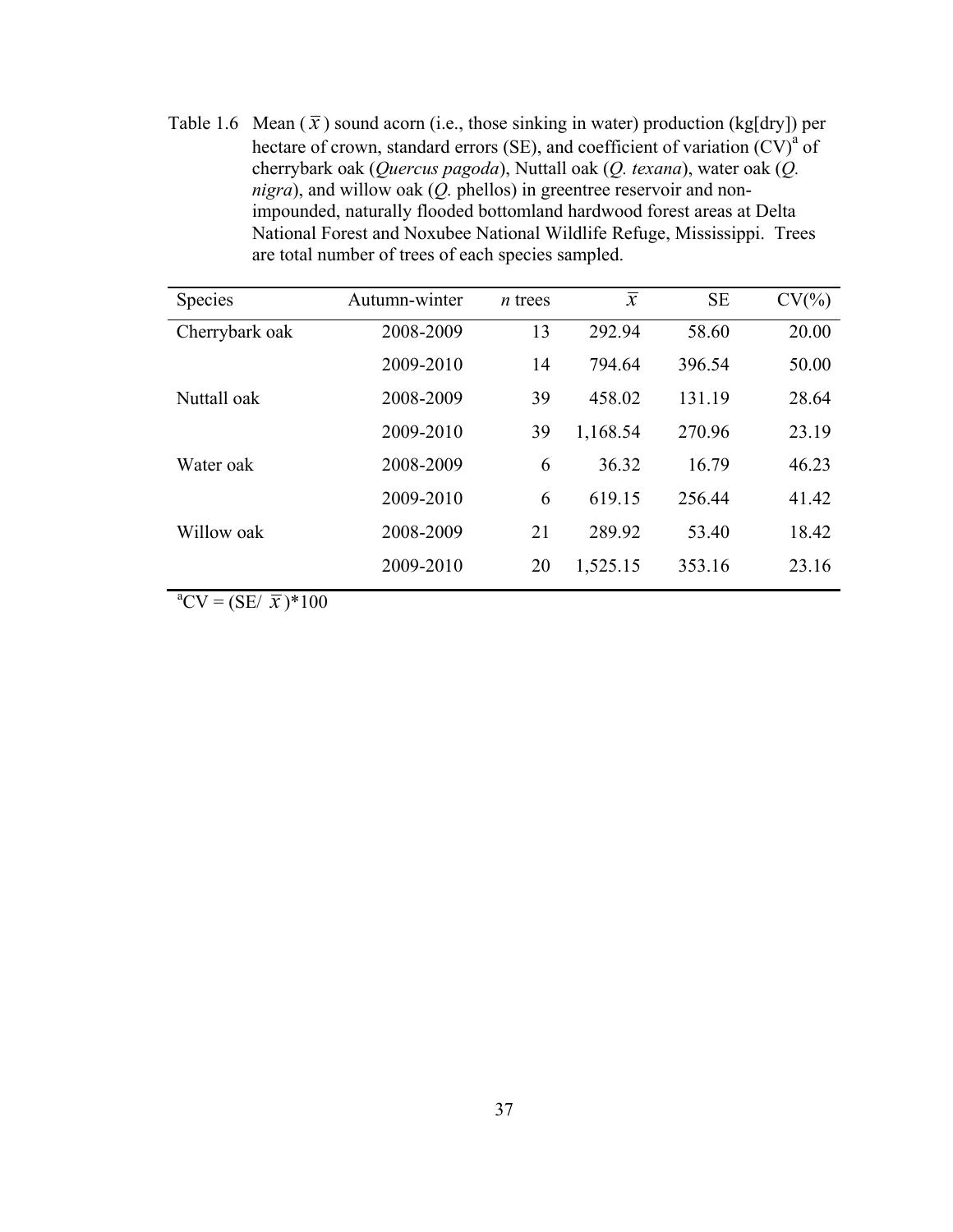Table 1.7 Models examining effects of explanatory variables study site (SITE), basal area (BA; m<sup>2</sup>) of red oaks (*Quercus* spp; Subgenus *Erythrobalanus*) ≥25 cm diameter at breast height (DBH) per sample plot (0.2 ha), hydrologic regime (i.e., greentree reservoir (GTR), or non-impounded, naturally flooded bottomland hardwood forest (NFF)), red oak species (SPECIES), red oak DBH, autumn-winter of study (YEAR) and an intercept only model (NULL) on sound red oak acorn (i.e., those sinking in water) production (*n* abscised/m2 crown) in NFF and GTR areas in Delta National Forest and Noxubee National Wildlife Refuge, Mississippi, during autumn-winters 2008-2010. For each model, estimated parameters (K), Akaike's Second Order Information Criteria (AIC*c*, ΔAIC*c*), and model weights (*w*i) are presented.

| Model                                          | K  | AICc      | $\triangle$ AICc | $W_i$ |
|------------------------------------------------|----|-----------|------------------|-------|
| $REGIME+DBH+DBH2+SPECIES+BA+BA2+YEAR$          | 11 | 1382.6    | 0.0              | 0.781 |
| $SITE*REGIME+DBH+DBH2+SPECIES+BA+BA2+$<br>YEAR |    | 13 1386.2 | 3.6              | 0.126 |
| $DBH+DBH2+SPECIES+BA+BA2+YEAR$                 |    | 10 1388.2 | 5.6              | 0.048 |
| $SITE+DBH+DBH2+SPECIES+BA+BA2+YEAR$            |    | 11 1390.3 | 7.7              | 0.016 |
| $SITE*REGIME+DBH+DBH2+SPECIES+YEAR$            |    | 11 1390.4 | 7.8              | 0.015 |
| $REGIME+DBH+DBH2+SPECIES+YEAR$                 |    | 9 1390.8  | 8.2              | 0.013 |
| <b>SPECIES</b>                                 |    | 5 1435.0  | 52.4             | 0.000 |
| <b>SITE</b>                                    |    | 3 1445.5  | 62.9             | 0.000 |
| <b>REGIME</b>                                  |    | 3 1456.8  | 74.2             | 0.000 |
| NULL                                           |    | 2 1461.5  | 78.9             | 0.000 |
|                                                |    |           |                  |       |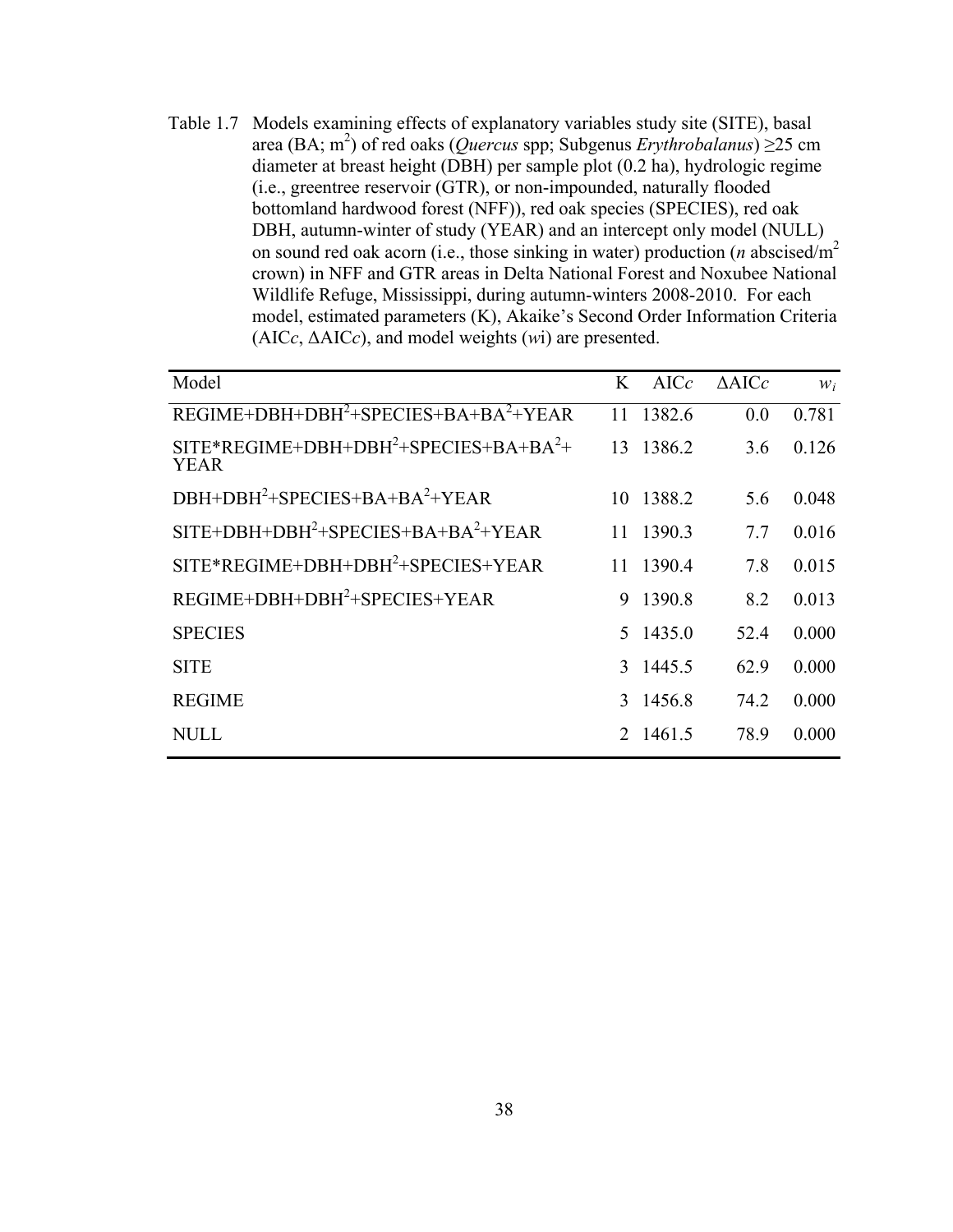Table 1.8 Model-averaged effect estimates  $(\hat{\beta})$ , unconditional standard errors (SE), and 95% confidence intervals (CI) for parameters in a priori negative binomial regression models in a confidence set of best models (evidence ratio >0.05; Table 1.7) explaining variation in sound red oak (*Quercus* spp; Subgenus *Erythrobalanus*) acorn (i.e., those sinking in water) production (*n* acorns abscised/ $m^2$  crown) in greentree reservoir (GTR) and non-impounded, naturally flooded bottomland hardwood forest (NFF) areas at Delta National Forest and Noxubee National Wildlife Refuge, Mississippi, during autumnwinters 2008-2010.

| Parameter                                  | β         | <b>SE</b> | 95% CI             |
|--------------------------------------------|-----------|-----------|--------------------|
| <b>INTERCEPT</b>                           | $-1.1400$ | 0.7930    | $-2.7000 - 0.4100$ |
| <b>DBH</b>                                 | 0.0850    | 0.0187    | $0.0486 - 0.1220$  |
| DBH <sup>2</sup>                           | $-0.0005$ | 0.0001    | $-0.0008 - 0.0003$ |
| <b>BA</b>                                  | 1.2800    | 0.3140    | $0.6700 - 1.9000$  |
| $BA^2$                                     | $-0.2740$ | 0.0770    | $-0.4250 - 0.1230$ |
| REGIME(NFF) <sup>a</sup>                   | $-0.4640$ | 0.2190    | $-0.8930 - 0.0347$ |
| $SITE(NOXUBEE NWR)^b$                      | 0.0344    | 0.1470    | $-0.2530 - 0.3220$ |
| SPECIES(NUTTALL OAK) <sup>c</sup>          | $-0.4960$ | 0.3480    | $-1.1800 - 0.1870$ |
| SPECIES(WATER OAK) <sup>c</sup>            | 0.5950    | 0.4380    | $-0.2630 - 1.4500$ |
| SPECIES(WILLOW OAK) <sup>c</sup>           | 0.7870    | 0.2960    | $0.2070 - 1.3700$  |
| YEAR(AUTUMN-WINTER 2009-2010) <sup>d</sup> | 1.1500    | 0.1780    | $0.8040 - 1.5000$  |

<sup>a</sup> Levels of categorical variable REGIME report parameter estimates of mean acorn production relative to arbitrary reference hydrologic regime, GTR.

<sup>b</sup>Levels of categorical variable SITE report parameter estimates of mean acorn production relative to arbitrary reference study site, Delta National Forest.

<sup>c</sup>Levels of categorical variable SPECIES report parameter estimates of mean acorn production relative to arbitrary reference species, cherrybark oak.

<sup>d</sup>Levels of categorical variable YEAR report parameter estimates of mean acorn production relative to arbitrary reference study year, autumn-winter 2008-2009.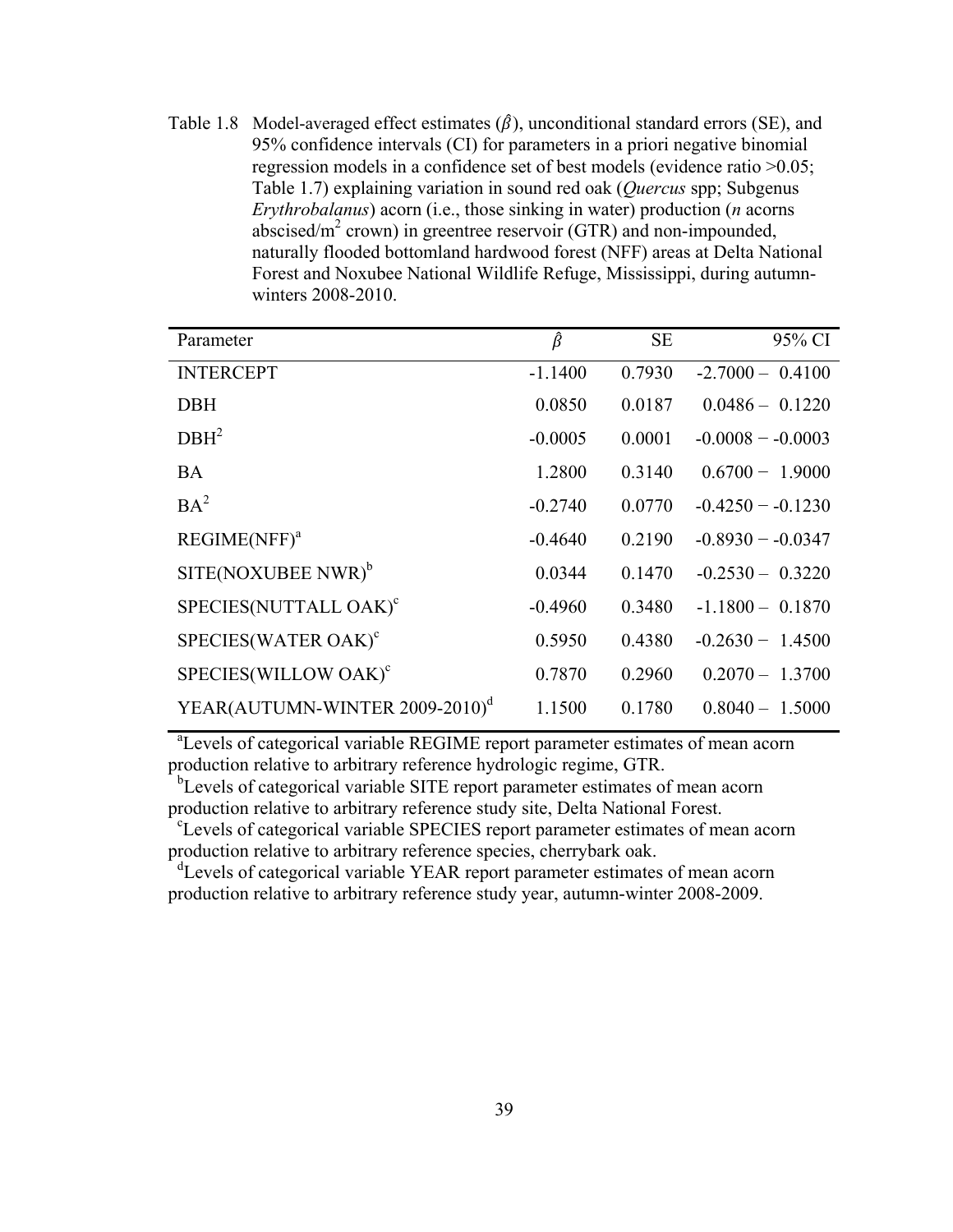## CHAPTER II

# MASS AND GROSS-ENERGY OF RED OAK ACORNS IN MISSISSIPPI HARDWOOD BOTTOMLANDS DURING WINTER

The North American Waterfowl Management Plan (NAWMP) identified the Mississippi Alluvial Valley (MAV) as a continentally important region for wintering and migrating waterfowl (Canadian Wildlife Service and U.S. Fish and Wildlife Service 1986, Reinecke et al. 1989, Baldassarre and Bolen 2006). Conservation planners and waterfowl biologists assume adequate winter forage is critical to sustaining continental duck populations (Weller and Batt 1988, Reinecke et al. 1989, Loesch et al. 1994). Ducks wintering in the MAV forage in flooded agricultural fields, moist-soil wetlands, and bottomland hardwood forests (Reinecke et al. 1989, Loesch et al. 1994). The Lower Mississippi Valley Joint Venture (LMVJV) of NAWMP seeks precise estimates of food abundance in waterfowl habitats in the MAV to calculate carrying capacity of this ecoregion for wintering ducks (i.e., duck-energy days [DED]; Loesch et al. 1994).

Accordingly, early-winter abundance of waste rice and other agricultural and moist-soil seeds have been estimated recently in the MAV and across Tennessee (Stafford et al. 2006, Kross et al. 2008, Foster et al. 2010*b*, Wiseman et al. 2010). In addition, research estimating abundance of red oak acorns (*Quercus* spp; Subgenus *Erythrobalanus*) and aquatic macroinvertebrates during winter in bottomland hardwood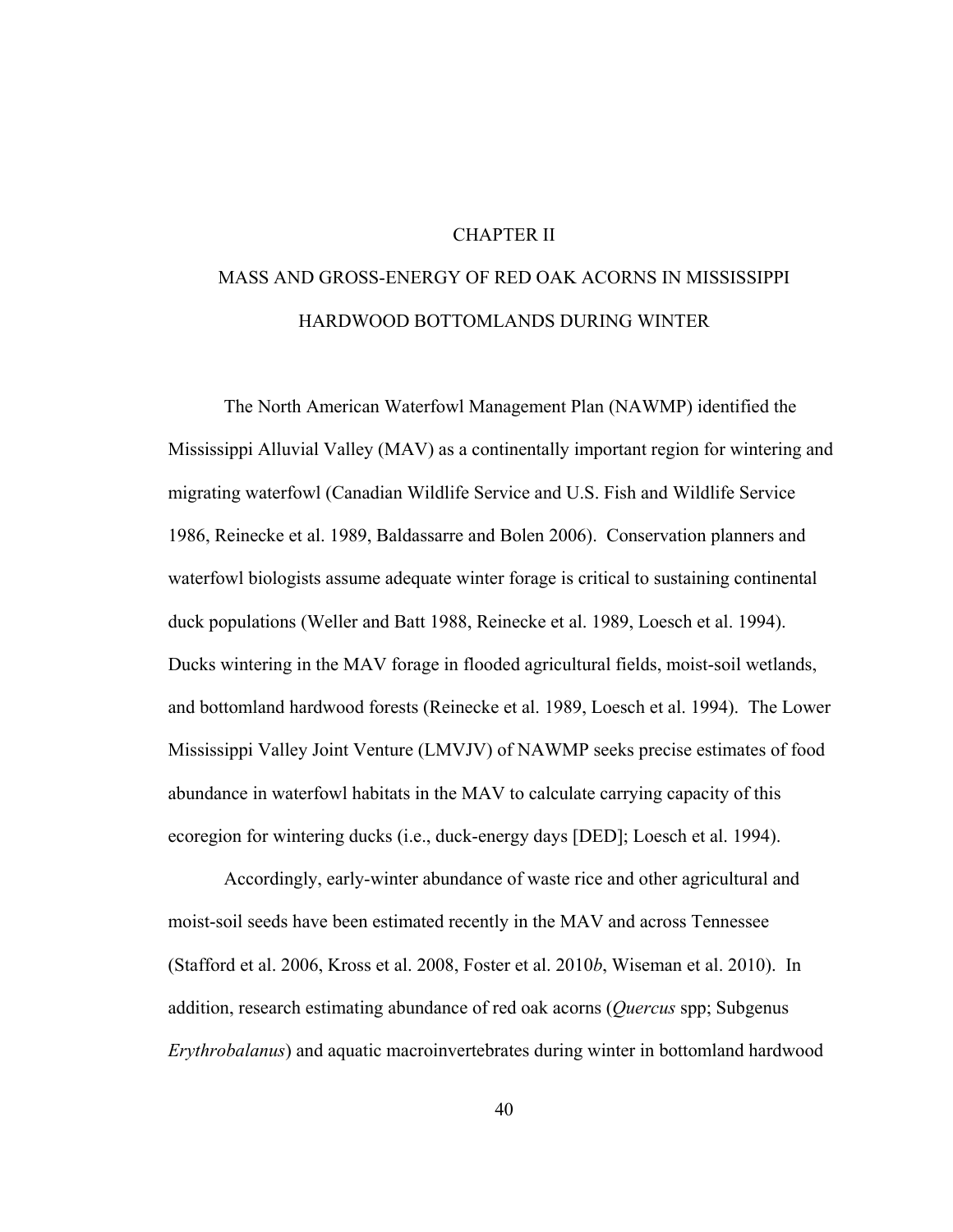forests in the MAV was initiated in autumn 2008 and continues (R. M. Kaminski, Mississippi State University, personal communication, Chapter I).

Within bottomland hardwood forests in the MAV, red oak acorns (e.g., cherrybark oak [*Q. pagoda*], Nuttall oak [*Q*. *texana*], pin oak [*Q*. *palustris*], water oak [*Q*. *nigra*], and willow oak [*Q*. *phellos*]) occur commonly and provide nutritious forage for ducks (Allen 1980, Delnicki and Reinecke 1986, Fredrickson and Heitmeyer 1988, Dabbert and Martin 2000, Heitmeyer 2006). True metabolizable energy (TME; Miller and Reinecke 1984) of red oak acorns fed to mallards (*Anas platyrhynchos*) and wood ducks (*Aix sponsa*) was estimated at 2.67 kcal/g (dry mass; Kaminski et al. 2003). The TME of red oak acorns is similar to moist-soil seeds and raw soybeans  $(\sim 2.5-2.7 \text{ kcal/g})$ but less than cereal grains (>3.0 kcal/g; Kaminski et al. 2003). However, decomposition of red oak acorns in hardwood bottomlands during winter may reduce mass, gross energy (GE), and ultimately TME available to ducks from acorns. Likewise, annual variation in GE of red oak acorns could alter TME acquired by ducks. Thus, winter decomposition and annual variation in mass and GE of red oak acorns have potential to reduce wintering duck carrying capacity of bottomland hardwood forests (Kaminski et al. 2003).

Winter decomposition of agricultural and moist-soil seeds have been investigated (Neely 1956, Nelms and Twedt 1996, Greer et al. 2009, Foster et al. 2010*a*, Hagy 2010). However, to my knowledge, neither decomposition of red oak acorns within bottomland hardwood forests nor annual variation in red oak acorn GE has been studied. Determining TME requires complex methodology compared to GE (Kaminski et al. 2003). If GE of intact red acorns does not vary among years, then neither would TME be expected to vary because TME is determined by feeding foods of known GE to animals,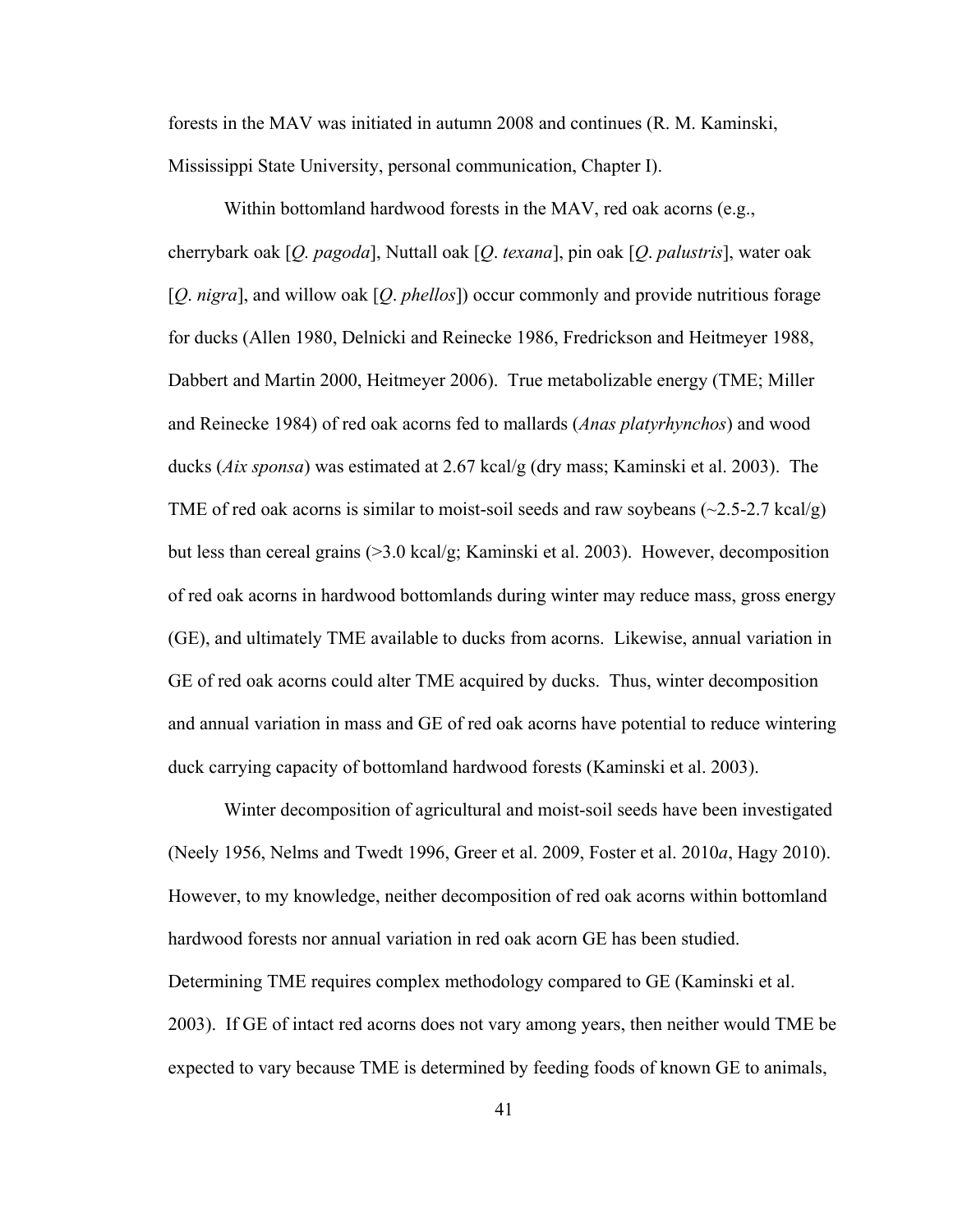such as acorns to ducks (Kaminski et al. 2003). Therefore, my objectives were to estimate: (1) winter mass loss and GE dynamics of red oak acorns in unflooded and flooded areas within bottomland hardwood forests, and (2) between year variability in GE of red oak acorns.

## **Study Area**

 I studied decomposition of red oak acorns during winter at Noxubee National Wildlife Refuge (NWR; 33°16'55" N/88°45'52" W) in the Interior Flatwoods of eastcentral Mississippi and Delta National Forest (32°43'55" N/90°47'20" W) in the alluvial valley of west-central Mississippi. I studied effects of submergence on decomposition of red oak acorns within greentree reservoirs (GTRs), because these sites offered consistent winter flooding. A GTR is a hardwood bottomland area impounded by levees and flooded naturally or artificially by pumping or gravity flowing water (Reinecke et al. 1989, Fredrickson 2005).

During winter 2008-2009, I studied GE dynamics of red oak acorns in flooded bottomland hardwood forests at GTR 1 in Noxubee NWR. During winter 2009-2010, I studied dynamics of mass loss and GE of red oak acorns in GTR 1 and in the Sunflower GTR at Delta National Forest. Additionally, during winter 2009-2010, I studied dynamics of mass loss and GE of red oak acorns in unflooded bottomland hardwood forest areas at Noxubee NWR and Delta National Forest.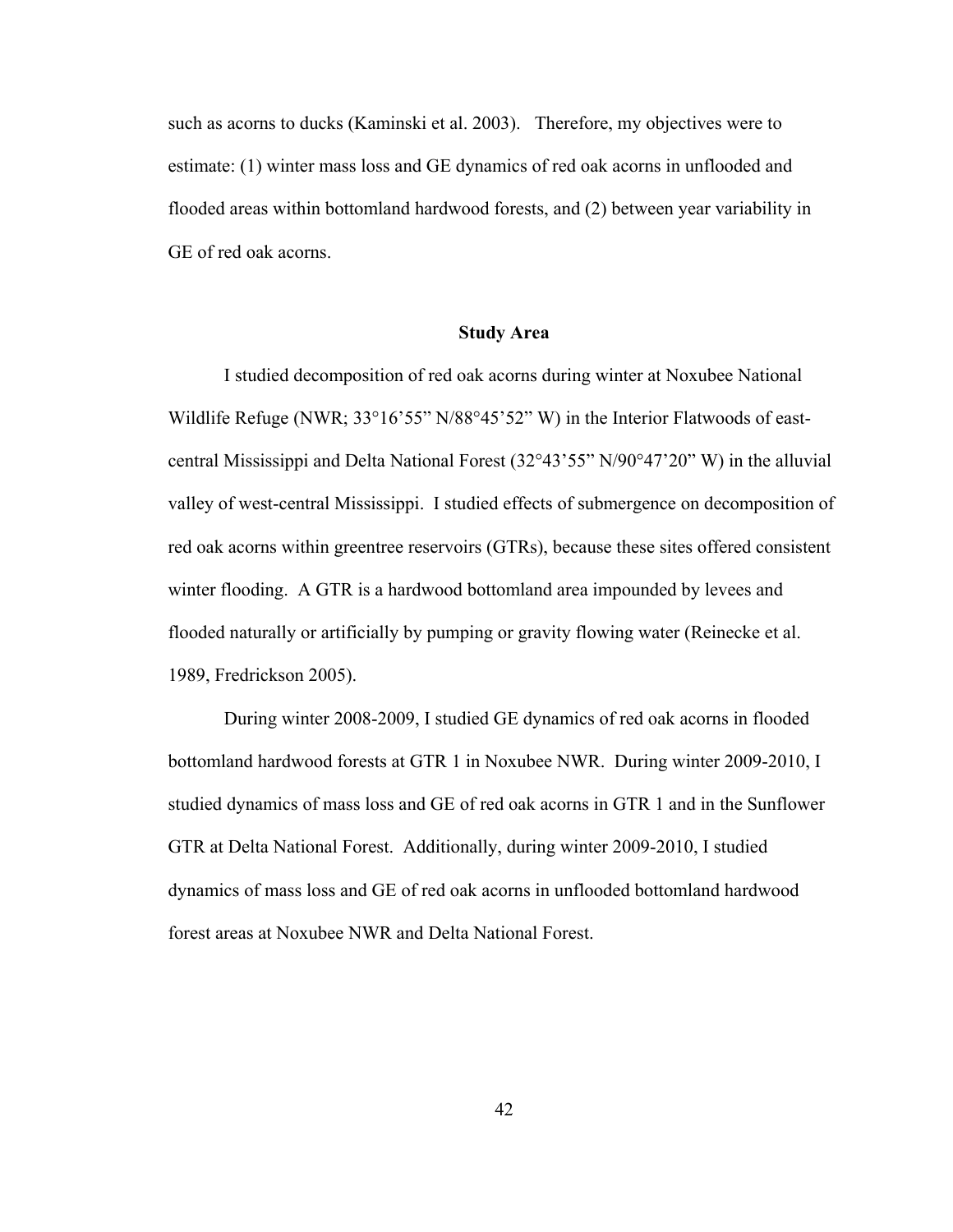## **Methods**

## **Acorn Collection and Preservation for Mass Loss and GE Experiments**

During autumn 2008, I collected whole sound acorns (i.e., those sinking in water; Allen 1989, Barras et al. 1996) of cherrybark oak, pin oak, Nuttall oak, Shumard oak (*Q*. *Shumardii*), water oak, and willow oak ( $n = 500$  acorns/species) from the campus of Mississippi State University (MSU), Delta National Forest, Noxubee NWR, and the city of Starkville, Mississippi. I used these acorns to study effects of submergence on GE of red oak acorns during winter 2008-2009.

During winter 2009-2010, I compared mass and GE of red oak acorns in unflooded and flooded bottomland hardwoods at Noxubee NWR and Delta National Forest, necessitating laboratory processing of 1,500 sound acorns per species. Because of increased sample size and cost of GE assays, I restricted my winter 2008-2009 experiment to Nuttall oak, pin oak, and willow oak acorns. I selected these species because they comprised the majority of red oak trees sampled during my study of red oak acorn production in the MAV (Chapter1). I stored collected acorns in a freezer at -10˚C at MSU for <2 months for preservation before subsequent mass loss and GE experiments (Barras et al. 1996).

## **Mass Loss of Red Oak Acorns, Winter 2009-2010**

Before exposure of acorns to hardwood bottomland areas in winter 2009-2010, I thawed and inspected acorns ensuring pericarps were intact, then air dried them for 72 hours at room temperature  $(\sim 21^{\circ}C)$  in an indoor laboratory at MSU. I then separated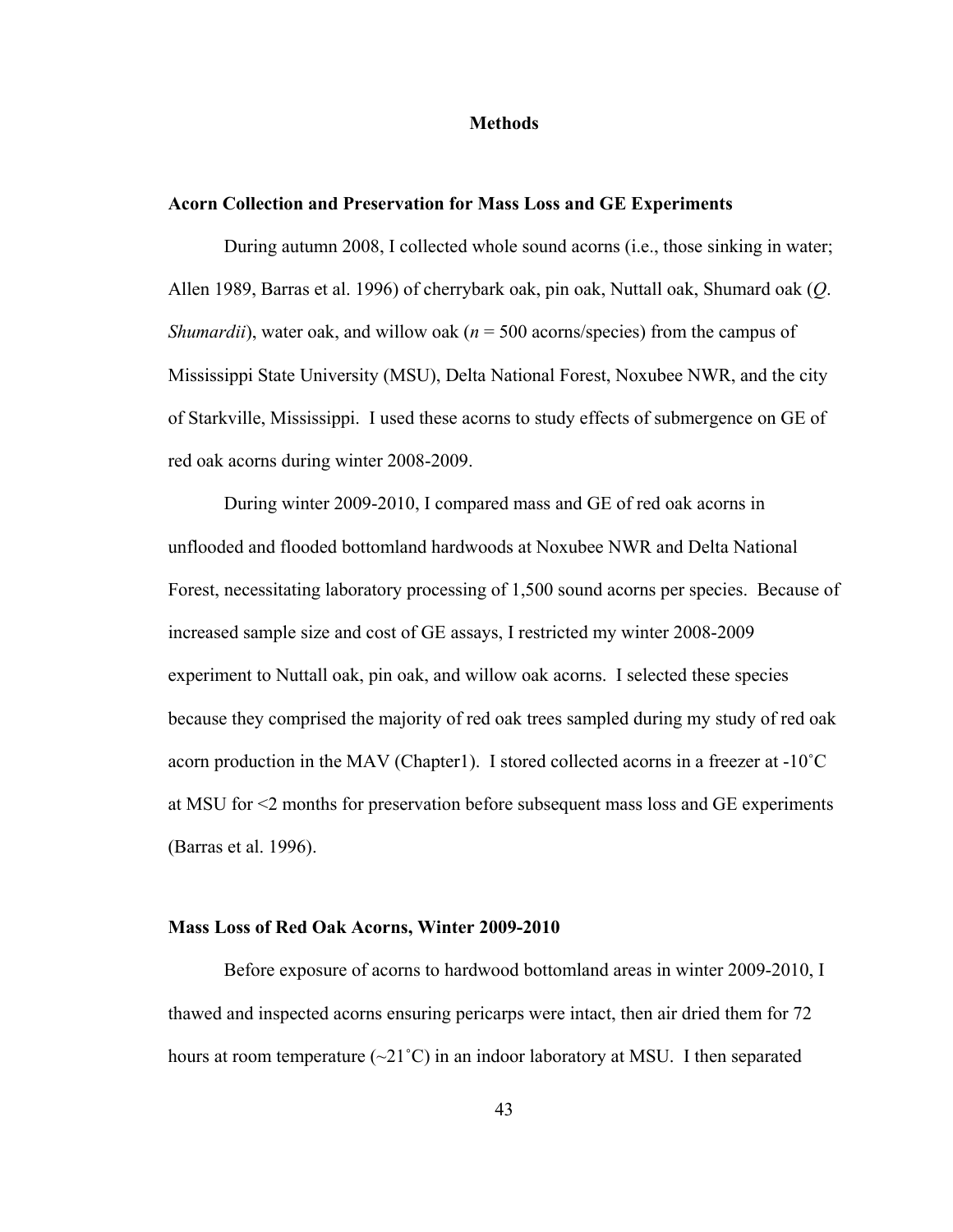these air dried acorns into 140 samples of 10 acorns each for pin oak, Nuttall oak, and willow oak (Baker et al. 2001). I then weighed each air dried acorn sample to nearest  $0.001$  g and placed 120 samples of each species into separate, porous (300  $\mu$ m) packets constructed of fiberglass window screening. Before sealing each packet with stainless steel staples, I enclosed an aluminum tag to identify it uniquely. I oven dried remaining 20 samples of each species to constant mass at  $60^{\circ}$ C for 5 days to determine mean air dried moisture content. I then subtracted the species specific moisture percentage from each air dried acorn sample used in the mass loss experiment to estimate dry mass of samples before experimental exposure to unflooded or flooded sites (Baker et al. 2001).

I separated the 120 packets of each species into 12 groups of 10 packets each and assigned 3 groups each to unflooded and flooded treatments per study site. Before exposure, I strung packets within each flooding group together with plastic cable ties leaving 10-15 cm between packets. Upon exposure of flooded packets, I secured each group with two iron reinforcing rods to ensure submergence to a consistent depth of  $\sim$ 28 cm and to aid retrieval of packets.

To prevent mammalian predation of acorn samples in unflooded hardwood bottomland areas, I placed packets within 1-m<sup>2</sup> enclosures constructed of a 5 cm x 10 cm treated lumber frame with a hinged hardware cloth top allowing access by investigators to samples during winter. At each of the two study sites, I placed one enclosure containing all unflooded red oak acorn packets in a hardwood bottomland area that did not flood during winter, these areas were  $\leq$ 5 km from the GTRs containing my flooded packets. Within each enclosure, I segregated packets (*n* = 90/enclosure) by species, ensuring no packets were stacked and covered them with 5-10 cm of nearby leaf litter,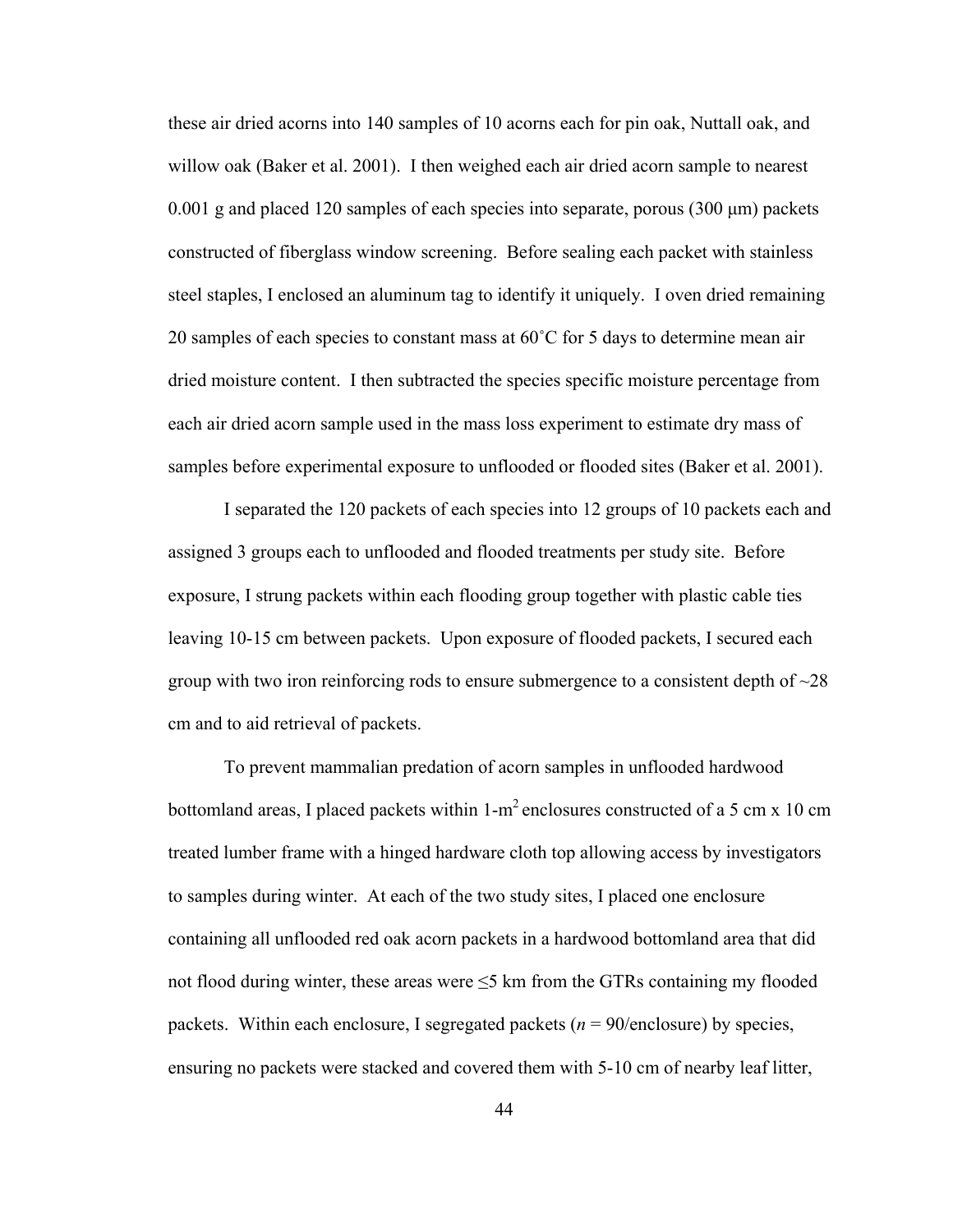approximating local forest floor detritus conditions. Unflooded samples were periodically saturated by rain but never submersed in standing water during study.

I placed acorn samples in unflooded and flooded areas on 19 November 2009 and 21 November 2009 at Noxubee NWR and Delta National Forest, respectively. Thereafter, I removed 1 group of unflooded and flooded packets of each species at 30, 60, and 90 days from each study site. I completed retrieval of all packets on 17 February 2010 and 19 February 2010 at Noxubee NWR and Delta National Forest, respectively.

## **GE of Red Oak Acorns, Winter 2008-2009**

I prepared 10 individually labeled plastic bags each for cherrybark oak, pin oak, Nuttall oak, Shumard oak, water oak, and willow oak. Next, I thawed and placed 10 randomly selected acorns of a respective species into each bag and submitted these samples to Department of Animal and Dairy Sciences, MSU, for GE analyses of fresh acorns (i.e., 0 days of experimental exposure; Kaminski et al. 2003). I also prepared 30 porous (300 μm) packets constructed of fiberglass window screening for each of the 6 species ( $n = 180$  packets) and placed 10 randomly selected acorns in each packet. I then replicated flooding methodology described for winter 2009-2010 mass-loss experiment.

On 5 December 2008, I submerged all packets in GTR 1 at Noxubee NWR. An unexpected drawdown of GTR 1 on 15 February 2009 led to mammalian predation of >80% of 90 day treatment group of pin oak, Shumard oak, and water oak acorns; however, remaining cherrybark oak, Nuttall oak, and willow oak packets were unmolested. Within 3 days of drawdown, I moved remaining acorn packets to a flooded ditch in GTR 1 and submersed packets until retrieval on 5 March 2009. However, I did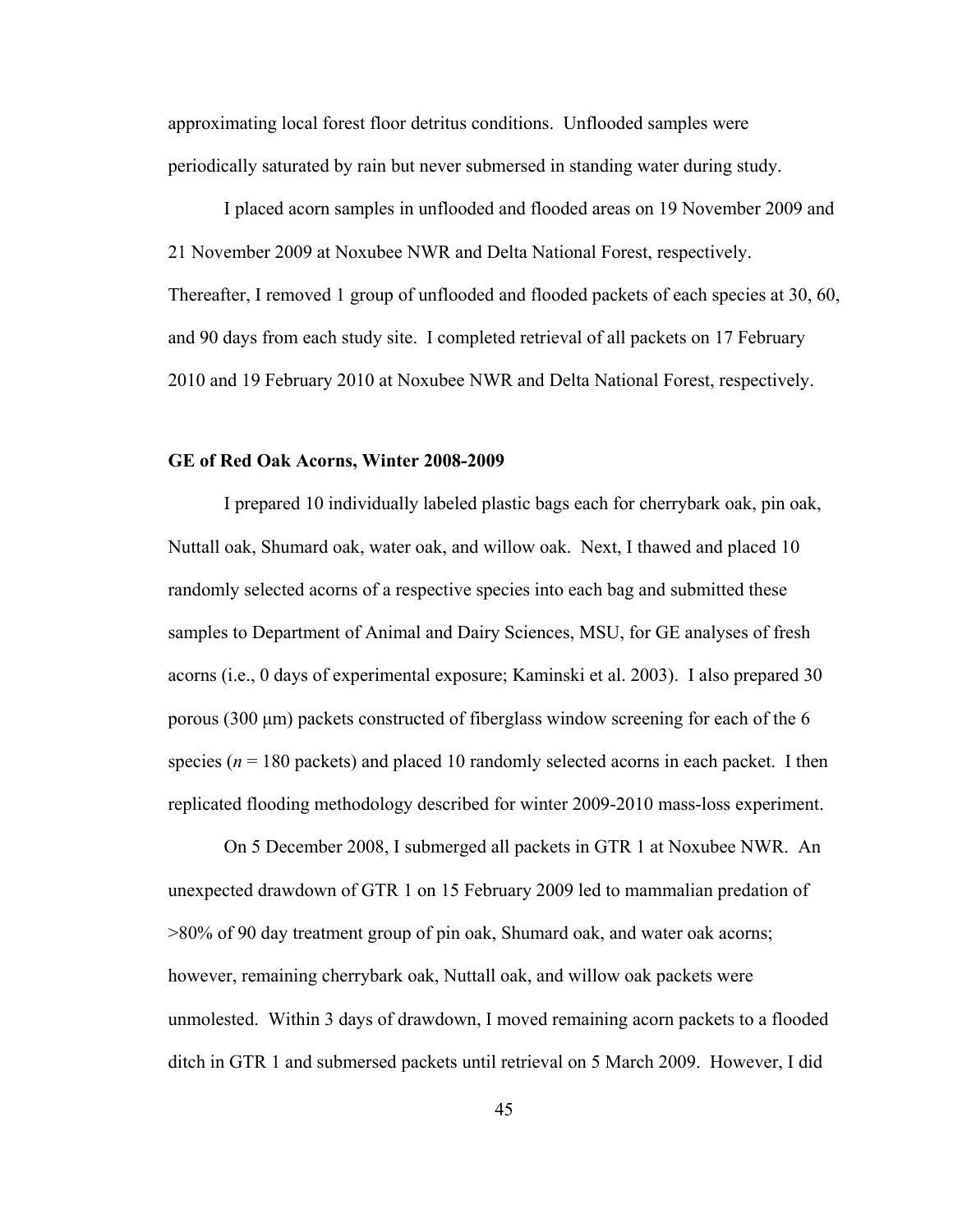not include pin oak, Shumard oak, or water oak in analysis because of small sample size  $(n \leq 3$  packets) for 90 day treatment of these species.

#### **GE of Red Oak Acorns, Winter 2009-2010**

I prepared and submitted fresh (i.e., 0 days of experimental exposure) acorns of Nuttall oak, pin oak, and willow oak for GE assays as described for the 2008-2009 GE study. Thereafter, pre-exposure handling, treatment groups, and exposure durations were identical to those described for the winter 2009-2010 mass-loss study because acorn samples from that study were analyzed for GE content after dry mass determinations.

## **Between-Year Variation in GE of Red Oak Acorns**

During autumns 2008-2009, I collected 10 whole sound acorns from each of 10 cherrybark, Nuttall, pin, Shumard, water, and willow oak trees on the MSU campus, Delta National Forest, Noxubee NWR, and cities of Stoneville and Starkville, Mississippi. After collection, I submitted acorn samples for GE analysis to Department of Animal and Dairy Sciences, MSU.

#### **Laboratory Methods**

## *Mass Loss and GE of Red Oak Acorns*

46 After retrieval of acorn samples from study sites, I removed acorns from packets and rinsed them with tap water, removing debris and algae. I then placed acorn samples into individually labeled plastic bags and submitted them to Department of Animal and Dairy Sciences, MSU, for dry mass and GE assays (Kaminski et al. 2003). Laboratory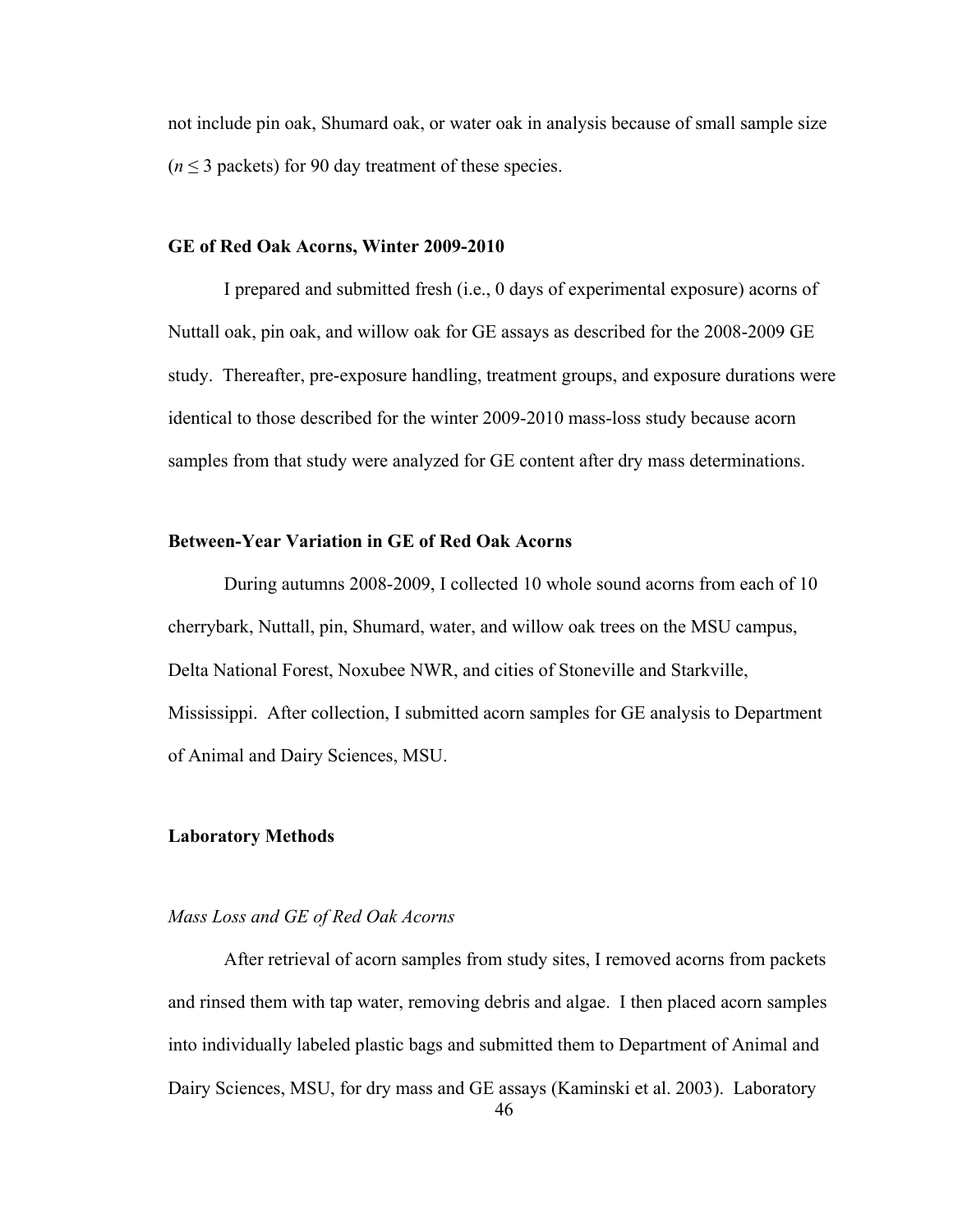staff processed samples in following manner: 1) dried acorns from each sample to constant mass; 2) ground dried acorns, including pericarps, into a homogenous mixture; and 3) determined mean GE values using a Parr adiabatic oxygen bomb calorimeter (Kaminski et al. 2003).

## **Statistical Analyses**

## *Mass Loss of Red Oak Acorns, Winter 2009-2010*

I analyzed red oak acorn mass loss data using a mixed model analysis of variance (ANOVA) in R version 2.11.1 (R Development Core Team 2009), designating  $\alpha$  = 0.05 a priori. My dependent variable was percentage of dry mass of each acorn sample remaining after exposure. I designated flooded or not, red oak species, and duration of exposure as fixed effects and study site as a random effect for each species. I used Tukey's Honestly Significant Difference Test to determine pair-wise differences within significant main effects with  $\geq$  levels (Quinn and Keough 2002).

#### *GE of Red Oak Acorns, Winter 2008-2009*

I analyzed 2008-2009 GE data using a one-way ANOVA in R version 2.11.1 (R Development Core Team 2009), designating  $\alpha = 0.05$  a priori. My dependent variable was mean GE of each acorn sample post exposure. I designated duration of submergence as a fixed effect for each species.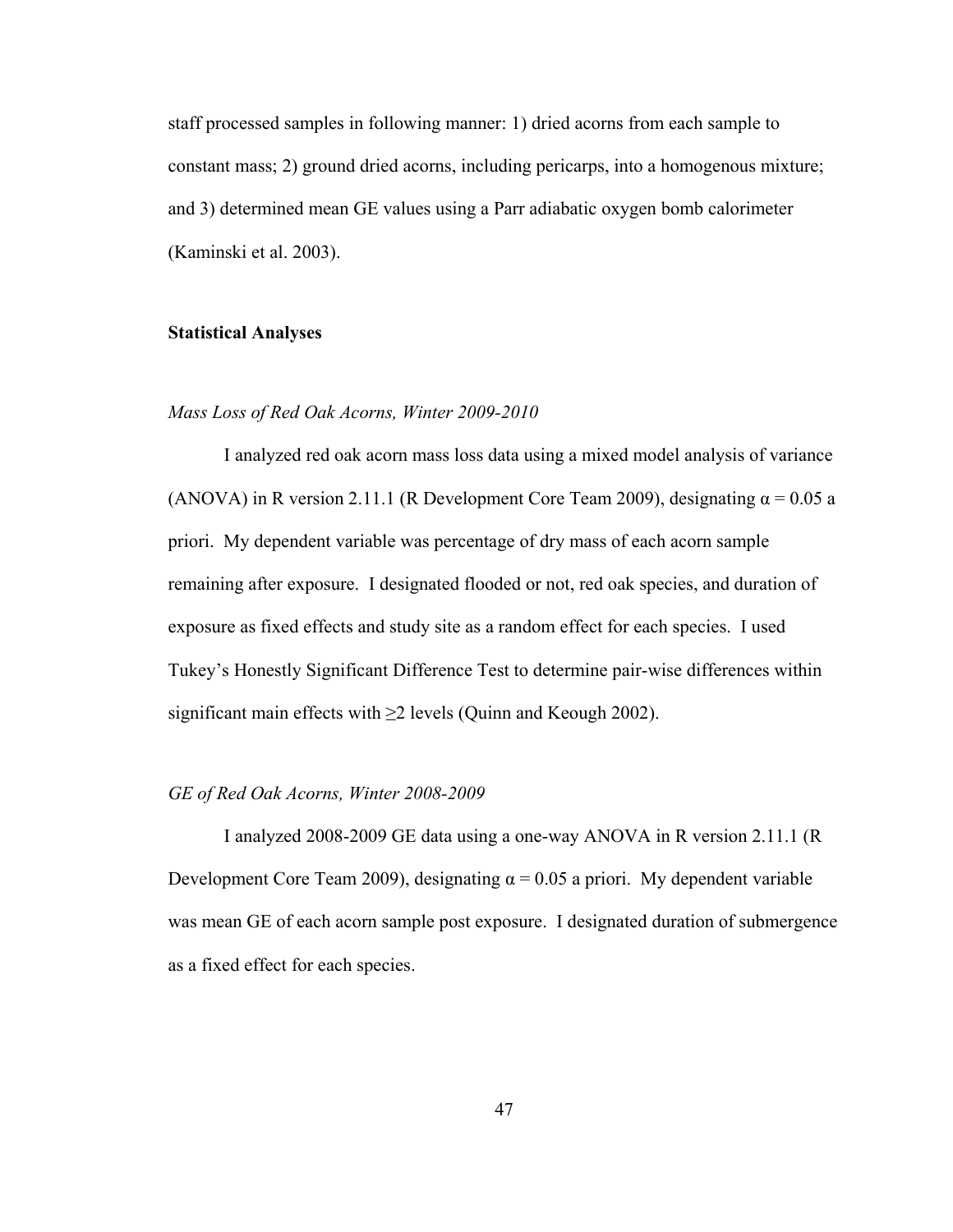## *GE of Red Oak Acorns, Winter 2009-2010*

I analyzed 2009-2010 GE data using a mixed model ANOVA in R version 2.11.1 (R Development Core Team 2009), designating  $\alpha = 0.05$  a priori. My dependent variable was mean GE of each acorn sample after exposure. Fixed and random effects were identical to those described in the study of mass loss of red oak acorns.

## *Between-Year Variation in GE of Red Oak Acorns*

I used a two-way ANOVA in R version 2.11.1 to test for a possible effect of year and species on GE of red oak acorns (R Development Core Team 2009), designating  $\alpha$  = 0.05 a priori. My dependent variable was mean GE of acorns collected from each red oak tree. I designated year and red oak species as fixed effects.

## **Results**

## *Mass Loss of Red Oak Acorns, Winter 2009-2010*

Data collection for estimation of red oak acorn production in the MAV (Chapter 1) delayed retrieval of acorns from the 30-day exposure treatment until 40 days elapsed for unflooded and flooded acorns at Noxubee NWR and Delta National Forest. Therefore, mass loss and GE data are reported for 40, 60, and 90 days of exposure during winter 2009-2010.

Mean mass of unflooded willow oak acorns was significantly greater  $(\sim1.1\%)$ than flooded samples across exposure durations  $(F_{1, 154} = 19.60, P < 0.001)$ , and mass of acorns decreased with exposure duration  $(F_{3, 154} = 145.40, P < 0.001;$  Table 2.1). Mean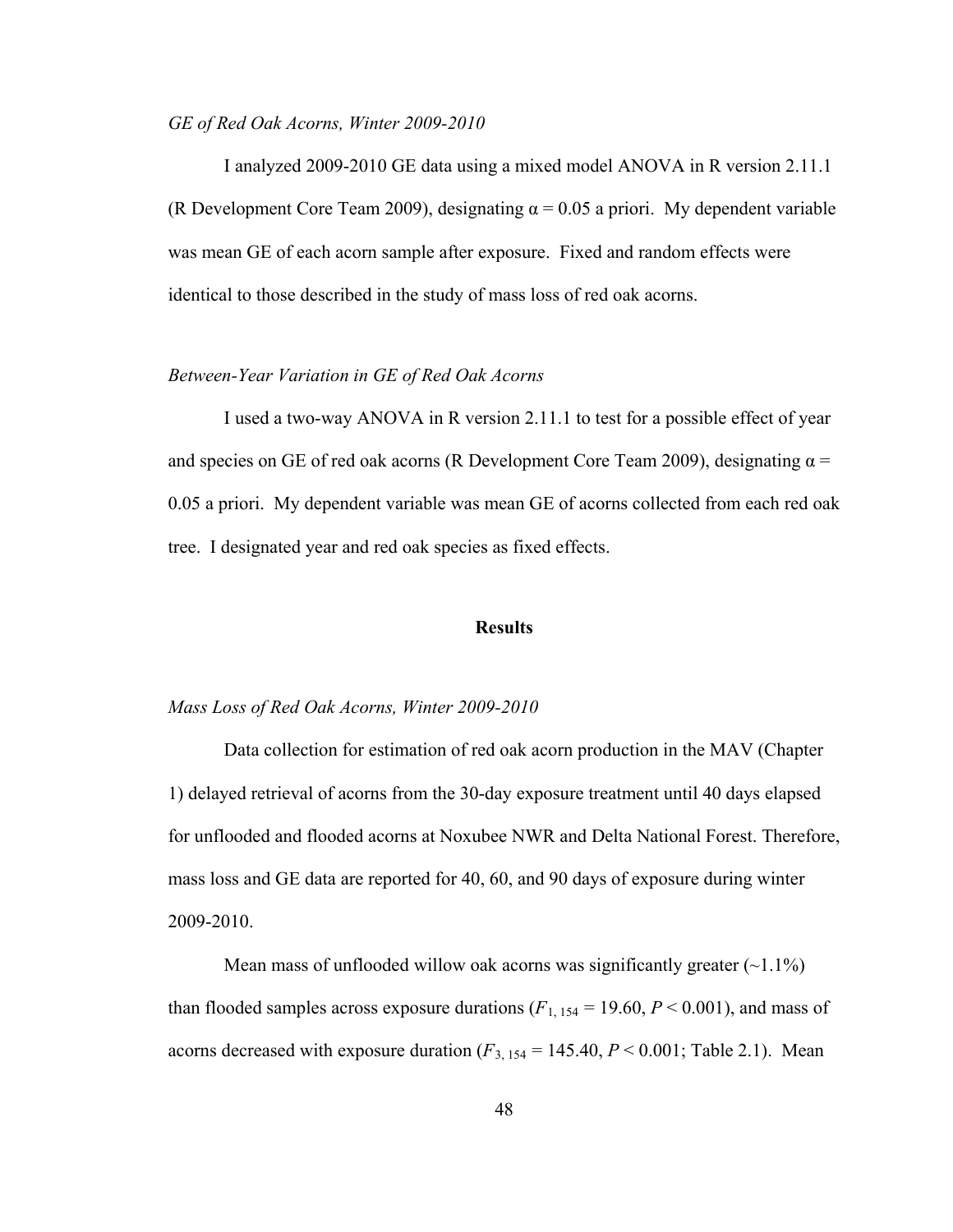mass of unflooded Nuttall oak and pin oak acorns did not differ significantly from those flooded across exposure durations ( $F_{1, 154} \leq 3.45$ ,  $P \geq 0.065$ ), but mass of acorns decreased with exposure duration ( $F_{3, 154} \ge 8.98$ ,  $P < 0.001$ ; Table 2.1). When data was combined across unflooded and flooded acorn samples, mean mass loss of Nuttall, pin, and willow oak acorns after 90 days of exposure was 4.7%, 8.1%, and 6.6%, respectively.

## *GE of Red Oak Acorns, Winter 2008-2009*

Mean GE of flooded willow oak acorn samples did not differ significantly across 30, 60, and 90 day exposure durations during winter 2008-2009 (*F*3, 36 = 1.62, *P* = 0.202; Table 2.2). However, mean GE of flooded cherrybark and Nuttall oak acorns did differ significantly across exposure duration  $(F_{3,36} \ge 17.97, P \le 0.001$ ; Table 2.2). However, variation in mean GE of fresh cherrybark oak and Nuttall oak acorns and those exposed to flooded hardwood bottomlands for 90 days were only 0.01 and 0.08 kcal/g, respectively.

#### *GE of Red Oak Acorns, Winter 2009-2010*

 Mean GE of unflooded Nuttall, pin, and willow oak acorns did not differ significantly from flooded samples across exposure durations ( $F_{1, 154} \le 1.20$ ,  $P \ge 0.272$ ; Table 2.3). However, GE Nuttall, pin, and willow oak acorns differed significantly across exposure durations ( $F_{3, 151} \ge 29.4$ ,  $P \le 0.001$ ; Table 2.3). However, differences in mean GE of fresh Nuttall, pin, and willow oak acorns and those exposed to unflooded or flooded hardwood bottomlands for 90 days were only 0.05, 0.03 and 0.03 kcal/g, respectively.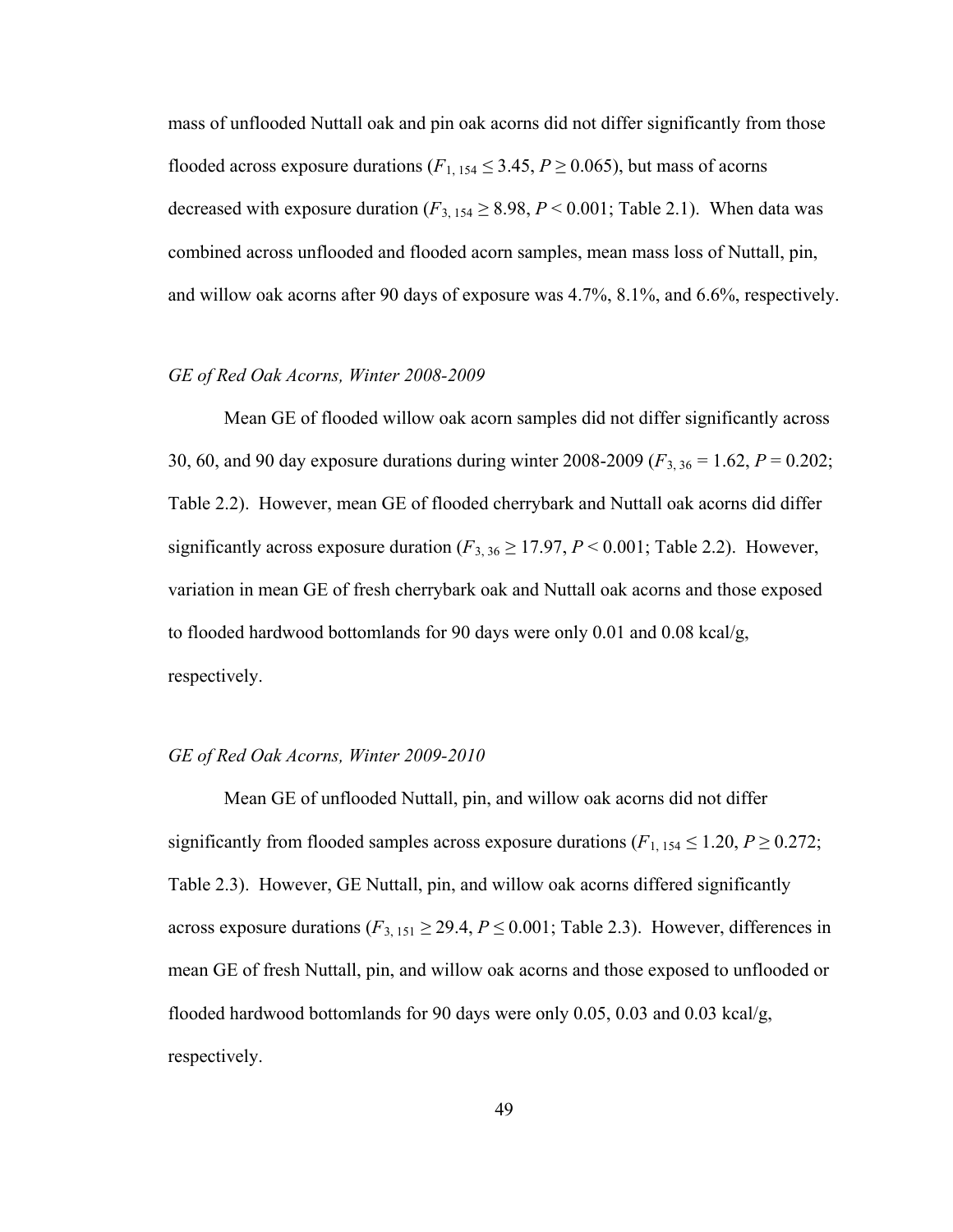#### *Between-Year Variation in GE of Red Oak Acorns*

Mean GE of acorns differed among species  $(F_{5, 108} = 98.09, P \le 0.001)$ , ranging from 4.80-5.38 kcal/g (Table 2.4). Within species, however, GE of red oak acorns varied ≤0.09 kcal/g between years and did not differ significantly  $(F_{1, 108} = 0.65, P = 0.423)$ .

## **Discussion**

My results indicated mass of red oak acorns declined 5.3-8.4% after 90 days of submergence, which is slightly greater than 4% mass loss by water oak acorns in South Carolina wetlands (Neely 1956). However, mass loss of red oak acorns was less than many other seeds consumed by waterfowl post submersion, including: Japanese millet (57%; *Echinochloa frumentacea*; Neely 1956, Hagy 2010), panic grass (33%; *Panicum* sp.; Nelm and Twedt 1996), rice (18%), corn (50%), and soybeans (86%; Neely 1956).

Variation in mass loss between unflooded and flooded Nuttall, pin, and willow oak acorns after 90 days was  $\leq$ 1.4%. In contrast, Foster et al. (2010*a*) estimated mass loss of flooded corn, soybean, and grain sorghum seeds to be 40-300% greater than unflooded samples after 12 weeks of submergence. Foster et al. (2010*a*) observed submersed agricultural seeds swell and soften quickly and hypothesized these traits hastened decomposition. Conversely, acorn pericarps remained firm and lacked macroscopic fractures post submersion, slowing microbe colonization and decomposition (Winston 1956).

In addition to mass loss, variation in GE of red oak acorns might alter TME and ultimately estimates of habitat carrying capacity for waterfowl (Kaminski et al. 2003). However, within species variation in GE of red oak acorns produced between years or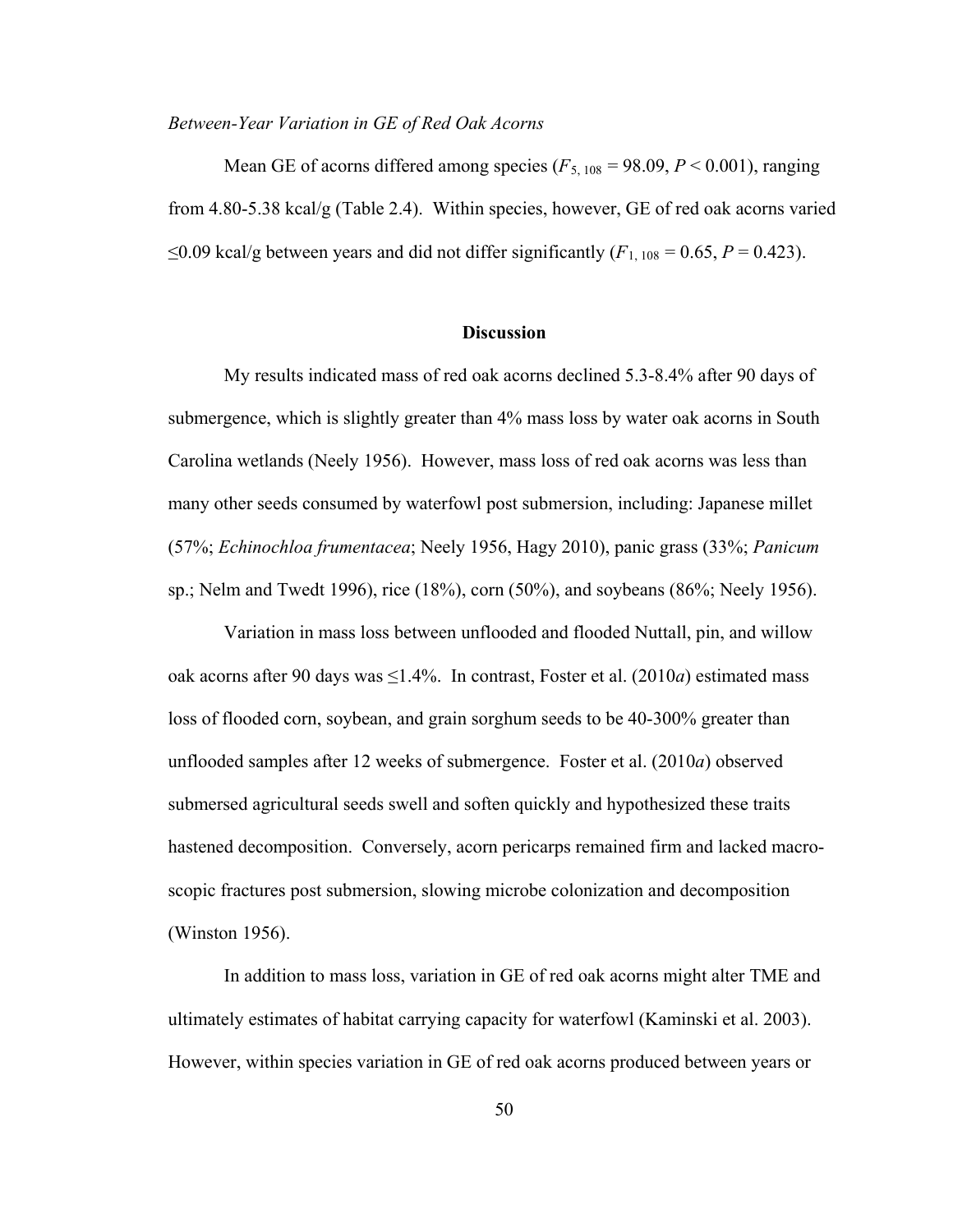after 90 days winter exposure in bottomland hardwood forests was  $\leq 0.09$  kcal/g, which is <1.7% of mean GE of fresh acorns of red oak species commonly consumed by waterfowl  $(\bar{x}$  = 5.49 kcal/g; Kaminski et al 2003). These small variations in GE of red oak acorns would not significantly affect TME estimates of acorns consumed by waterfowl.

Resistance of red oak acorns to mass loss and GE alteration during winter likely results from a pericarp which regulates water uptake (Bonner 1968) and deters microbial colonization (Winston 1956); thereby, maintaining viability of acorns during winter dormancy (Briscoe 1961, Larsen 1963). Barras et al. (1996) reported pericarp thickness declined among water oak ( $\bar{x}$  = 0.55 mm), Nuttall oak ( $\bar{x}$  = 0.44 mm), and willow oak acorns ( $\bar{x}$  = 0.37 mm); thus, winter mass loss of water oak ( $\bar{x}$  = 4%; Neely 1956), Nuttall  $(\bar{x} = 5.3\%)$  and willow oak ( $\bar{x} = 7.1\%$ ) acorns post 90 days submergence may be inversely related to pericarp thickness. While fresh agricultural and moist-soil seeds have greater or comparable TME to red oak acorns after consumption by waterfowl (Kaminski et al. 2003), acorns may have a greater propensity to retain mass and nutrient quality during winter because of their pericarp.

## **Research Implications**

Consistent small variation (i.e.,  $\leq 0.09$  kcal/g) in GE of red oak acorns produced between years and post 90 days of winter exposure suggests determination of TME from these acorns by ducks is not warranted (Kaminski et al. 2003). However, regional variation in production of red oak acorns in the MAV (i.e., 60-1,234 kg/ha; Chapter I) has great consequences to estimates of carrying capacity of bottomland hardwood forests for wintering waterfowl. Thus, I recommend researchers focus on improving understanding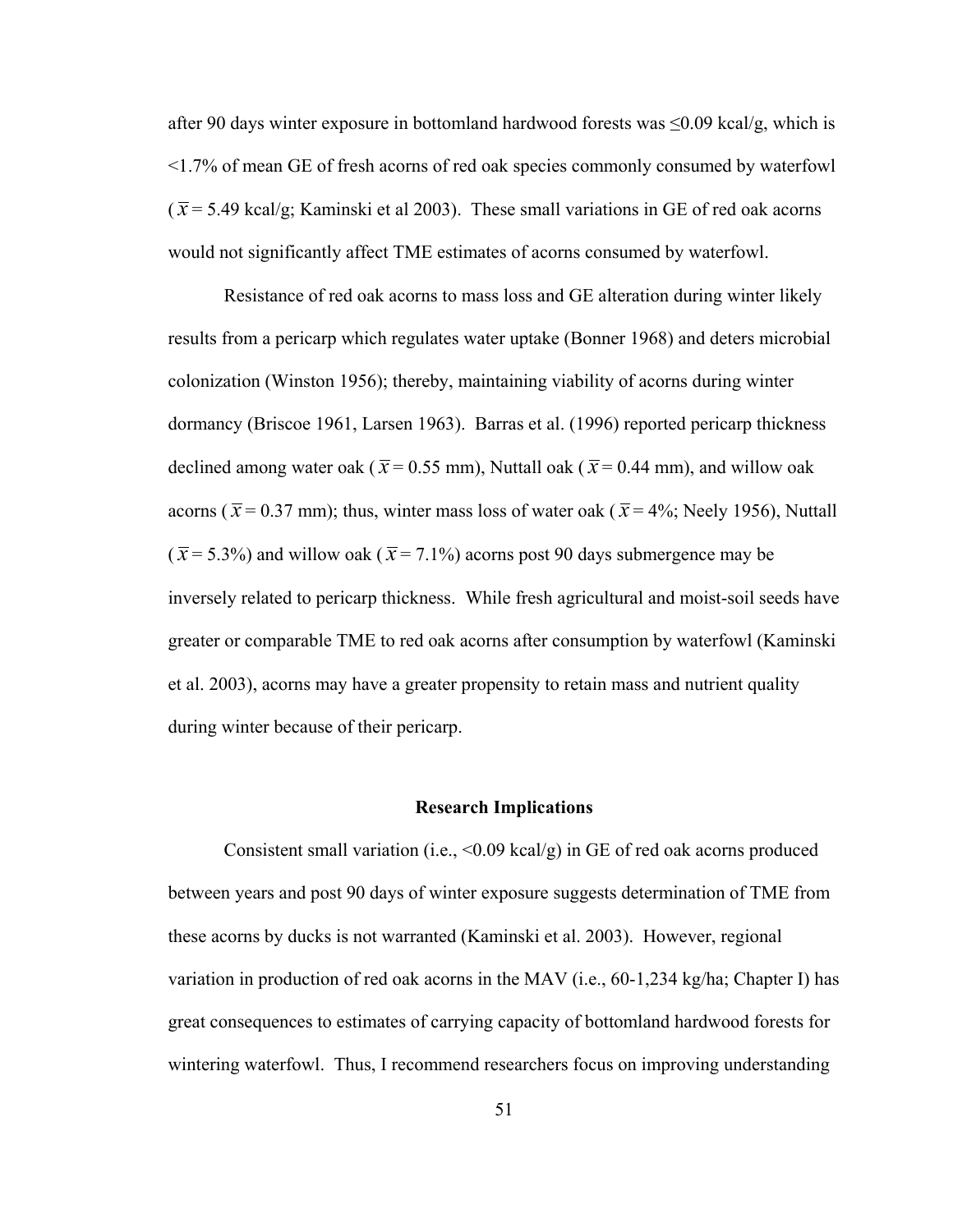of red oak acorn production dynamics and waterfowl foraging ecology in bottomland hardwood forests of the MAV.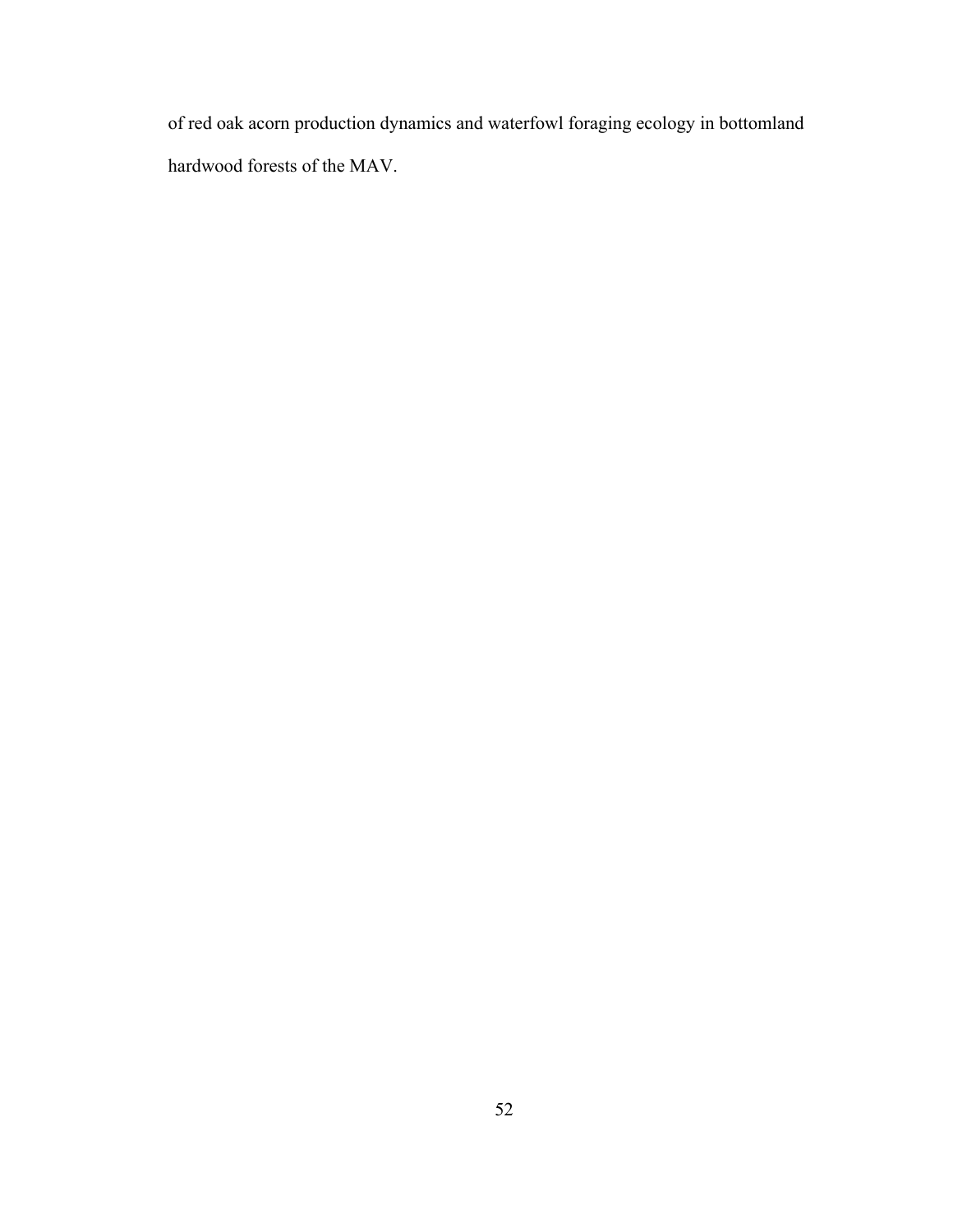#### **Literature Cited**

- Allen, C. E. 1980. Feeding habits of ducks in a green-tree reservoir in eastern Texas. Journal of Wildlife Management 44(1):232-236.
- Allen, J. A. 1989. Bottomland hardwood restoration in the Lower Mississippi Valley. U.S. Departments of Interior and Agriculture, Natural Wetlands Research Center, Lafayette, Louisiana, USA.
- Baker III, T. B., B. G. Lockaby, W. H. Connor, C. E. Meier, J. A. Stanturf, and M. K. Burke. 2001. Leaf litter decomposition and nutrient dynamics in four southern forested floodplain communities. Soil Science Society of America Journal 65:1334-1347.
- Baldassarre, G. A., and E. G. Bolen. 2006. Waterfowl ecology and management. Second edition. Krieger Publishing Company, Malabar, Florida, USA.
- Barras, S. C., R. M. Kaminski, and L. A. Brennan. 1996. Acorn selection by female wood ducks. Journal of Wildlife Management 60(3):592-602.
- Bonner, F. T. 1968. Water uptake and germination of red oak acorns. Botanical Gazette 129(1):83-85.
- Briscoe, C. B. 1961. Germination of cherrybark and Nuttall oak acorns following flooding. Ecology 42(2):430-431.
- Canadian Wildlife Service and U.S. Fish and Wildlife Service. 1986. North American waterfowl management plan. Canadian Wildlife Service and U.S. Fish and Wildlife Service, Washington, D.C., USA.
- Dabbert, C. B., and T. E. Martin. 2000. Diets of mallards wintering in greentree reservoirs in southeastern Arkansas. Journal of Field Ornithology 71(3):423-428.
- Delnicki, D., and K. J. Reinecke. 1986. Mid-winter food use and body weights of mallards and wood ducks in Mississippi. Journal of Wildlife Management 50:43- 51.
- Foster, M. A., M. J. Gray, C. A. Harper, and J.G. Walls. 2010*a*. Comparison of agricultural seed loss in flooded and unflooded fields on the Tennessee National Wildlife Refuge. Journal of Fish and Wildlife Management 1(1):43-46.
- Foster, M. A., M. J. Gray, and R. M. Kaminski. 2010*b*. Agricultural seed biomass for migrating and wintering waterfowl in the southeastern United States. Journal of Wildlife Management 74(3):289-495.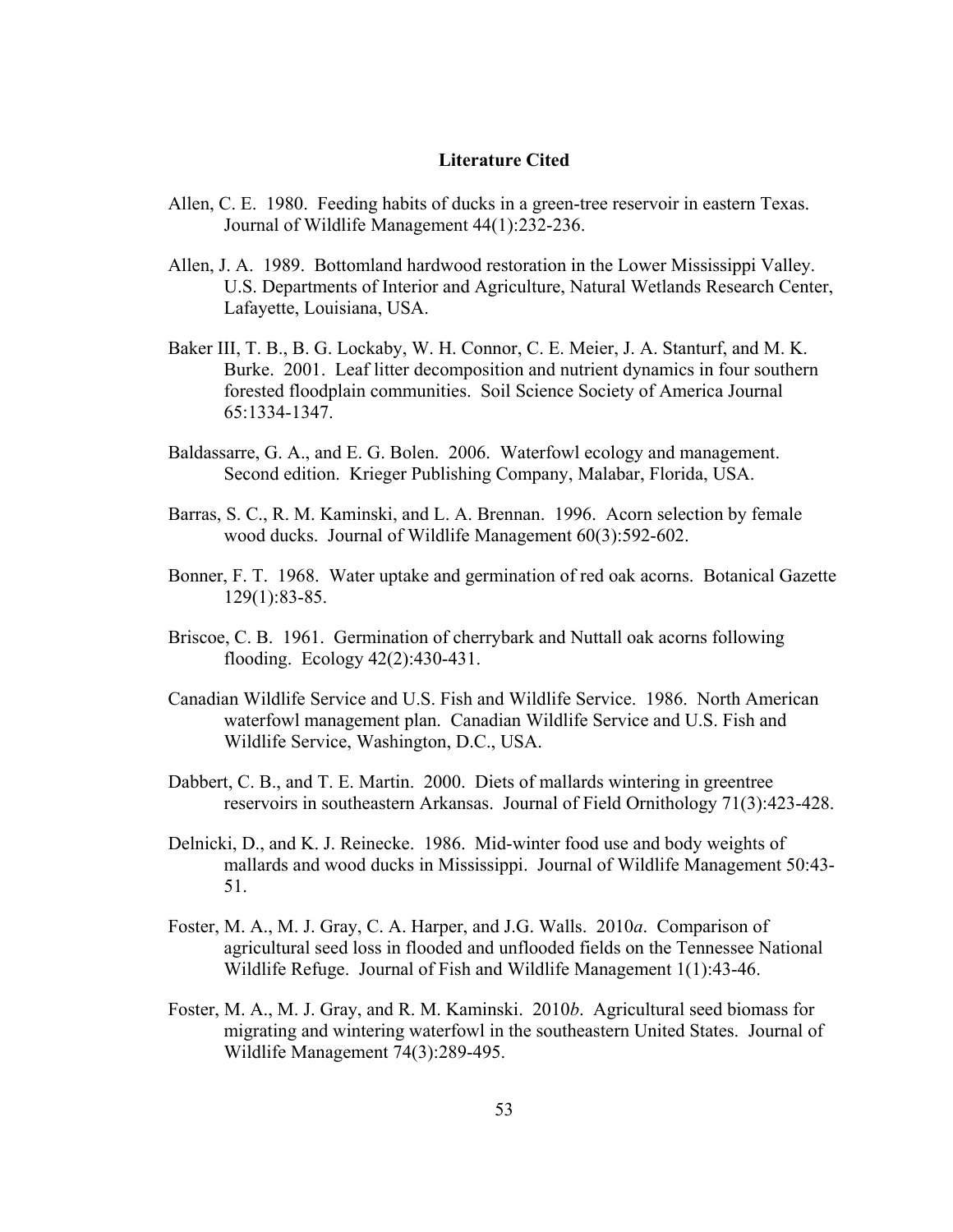- Fredrickson, L. H. 2005. Contemporary bottomland hardwood systems: structure, function, and hydrologic condition resulting from two centuries of anthropogenic activities. Pages 19-35 *in* L. H Fredrickson, S. L. King, and R. M. Kaminski, editors. Ecology and management of bottomland hardwood systems: the state of our understanding. University of Missouri-Columbia, Gaylord Memorial Laboratory Special Publication No. 10, Puxico, Missouri, USA.
- Fredrickson, L. H., and M. E. Heitmeyer. 1988. Waterfowl use of forested wetlands in the southern United States: an overview. Pages 307-323 *in* M. L. Weller, editor. Waterfowl in winter. The University of Minnesota Press, Minneapolis, USA.
- Greer, D. M., B. D. Dugger, K. J. Reinecke, and M. J. Petrie. 2009. Depletion of rice as food for waterfowl wintering in the Mississippi Alluvial Valley. Journal of Wildlife Management 73(7):1125-1133.
- Hagy, H. M. 2010. Winter food and waterfowl dynamics in managed moist-soil wetlands in the Mississippi Alluvial Valley. Dissertation, Mississippi State University, Mississippi State, Mississippi, USA.
- Heitmeyer, M. E. 2006. The importance of winter floods to mallards in the Mississippi Alluvial Valley. Journal of Wildlife Management 70(1):110-110.
- Kaminski, R. M., J. B. Davis, H. W. Essig, P. D. Gerard, and K. J. Reinecke. 2003. True metabolizable energy for wood ducks from acorns compared to other waterfowl foods. The Journal of Wildlife Management 67(3):542-550.
- Kross, J., R. M. Kaminski, K. J. Reinecke, E. J. Penny, and A. T. Pearse. 2008. Moistsoil seed abundance in managed wetlands in the Mississippi Alluvial Valley. Journal of Wildlife Management 72:707-714.
- Larsen, H. S. 1963. Effects of soaking in water on acorn germination of four southern oaks. Forest Science 9(2):236-241.
- Loesch, C. R., K. J. Reinecke, and C. K. Baxter. 1994. Lower Mississippi Valley Joint Venture evaluation plan. North American Waterfowl Management Plan, Vicksburg, Mississippi, USA.
- Miller, M. R., and K. J. Reinecke. 1984. Proper expression of metabolizable energy in avian energetics. The Condor 86:396-400.
- Neely, W. W. 1956. How long do duck foods last underwater? Transactions of the North American Wildlife Conference 21:191-198.
- Nelms, C. O., and D. J. Twedt. 1996. Seed deterioration in flooded agricultural fields during winter. Wildlife Society Bulletin 24:85-88.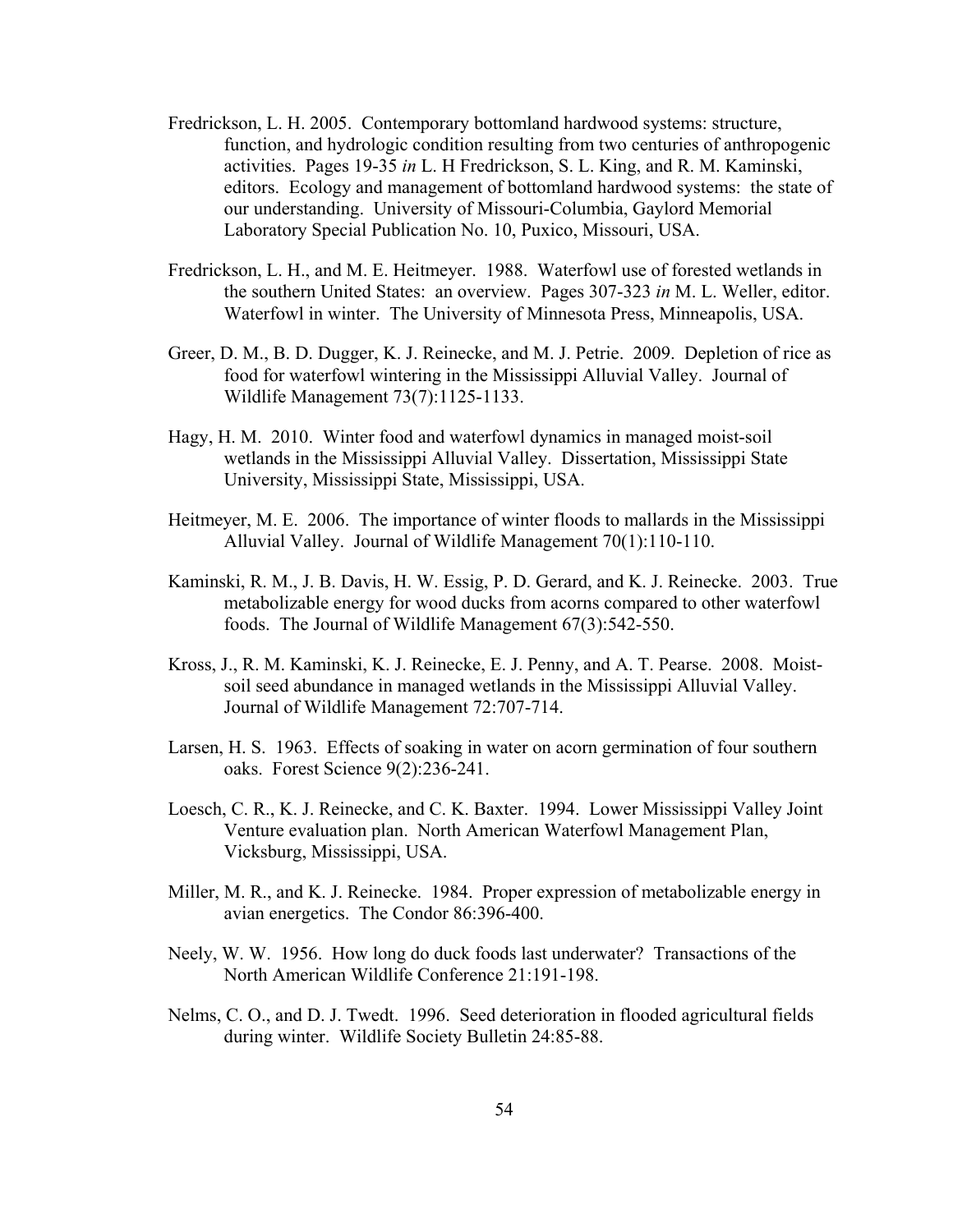- Quinn, G. P., and M. J. Keough. 2002. Experimental design and data analysis for biologists. Cambridge University Press, Cambridge, New York, Melbourne, Madrid, Cape Town.
- R Development Core Team (version 2.11.1). 2009. R: A Language and Environment for Statistical Computing. R Foundation for Statistical Computing, Vienna, Austria.
- Reinecke, K. J., R. M. Kaminski, D. J. Moorehead, J. D. Hodges, and J. R. Nassar. 1989. Mississippi Alluvial Valley. Pages 203 – 247 *in* L. M. Smith, R. L. Pederson, and R. M. Kaminski, editors. Habitat management for migrating and wintering waterfowl in North America. Texas Tech University Press, Lubbock, Texas, USA.
- Stafford, J. D., R. M. Kaminski, K. J. Reinecke, and S. W. Manley. 2006. Waste rice for waterfowl in the Mississippi Alluvial Valley. Journal of Wildlife Management 70:61-69.
- Weller, M. W., and B. D. J. Batt. 1988. Waterfowl in winter: past, present, and future. Pages 3-8 *in* M. L. Weller, editor. Waterfowl in winter. The University of Minnesota Press, Minneapolis, USA.
- Winston, P. W. 1956. The acorn microsere, with special reference to arthropods. Ecology 37(1):120-132.
- Wiseman, A. J., R. M. Kaminski, S. K. Riffell, K. J. Reinecke, and E. J. Larson. 2010. Ratoon grain sorghum and other seeds for waterfowl in sorghum croplands. Proceedings of the Southeastern Association of Fish and Wildlife Agencies 64:in press.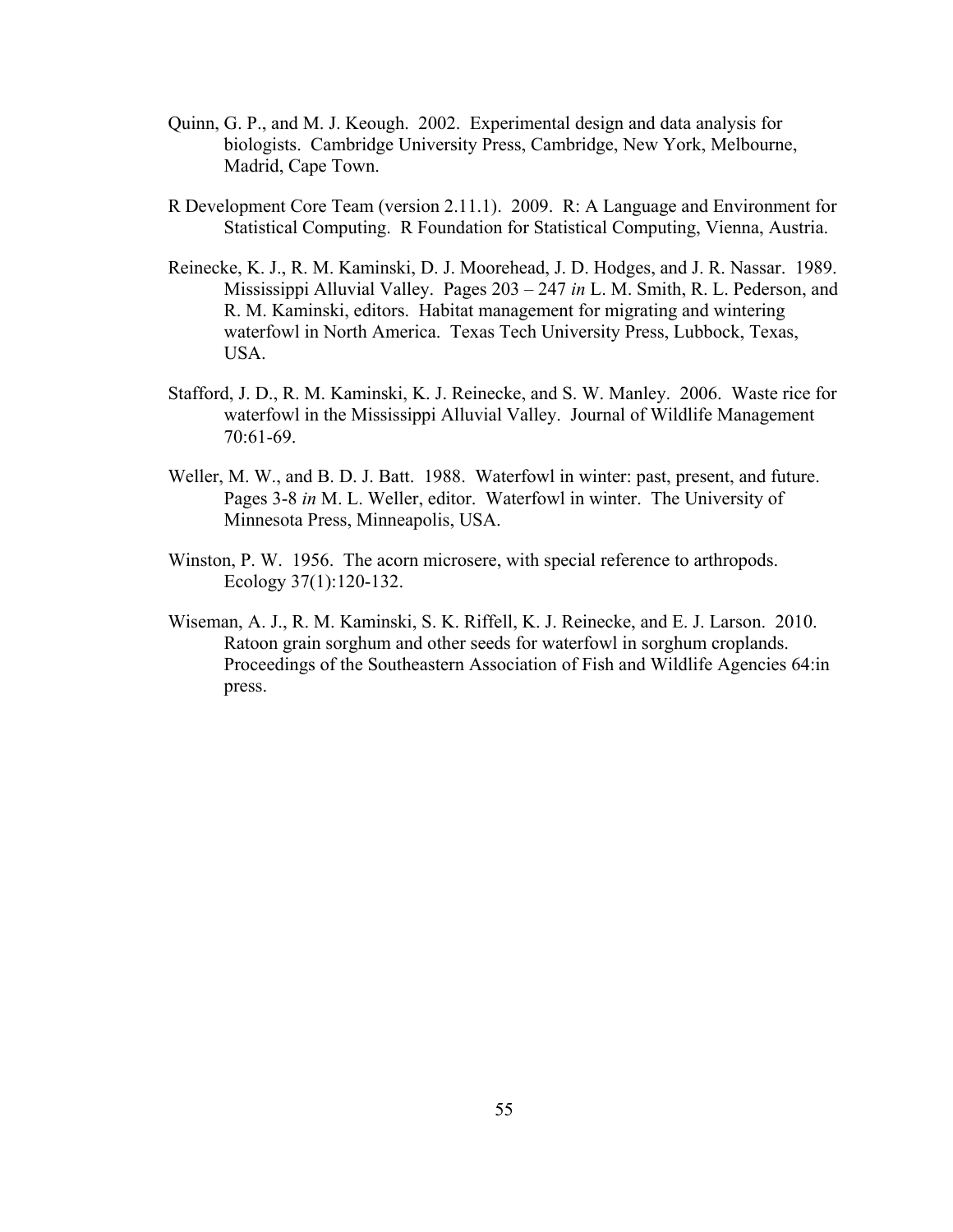Table 2.1 Mean ( $\bar{x}$  ± SE) percent dry mass (g) of sound acorns (i.e., those sinking in water) of Nuttall oak (*Quercus texana*), pin oak (*Q. palustris*), and willow oak (*Q. phellos*) remaining post exposure for 40, 60, and 90 days in unflooded and flooded bottomland hardwood forest areas at Noxubee National Wildlife Refuge and Delta National Forest, Mississippi, winter 2009-2010.

|             |           | 40 days                | 60 days             | 90 days             |
|-------------|-----------|------------------------|---------------------|---------------------|
| Species     | Treatment | $\overline{x}$ ± SE    | $\overline{x}$ ± SE | $\overline{x}$ ± SE |
| Nuttall oak | Unflooded | 99.56 $\pm$ 0.83 $A^a$ | 99.54±1.36A         | $96.01 \pm 1.27$ A  |
|             | Flooded   | $97.21 \pm 1.21$ A     | 98.29±1.10A         | 94.66±0.94B         |
| Pin oak     | Unflooded | $94.72 \pm 0.53$ A     | $96.42 \pm 0.44B$   | 92.10±0.46C         |
|             | Flooded   | $96.05 \pm 0.35$ A     | $95.76 \pm 0.40$ A  | $91.65 \pm 0.34 B$  |
| Willow oak  | Unflooded | $96.28 \pm 0.48$ A     | 97.29±0.43A         | 93.89±0.40B         |
|             | Flooded   | $95.01 \pm 0.28$ A     | $95.52 \pm 0.25$ A  | $92.90 \pm 0.28B$   |

<sup>a</sup>Means within rows with unlike letters differ  $(P < 0.05)$  by Tukey pairwise multiple comparison test.

Table 2.2 Mean ( $\bar{x}$  ± SE) gross energy (kcal/g) of sound acorns (i.e., those sinking in water) of cherrybark oak (*Quercus pagoda*), Nuttall oak (*Q. texana*), and willow oak (*Q. phellos*) post submergence for 0 (fresh), 30, 60, and 90 days in greentree reservoir 1 at Noxubee National Wildlife Refuge, Mississippi, winter 2008-2009.

|                | 0 days                         | 30 days             | 60 days             | 90 days           |
|----------------|--------------------------------|---------------------|---------------------|-------------------|
| Species        | $\overline{x} \pm SE$          | $\overline{x}$ ± SE | $\overline{x}$ ± SE | $x \pm SE$        |
| Cherrybark oak | $5.37 \pm 0.02$ A <sup>a</sup> | $5.51 \pm 0.02B$    | $5.41 \pm 0.01$ A   | $5.38 \pm 0.01$ A |
| Nuttall oak    | $4.88\pm0.01AC$                | $4.91 \pm 0.01$ A   | $5.00 \pm 0.01 B$   | $4.80 \pm 0.01$ C |
| Willow oak     | $5.37 \pm 0.01$ A              | $5.34 \pm 0.01$ A   | $5.36 \pm 0.01$ A   | $5.35 \pm 0.01$ A |

<sup>a</sup>Means within rows with unlike letters differ  $(P < 0.05)$  by Tukey pairwise multiple comparison test.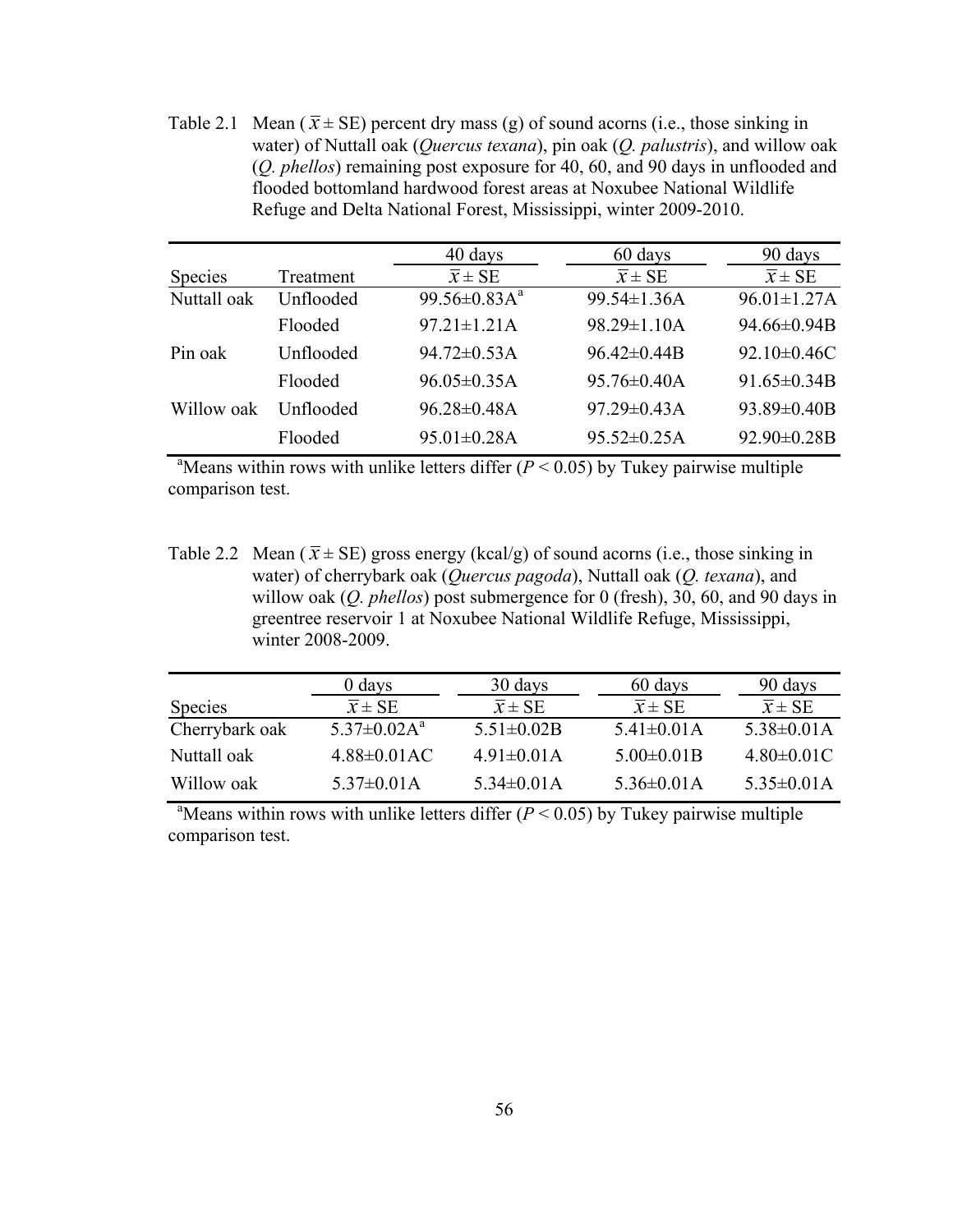Table 2.3 Mean ( $\bar{x}$  ± SE) gross energy (kcal/g) of sound acorns (i.e., those sinking in water) of Nuttall oak (*Quercus texana*), pin oak (*Q. palustris*), and willow oak (*Q. phellos*) post exposure for 0 (fresh), 40, 60, and 90 days in unflooded and flooded bottomland hardwood forest areas at Noxubee National Wildlife Refuge and Delta National Forest, Mississippi, winter 2009-2010.

|                       |           | $0$ days                       | 40 days             | 60 days             | 90 days               |
|-----------------------|-----------|--------------------------------|---------------------|---------------------|-----------------------|
| Species               | Treatment | $\overline{x} \pm SE$          | $\overline{x}$ ± SE | $\overline{x}$ ± SE | $\overline{x} \pm SE$ |
| Nuttall oak Unflooded |           | $4.97 \pm 0.02$ A <sup>a</sup> | $4.93 \pm 0.01$ A   | $4.88 \pm 0.01B$    | $4.95 \pm 0.01$ A     |
|                       | Flooded   | $4.97 \pm 0.02$ A              | $4.89 \pm 0.01 B$   | $4.91 \pm 0.01$ A   | $5.00 \pm 0.02$ A     |
| Pin oak               | Unflooded | $5.10 \pm 0.01$ A              | $5.05 \pm 0.01B$    | $5.01 \pm 0.01 B$   | $5.10 \pm 0.01$ A     |
|                       | Flooded   | $5.10 \pm 0.01$ A              | $5.02 \pm 0.01B$    | $4.99 \pm 0.01 B$   | $5.13 \pm 0.02$ A     |
| Willow oak Unflooded  |           | 5.41 $\pm$ 0.03A               | $5.29 \pm 0.01B$    | $5.28 \pm 0.02B$    | $5.38 \pm 0.01$ A     |
|                       | Flooded   | $5.41 \pm 0.03$ A              | $5.28 \pm 0.01B$    | $5.29 \pm 0.01B$    | $5.38 \pm 0.01$ A     |

<sup>a</sup>Means within rows with unlike letters differ  $(P < 0.05)$  by Tukey pairwise multiple comparison test.

Table 2.4 Mean ( $\bar{x}$  ± SE) gross energy (kcal/g) of 10 fresh, whole, and sound (i.e., those sinking in water) acorns from 10 trees of each of six red oak species (*Quercus*  spp; Subgenus *Erythrobalanus*) collected from the campus of Mississippi State University, Delta National Forest, Noxubee National Wildlife Refuge, and cities of Stoneville and Starkville, Mississippi, during autumns 2008- 2009.

|                |                 | 2008                  | 2009                |
|----------------|-----------------|-----------------------|---------------------|
| Common Name    | Scientific Name | $\overline{x} \pm SE$ | $\overline{x}$ ± SE |
| Cherrybark oak | Q. pagoda       | $5.39 \pm 0.04$       | $5.38 \pm 0.03$     |
| Nuttall oak    | O. texana       | $4.89 \pm 0.03$       | $4.80 \pm 0.05$     |
| Pin oak        | Q. palustris    | $5.07 \pm 0.02$       | $5.14 \pm 0.03$     |
| Shumard oak    | Q. shumardii    | $4.90 \pm 0.03$       | $4.84 \pm 0.03$     |
| Water oak      | Q. nigra        | $5.29 \pm 0.01$       | $5.30 \pm 0.03$     |
| Willow oak     | Q. phellos      | $5.34 \pm 0.03$       | $5.33 \pm 0.05$     |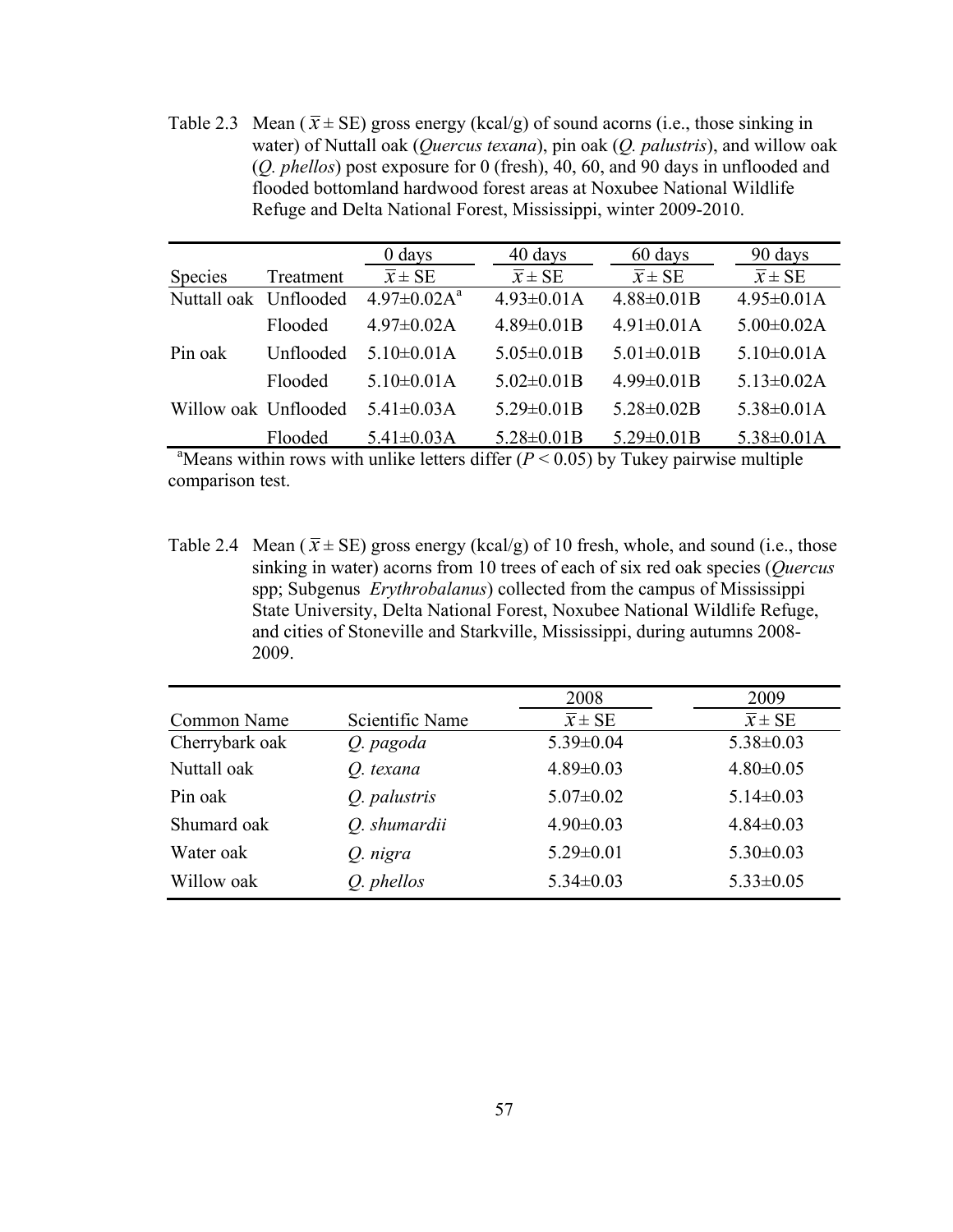## CHAPTER III

## **SYNTHESIS**

Bottomland hardwood forests provide numerous ecological services to society, including wildlife habitat, carbon storage, timber products, and water quality improvement (King et al. 2009). Additionally, bottomland hardwood forests are an important component of wintering waterfowl habitat complexes consisting of forested, moist-soil, and agricultural wetlands in the Mississippi Alluvial Valley (MAV; Pearse 2007). Within bottomland hardwood forests, hard mast from red oaks (*Quercus* spp; Subgenus *Erythrobalanus*) provides seasonally abundant forage for wintering waterfowl and other wildlife, particularly in late winter as forage availability in other habitats wanes (e.g., agricultural wetlands; Fredrickson and Heitmeyer 1988, Stafford et al. 2006, Davis and Afton 2010). However, flooding of forested wetlands in the MAV is unpredictable; thus, to provide consistent winter flooding, waterfowl habitat managers created greentree reservoirs (GTRs). A GTR is a hardwood bottomland area impounded by levees and flooded naturally or artificially by pumping or gravity flowing water (Reinecke et al. 1989, Fredrickson 2005). Although GTRs provide consistently flooded habitat for wintering waterfowl, unnatural flooding regimes in GTRs affect many aspects of bottomland and red oak ecology and may negatively impact red oak acorn production (Francis 1983, Young et al. 1995, Fredrickson 2005, Guttery 2006, Thornton 2009).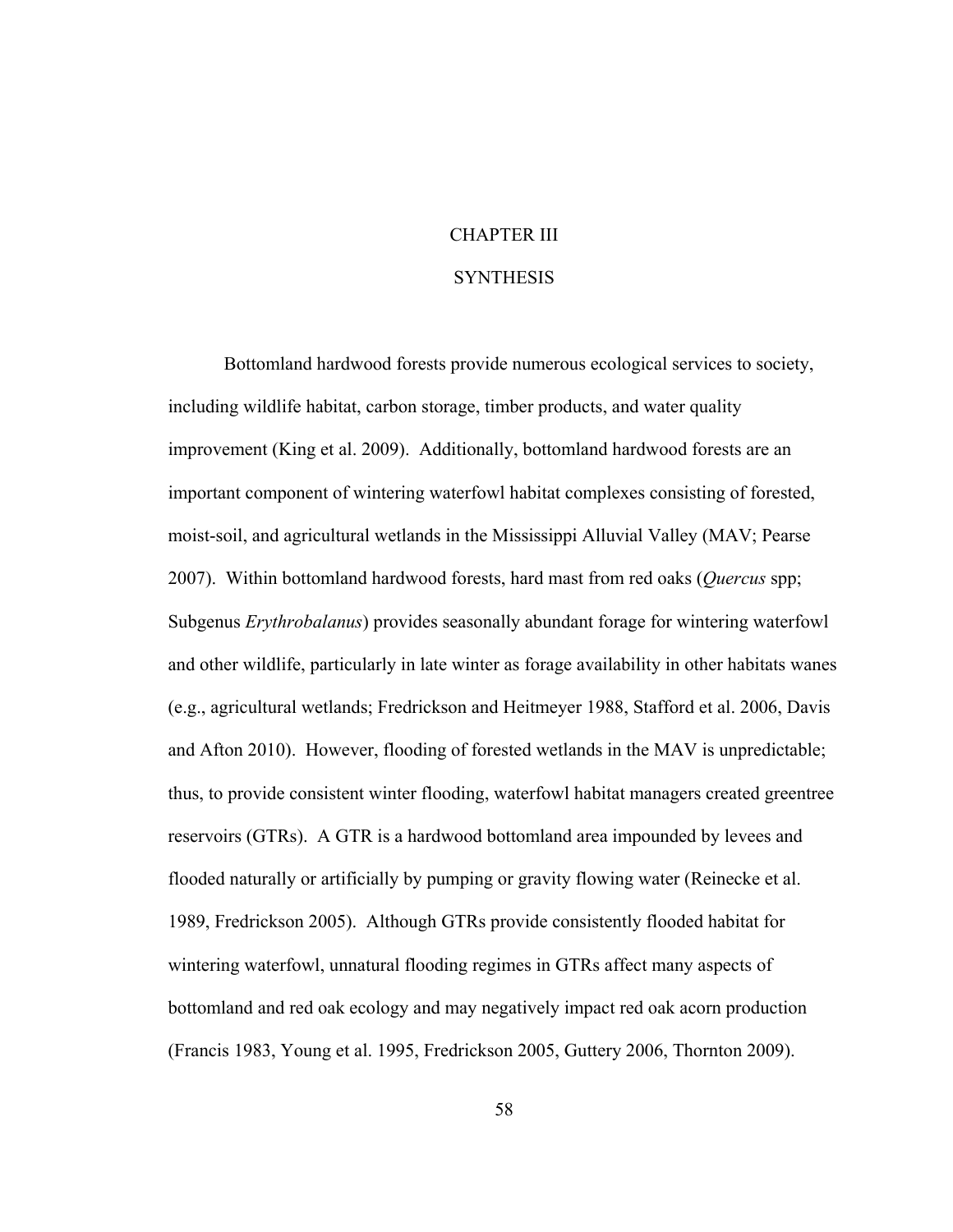The Lower Mississippi Valley Joint Venture (LMVJV) of the North American Waterfowl Management Plan uses science-based estimates of duck population carrying capacity (i.e., duck-energy days [DED]) to estimate numbers of wintering waterfowl potentially supported by wetland habitats in the MAV (Canadian Wildlife Service and U.S. Fish and Wildlife Service 1986, Loesch et al. 1994). However, no study has estimated spatio-temporal variation in red oak acorn production through an MAV-wide survey. Furthermore, mass, gross energy (GE), and ultimately true metabolizable energy (TME; Miller and Reinecke 1984) of red oak acorns consumed by waterfowl could be altered by winter decomposition of these seeds. Thus, understanding dynamics of production and decomposition of red oak acorns is essential to estimating carrying capacity in bottomland hardwood forests of the MAV.

In Chapter 1, I initiated studies to estimate mean acorn production by cherrybark oak (*Q. pagoda*), Nuttall oak (*Q*. *texana*), pin oak (*Q*. *palustris*), water oak (*Q*. *nigra*), and willow oak (*Q*. *phellos*) in 5 non-impounded, naturally flooded bottomland hardwood forests (NFF) in the MAV and 2 GTRs in Mississippi. Among study sites in the MAV, mean cumulative (i.e., autumn-winter) mass (kg[dry]) of acorns produced per hectare of red oak crown (hereafter kg/ha) was 439 kg/ha ( $CV = 28.68\%$ ) during autumn-winter 2009-2010. This estimate was  $\sim$  5.6 times greater than late-autumn waste rice abundance in rice fields (Stafford et al. 2006) and  $\sim 80\%$  of the autumn seed abundance in managed moist-soil wetlands in the MAV(Kross et al. 2008). In addition, my estimate of mean red oak acorn production in bottomland hardwood forests in the MAV was 2.6 times greater than the current forage abundance estimate of 166 kg/ha in bottomland hardwood forests with 100% red oak basal area (i.e., red oak acorns, moist-soil seeds, and aquatic macro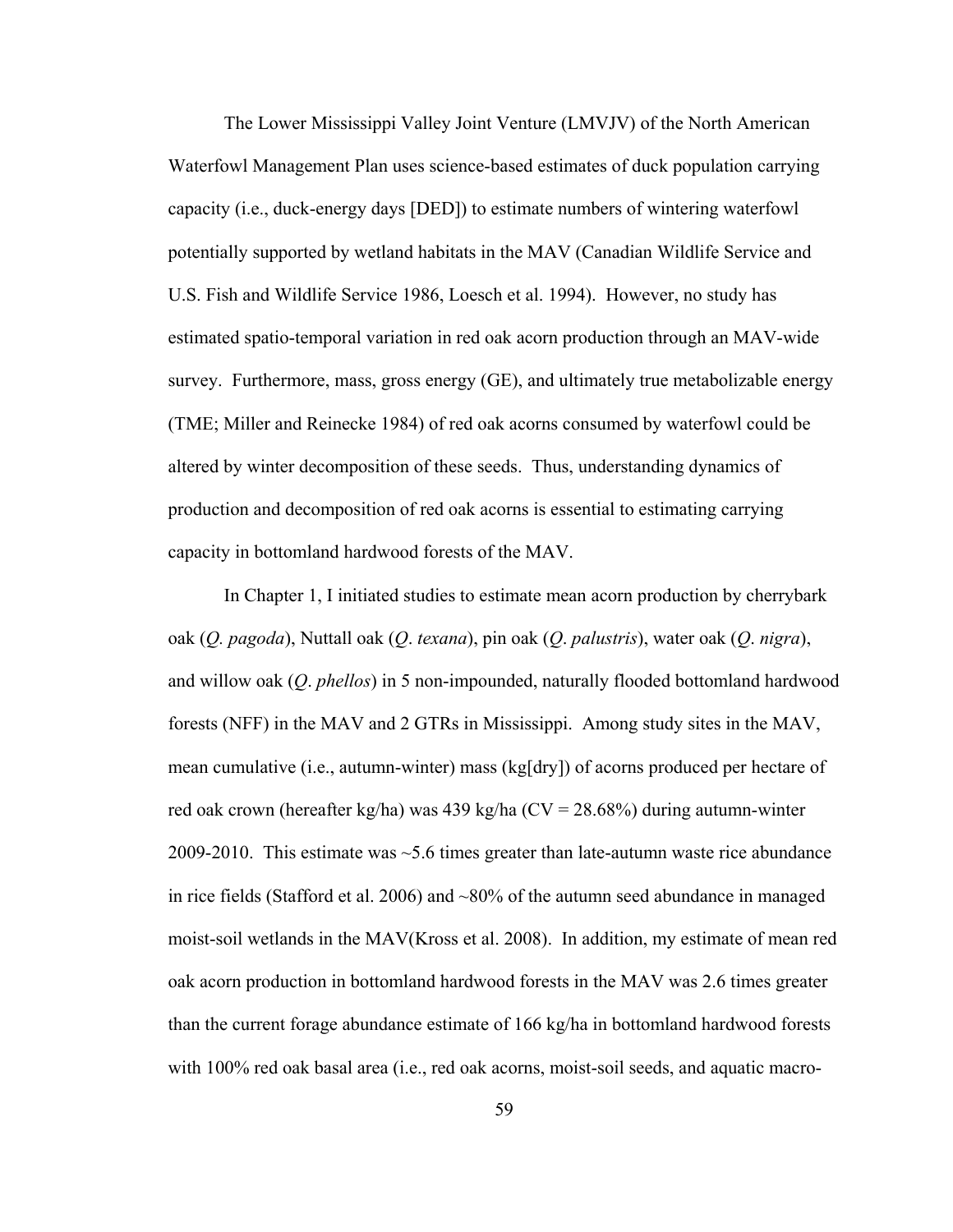invertebrates) used by LMVJV conservation planners (Reinecke and Kaminski 2007). Additionally, during autumn-winter 2009-2010, production of red oak acorns varied >20 fold across study sites in the MAV. I used criteria described in Greenberg and Parresol (2002) to rate relative acorn production intensity by red oaks in MAV study sites, and concluded mean acorn production by red oaks at three study sites was poor (i.e.,  $\leq 60\%$ ) MAV mean; range  $= 60.46 - 185.05$  kg/ha), while red oaks at two other study sites had good acorn production (i.e., >MAV mean; 851.33 and 1,234.65 kg/ha).

Red oak acorn production in sampled GTRs was moderate (i.e., >60% and equal to 2009-2010 MAV mean;  $\bar{x}$  = 374.62 kg/ha; CV = 26.67%) and good (i.e., >2009-2010 MAV mean;  $\bar{x}$  = 1,214.16 kg/ha; CV = 19.81%) during autumn-winters 2008-2009 and 2009-2010, respectively. Across years, mean red oak acorn production was 771.83 (CV  $= 23.00\%$ ) and 794.39 kg/ha (CV = 19.38%) in NFFs and GTRs, respectively. Based on my results, acorn production by red oaks in sampled NFFs and GTRs was similar in autumns-winters 2008-2010.

In Chapter II, I quantified mass loss and GE dynamics of cherrybark oak, Nuttall oak, water oak, and willow oak acorns during winter in unflooded and flooded bottomland hardwood forests in the Interior Flatwoods and alluvial valley of Mississippi. Mass loss of red oak acorns was similar among unflooded and flooded treatments and ranged from 5.3-8.4% post 90 days of exposure. Within red oak species, variation in GE of acorns produced between years or after 90 days of winter exposure in bottomland hardwood forests was  $\leq 0.09$  kcal/g, which is  $\leq 1.7\%$  of the mean GE of fresh acorns of red oak species commonly consumed by waterfowl ( $\bar{x}$  = 5.49 kcal/g; Kaminski et al 2003). Resistance of red oak acorns to loss of mass and apparently TME during winter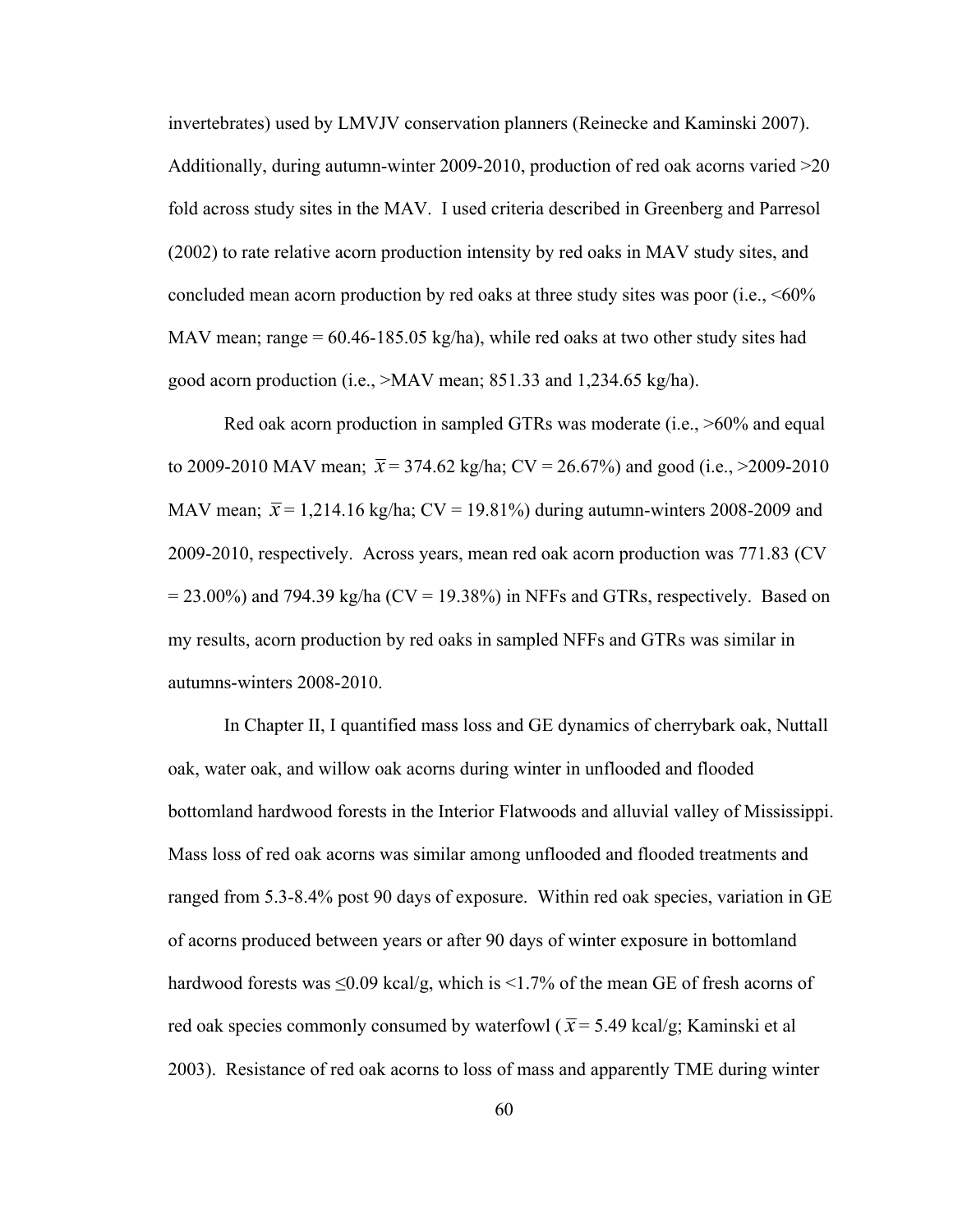likely results from a pericarp which regulates water uptake (Bonner 1968) and deters microbial colonization (Winston 1956); thereby, maintaining viability of acorns during winter dormancy (Briscoe 1961, Larsen 1963)

Conservation planners need not be concerned winter decomposition of red oak acorns will significantly affect estimates of waterfowl carrying capacity in bottomland hardwood forests. However, my study suggests production of acorns by red oaks varies greatly across the MAV within and among years. Spatio-temporal dynamics in red oak acorn production and possible influences on wildlife behavior, survival, movements, reproduction, and ultimately bottomland hardwood forest community ecology in the MAV is unknown and should be studied in the future. Furthermore, the greatly fragmented mosaic of bottomland hardwood forests now present in the MAV may impede dispersal of wildlife (e.g., Louisiana black bear [*Ursus americanus luteolus*]; Vaughan 2002, King et al. 2006), thereby exacerbating effects of variable acorn crops on population dynamics of acorn consumers.

My study suggests red oaks subjected to GTR hydrology for >50 years can produce acorn crops similar to those of conspecifics in NFFs. However, water management regimes vary among GTRs; hence my results may not apply to other GTRs (Covington and Laubhan 2005). Managers committed to ensuring long-term productive red oak bottomlands in GTRs should consider developing monitoring strategies which record parameters such as red oak survival, crown health, advanced regeneration and understand silvicultural treatments to increase red oak regeneration from mast crops. Managers of GTRs should also be prepared to reduce flooding frequency and duration in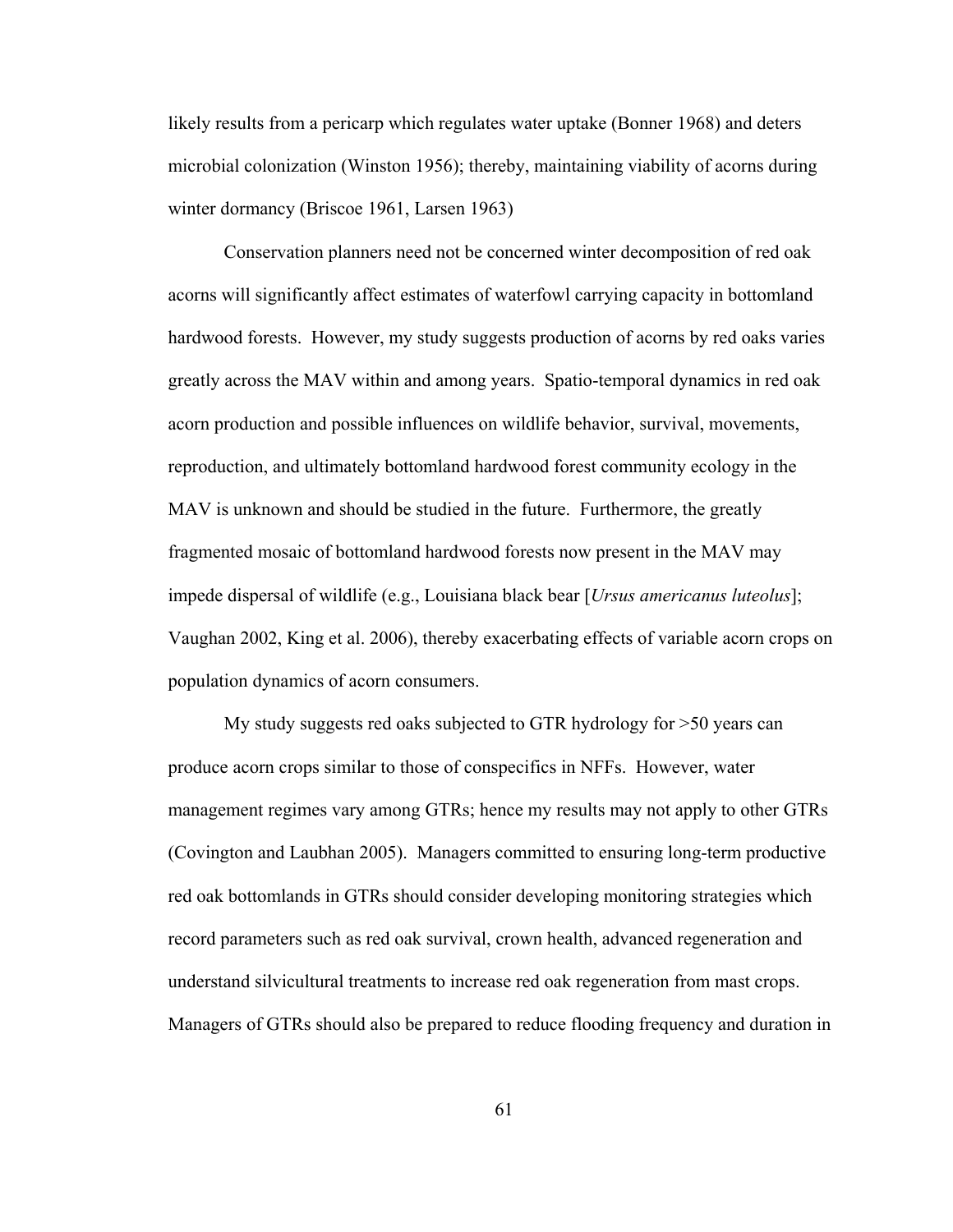GTRs at the expense of waterfowl hunting opportunity (Reinecke et al. 1989, Covington and Laubhan 2005).

Long-term sampling (i.e.,  $\geq$ 5 years) is likely needed to document and potentially predict spatio-temporal dynamics of acorn production by red oaks in bottomland hardwood forests in the MAV. Furthermore, researchers and conservation planners should consider not only mean acorn production by red oaks in the MAV but also consequences of spatio-temporal variation in acorn production on population dynamics of wildlife using bottomland hardwood forests (Jones et al. 1998, McShea 2000, Ostfeld and Keesing 2000, Kelly et al. 2008).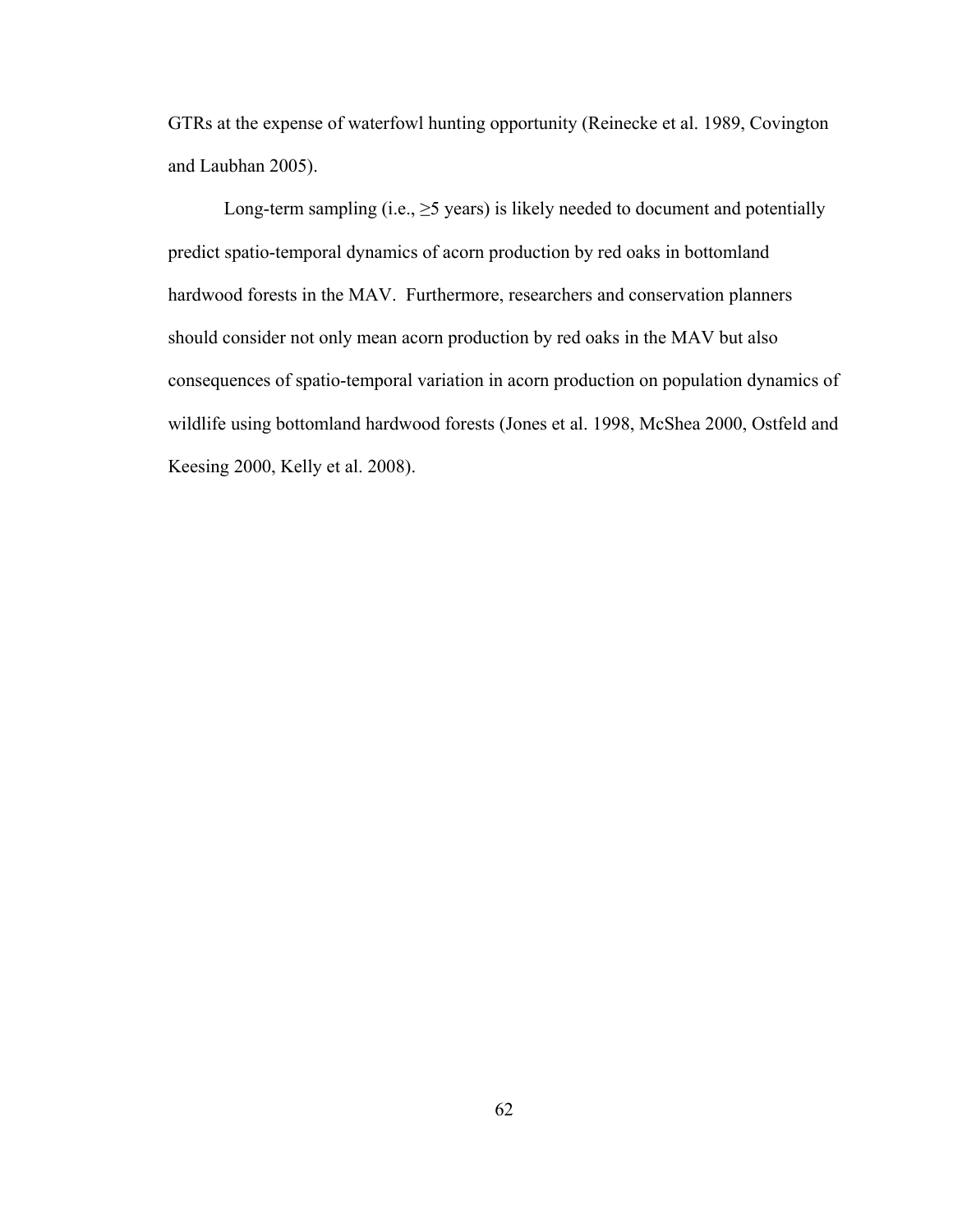## **Literature Cited**

- Bonner, F. T. 1968. Water uptake and germination of red oak acorns. Botanical Gazette 129(1):83-85.
- Briscoe, C. B. 1961. Germination of cherrybark and Nuttall oak acorns following flooding. Ecology 42(2):430-431.
- Canadian Wildlife Service and U.S. Fish and Wildlife Service. 1986. North American waterfowl management plan. Canadian Wildlife Service and U.S. Fish and Wildlife Service, Washington, D.C., USA.
- Covington, P. R, and M. K. Laubhan. 2005. A history of monitoring and evaluation as a key to successful greentree reservoir management. Pages 509-518 *in* L. H Fredrickson, S. L. King, and R. M. Kaminski, editors. Ecology and management of bottomland hardwood systems: the state of our understanding. University of Missouri-Columbia, Gaylord Memorial Laboratory Special Publication No. 10, Puxico, Missouri, USA.
- Davis, B. E., and A. D. Afton. 2010. Movement distances and habitat switching by female mallards in the Lower Mississippi Alluvial Valley. Waterbirds 33(3):349- 356.
- Francis, J. K. 1983. Acorn production and tree growth of Nuttall oak in a green-tree reservoir. Research Note SO-209, U.S. Department of Agriculture, Forest Service, Southern Forest Experiment Station.
- Fredrickson, L. H. 2005. Greentree reservoir management: implications of historic practices and contemporary considerations to maintain habitat values. Pages 479- 486 *in* L. H Fredrickson, S. L. King, and R. M. Kaminski, editors. Ecology and management of bottomland hardwood systems: the state of our understanding. University of Missouri-Columbia, Gaylord Memorial Laboratory Special Publication No. 10, Puxico, Missouri, USA.
- Fredrickson, L. H., and M. E. Heitmeyer. 1988. Waterfowl use of forested wetlands in the southern United States: an overview. Pages 307-323 *in* M. L. Weller, editor. Waterfowl in winter. The University of Minnesota Press, Minneapolis, USA.
- Greenberg, C. H., and B. R. Parresol. 2002. Dynamics of acorn production by five species of southern Appalachian oaks. Pages 149-172 *in* W. J. McShea and W. M. Healy, editors. Oak forest ecosystems: ecology and management for wildlife. The Johns Hopkins University Press, Baltimore, Maryland, USA.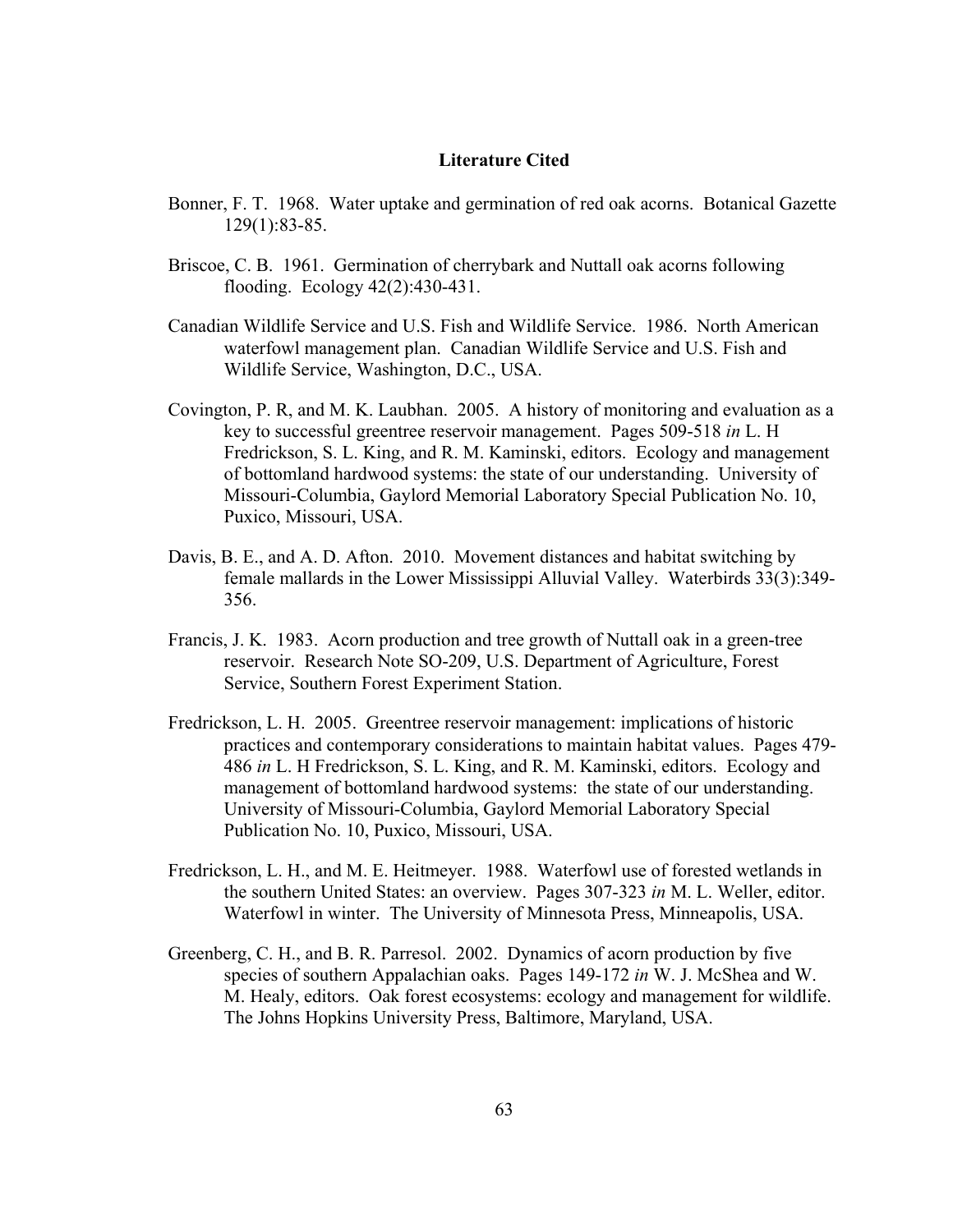- Guttery, M. R. 2006. Evaluation of artificial regeneration of oaks, willow oak acorn production, light conditions following midstory control, and the effects of longterm annual flooding on forest vegetative composition in an Arkansas greentree reservoir. Thesis, Mississippi State University, Mississippi State, Mississippi, USA.
- Jones, C. G., R. S. Ostfeld, M. P. Richard, E. M. Schauber, and J. O. Wolff. 1998. Chain reactions linking acorns to gypsy moth outbreaks and lyme disease risk. Science 279:1023-1026.
- Kaminski, R. M., J. B. Davis, H. W. Essig, P. D. Gerard, and K. J. Reinecke. 2003. True metabolizable energy for wood ducks from acorns compared to other waterfowl foods. The Journal of Wildlife Management 67(3):542-550.
- Kelly, D., W. D. Koenig, and A. M. Liebhold. 2008. An intercontinental comparison of the dynamic behavior of mast seeding communities. Population Ecology 50:329- 342.
- King, S. L., D. J. Twedt, and R. R. Wilson. 2006. Conservation efforts in the Mississippi River Alluvial Valley. Wildlife Society Bulletin 34(4):914-920.
- King, S. L., R. R. Sharitz, J. W. Groninger, and L. L. Battaglia. 2009. The ecology, restoration, and management of southeastern floodplain ecosystems: a synthesis. Wetlands 29(2):624-634.
- Kross, J., R. M. Kaminski, K. J. Reinecke, E. J. Penny, and A. T. Pearse. 2008. Moistsoil seed abundance in managed wetlands in the Mississippi Alluvial Valley. Journal of Wildlife Management 72:707-714.
- Larsen, H. S. 1963. Effects of soaking in water on acorn germination of four southern oaks. Forest Science 9(2):236-241.
- Loesch, C. R., K. J. Reinecke, and C. K. Baxter. 1994. Lower Mississippi Valley Joint Venture evaluation plan. North American Waterfowl Management Plan, Vicksburg, Mississippi, USA.
- McShea, W. J. 2000. The influence of acorn crops on annual variation in rodent and bird populations. Ecology 81(1):228-238.
- Miller, M. R., and K. J. Reinecke. 1984. Proper expression of metabolizable energy in avian energetics. The Condor 86(4):396-400.
- Ostfeld, R. S., and F. Keesing. 2000. Pulsed resources and community dynamics of consumers in terrestrial ecosystems. TREE 15(6):232-237.